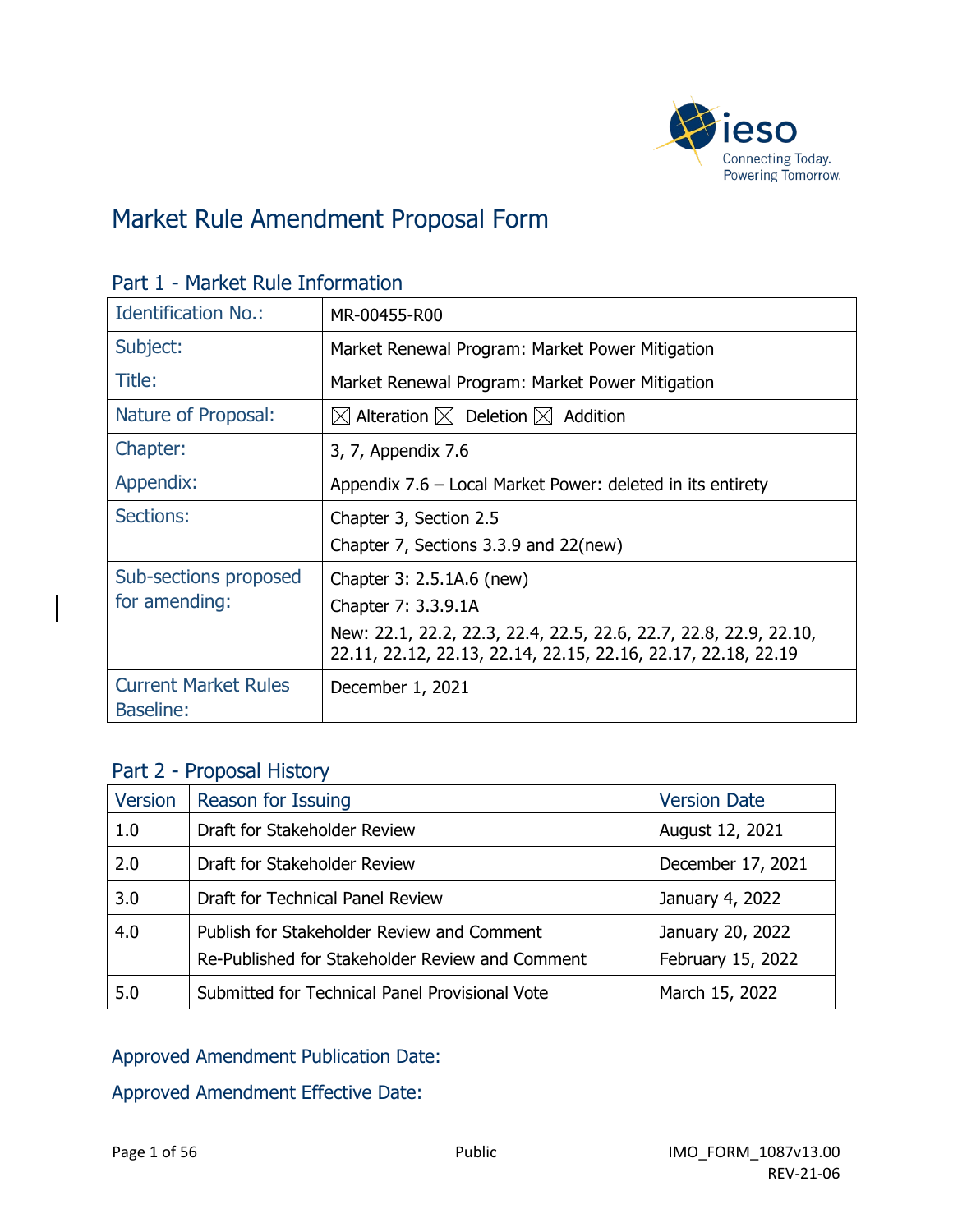### Part 3 - Explanation for Proposed Amendment

#### **Summary**

The IESO proposes to amend the market rules to codify the Market Renewal Program's (MRP's) market power mitigation framework, which includes the following:

- Determination of reference levels and reference quantities for dispatchable resources;
- Designation of constrained areas, uncompetitive intertie zones and global market power reference intertie zones;
- Ex-ante mitigation for economic withholding;
- Ex-post mitigation for physical withholding;
- Intertie economic withholding on uncompetitive interties; and
- Mitigation for make-whole payment impact on uncompetitive interties.

Other consequential market rule amendments will be required, including the deletion of existing Appendix 7.6 – Local Market Power.

This proposal is based on input from various stakeholder engagement initiatives for the Market Renewal Program.

Further information on MRP can be found on the [IESO's Market Renewal webpage.](http://www.ieso.ca/Market-Renewal)

#### **Background**

Please refer to MRP backgrounder in [MR-00455-R00.](https://www.ieso.ca/-/media/Files/IESO/Document-Library/tp/2021/iesotp-20210422-MR_00450_R00-MRP-Participant-Authorization.ashx)

#### **Discussion**

The IESO proposes to include a new section 22 in Chapter 7 of the market rules to codify MRP's market power mitigation framework. The accompanying Market Power Mitigation [Reader's](https://www.ieso.ca/-/media/Files/IESO/Document-Library/engage/imrm/batch-2-summary-of-market-rule-changes.ashx)  [Guide - Summary of Changes](https://www.ieso.ca/-/media/Files/IESO/Document-Library/engage/imrm/batch-2-summary-of-market-rule-changes.ashx) provides a summary of new section 22. Supplemental information on certain subsections in section 22 is provided below:

#### Section 22.1 – Reference Levels – General

- Section 22.1.1 specifies that the IESO shall determine and register, in accordance with the applicable market manual, reference levels for each dispatchable resource registered to submit offers or bids into the energy market or offers for operating reserve into the operating reserve market. Market Manual 14.2: Reference Level and Reference Quantity Procedures specifies the process and methodologies for determining and updating reference levels and quantities.
- Section 22.1.3 obligates a market participant to provide to the IESO information and supporting documentation that the IESO may reasonably require to determine a resource's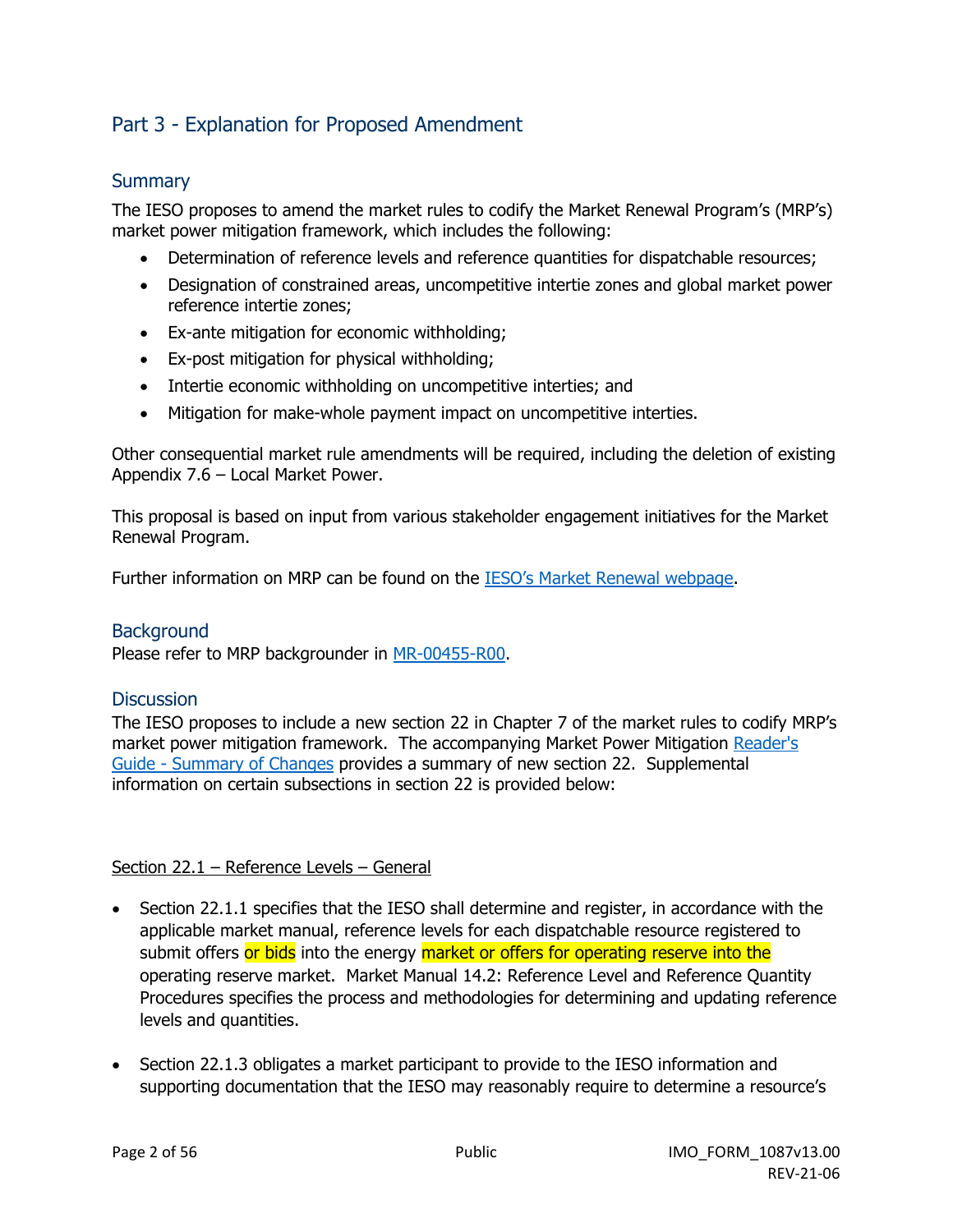reference levels, in accordance with the applicable market manual. Market Manual 14.2 describes the documentation that may support a requested reference level.

- Section 22.1.4 obligates the IESO to make available to each market participant the reference levels that are registered and reference level values that are calculated for that market participant's resources, in accordance with the applicable market manual. Market Manual 14.2 provides details on how this information will be made available through Online IESO.
- Section 22.1.8 exempts a dispatchable resource installed pursuant to the Canadian Nuclear Safety Commission's requirement for nuclear power plants to maintain standby and emergency power systems, from the market power mitigation framework. This exempts only back-up generators that have been installed at nuclear facilities to provide standby or emergency power in order to comply with section 8.9.1 of the Canadian Nuclear Safety Commission's REGDOC-2.5.2, Design of Reactor Facilities: Nuclear Power Plants.

#### Section 22.4 – Resources with Multiple Sets of Reference Levels

- Section 22.4.2 obligates the IESO to determine two energy offer reference levels for a thermal resource (primarily fueled by natural gas, oil, steam or biomass) that is not eligible to submit start-up offers and speed-no-load offers as hourly dispatch data into the dayahead market and real-time market, in accordance with the applicable market manual. Market Manual 14.2 specifies the methodology that the IESO uses to determine primary and secondary reference levels.
- Section 22.4.3 specifies that, for a resource that does not have multiple sets of reference levels determined pursuant to section 22.4.1 (pseudo-units) or 22.4.2 (thermal resources) and which has indicated to the IESO that is can operate according to two distinct cost profiles, the IESO shall determine a set of reference levels for each profile in accordance with the applicable market manual. Each set of reference levels shall include all reference levels applicable to the resource. Market Manual 14.2 provides how the lower-cost profile will be determined.

#### Section 22.5 – Changes to Reference Levels

• Section 22.5.6 specifies that a market participant that has more than one set of reference levels determined for a resource pursuant to section 22.4.3 may request, in accordance with the applicable market manual, that the IESO temporarily use the set of reference levels with the highest costs for specific dispatch hours if the resource is expected to operate in a manner consistent with those reference levels for those dispatch hours. Market Manual 14.2 specifies the required timing of the request and documentation that may substantiate such a request.

#### Section 22.6 – Reference Quantities

• Section 22.6.1 obligates the IESO to determine and register day-ahead and real-time reference quantities for each dispatchable resource registered to submit offers into the energy or operating reserve markets, in accordance with the applicable market manual.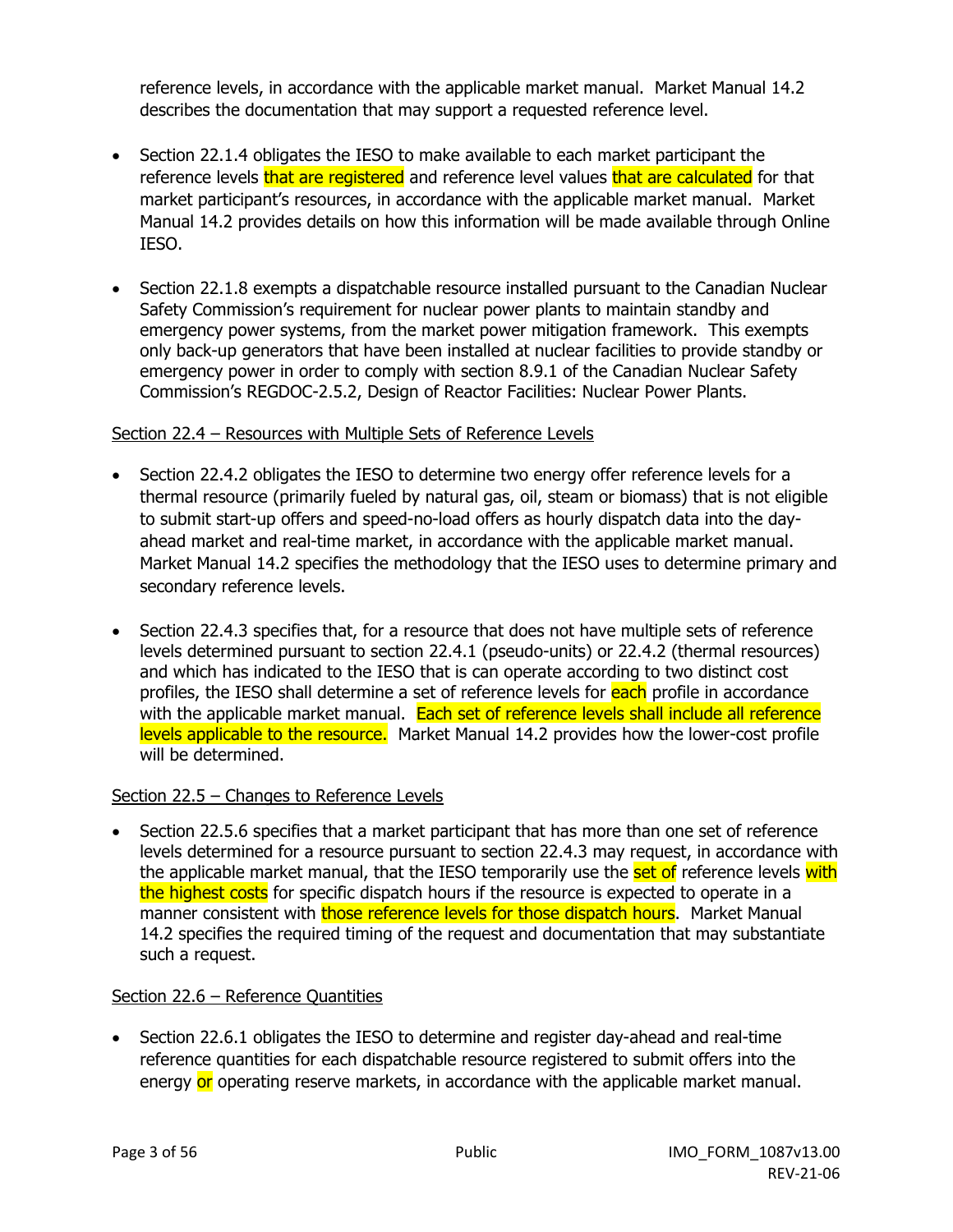Market Manual 14.2 describes the methodologies the IESO uses to determine reference quantities.

- Section 22.6.3 obligates market participants to provide the IESO with all information and supporting documentation that may be reasonably required to determine a resource's reference quantities, in accordance with the applicable market manual. Market Manual 14.2 describes the documentation that may support a requested reference quantity.
- Section 22.6.4 obligates the IESO to make available to each market participant the reference quantities and reference quantity values registered for that market participant's resources, in accordance with the applicable market manual. Market Manual 14.2 provides details on how this information will be made available through Online IESO.
- Section 22.6.5 allows a market participant to request that the IESO modify a resource's reference quantities, in accordance with the applicable market manual. Market Manual 14.2 specifies the supporting documentation that may support these requests.

#### Section 22.8 – Independent Review

• Section 22.8 specifies the process whereby a market participant may request that the IESO engage an independent consultant to review a reference level or reference quantity set out in a preliminary view, as specified in the applicable market manual. Market Manual 14.2 specifies the timelines governing an independent review.

#### Section 22.9 – Market Control Entities

• Section 22.9.3 obligates a market participant to designate market control entities and the market control entity for physical withholding for a resource in accordance with the applicable market manual. Market Manual 1.5: Market Registration Procedures specifies the types of market participant for which market control entities must be disclosed, and the corresponding resource types for which market control entities for physical withholding must be disclosed.

#### Section 22.10.1 Potential Constrained Areas (PCAs):

• Section 22.10.1.1 specifies that the IESO may designate an area as a PCA following or in advance of relevant configuration changes on the IESO-controlled grid, in accordance with the applicable market manual. Market Manual 14.1: Market Power Mitigation Procedures lists examples of the types of configuration changes to the grid that may result in the identification or revision to PCA designations.

#### Section 22.10.2 Narrow Constrained Areas (NCAs)

• Section 22.10.2.<sup>2</sup> specifies that the conditions under which the IESO shall designate a PCA as an NCA. Market Manual 14.1 specifies details on when multiple transmission facilities or operating security limits (OSLs) in a PCA are binding in the same hour, that a single hour will be counted toward the conditions for NCA designation. In addition, Market Manual 14.1 provides details on NCA designations in the real-time market and updating NCA reports.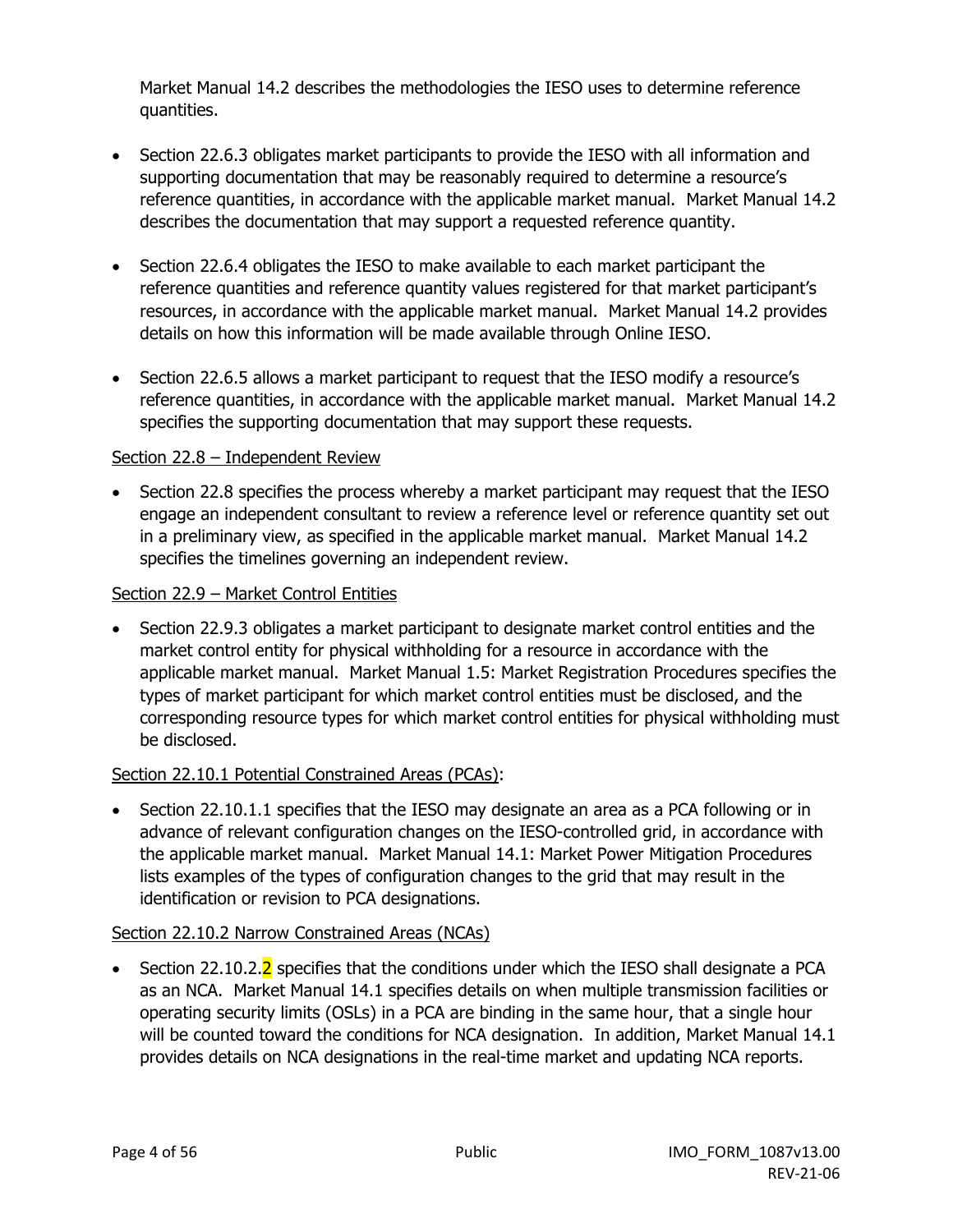#### Section 22.10.3 Dynamic Constrained Areas (DCAs)

• Section 22.10.3.1 specifies the conditions under which the IESO shall designate a PCA as a DCA. Market Manual 14.1 provides details on when multiple transmission facilities or operating security limits (OSLs) in a PCA are binding in the same hour, that a single hour will be counted toward the 4% condition for DCA designation. Market Manual 14.1 also provides details on DCA designations in the real-time market.

#### Section 22.11 Global Market Power Reference Intertie Zones

• Section 22.11.2 obligates the IESO to designate an intertie zone as a global market power reference intertie zone, in accordance with the applicable market manual. Market Manual 14.1 specifies conditions under which the IESO may modify and evaluate the designation of global market power reference intertie zones.

#### Section 22.15 Ex-Post Mitigation of Physical Withholding

• Section 22.15.1 specifies that the IESO may apply conduct and impact tests in order to assess physical withholding of energy and operating reserve, as further specified in the applicable market manual. Market Manual 14.1 provides details on this process.

#### Section 22.17 Intertie Economic Withholding on an Uncompetitive Intertie Zone:

• Section 22.17.1 specifies that the IESO may apply conduct and impact tests in order to assess intertie economic withholding, as further specified in the applicable market manual. Market Manual 14.1 provides details on this process.

#### Section 22.18 Mitigation for Make-Whole Payment Impact on Uncompetitive Interties:

• Section 22.18.1 specifies that the IESO may apply conduct and impact tests to assess mitigation for make-whole payment impact on an uncompetitive intertie zone, in accordance with the applicable market manual. Market Manual 14.1 details the settlement amounts that are subject to a make-whole payment adjustment.

#### Section 22.19 Intertie Economic Withholding – Procedural Steps and Timelines:

• Section 22.19.8.1 specifies that a settlement charge related to an instance of intertie economic withholding shall be applied in accordance with the applicable market manual. Market Manual 14.1 details how the settlement charge will be determined.

#### **Other Consequential Changes:**

#### Standing Dispatch Data:

• Amend section 3.3.9.1A to specify that standing dispatch data shall be deemed to be initial dispatch data for the purposes of the market power mitigation market rules in section 22 of Chapter 7.

#### Notice of Dispute:

Section 2.5.1A of Chapter 3 limits the service period for disputes related to an independent review: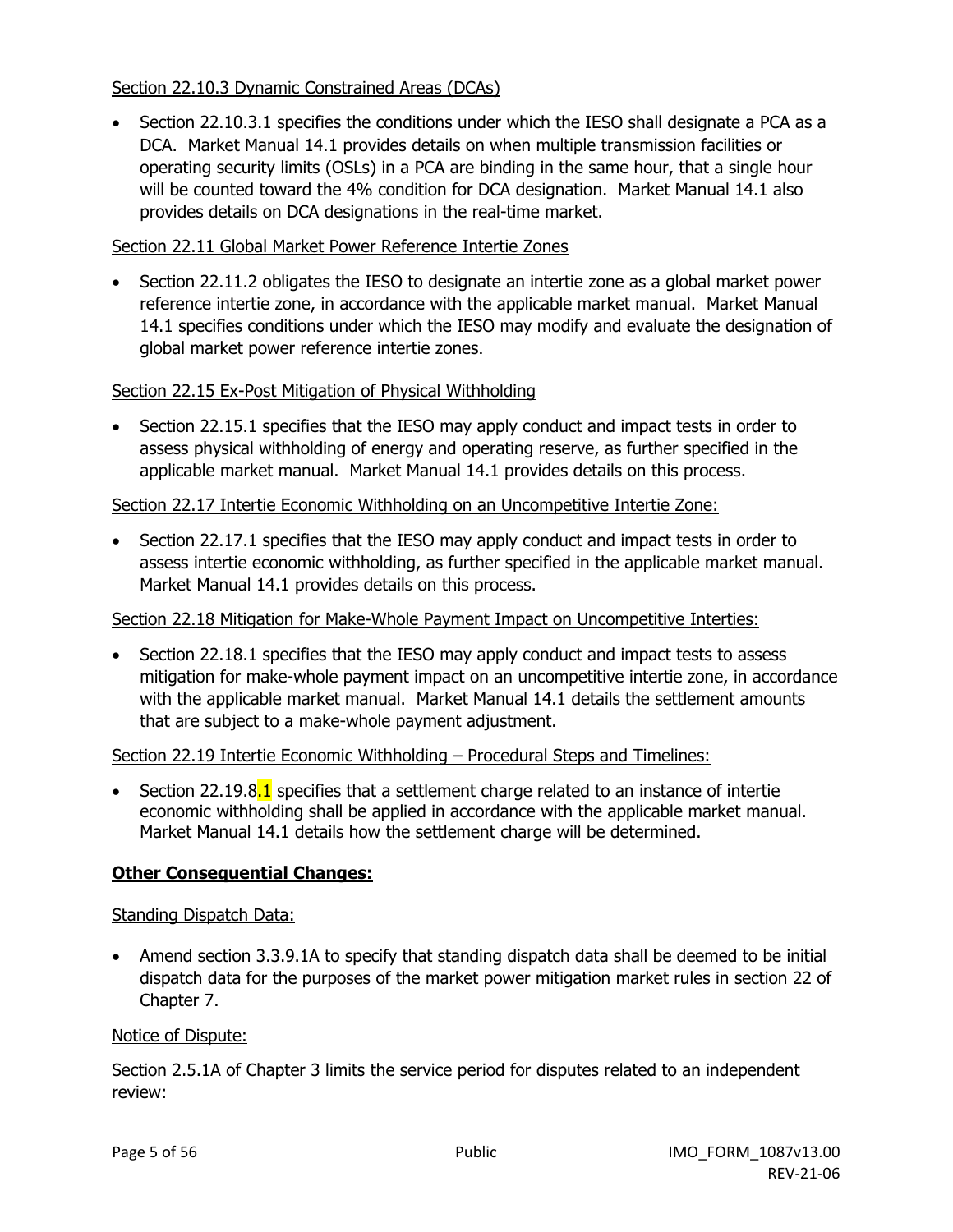• Add section 2.5.1A.6 (new), Chapter 3 to specify that a notice of dispute related to an independent review conducted pursuant to section 22.8 of Chapter 7, must be served within 22 business days following the day on which the IESO registers reference levels and reference quantities for the relevant resource, following completion of the independent review process.

#### Appendix 7.6 – Local Market Power:

• Delete Appendix 7.6 – Local Market Power in its entirety, as it will be replaced with the market power mitigation framework in section 22 of Chapter 7.

Part 4 - Proposed Amendment

# **Chapter 7**

# **22. Market Power Mitigation**

# **22.1 Reference Levels - General**

- 22.1.1 The *IESO* shall determine and register, in accordance with the applicable *market manual*, *reference levels* for each *dispatchable resource* registered to submit *offers* or *bids* into the *energy market* or *offers* for *operating reserve* into the *operating reserve* market.
- 22.1.2 No *market participant* for a *resource* that meets the requirements in section 22.1.1 shall submit *offers* or *bids* for that *resource* unless the *IESO* has determined and registered *reference levels* for that *resource*.
- 22.1.3 A *market participant* shall provide to the *IESO* all information and supporting documentation that the *IESO* may reasonably require to determine a *resource*'s *reference levels*, in accordance with the applicable *market manual*.
- 22.1.4 The *IESO* shall make available to each *market participant* the *reference levels* that are registered and *reference level values* that are calculated for that *market participant's resources,* in accordance with the applicable *market manual*.
- 22.1.5 The *IESO* shall not register an *energy offer reference level* or an *operating reserve offer reference level* that produces *reference level values* that do not monotonically increase in quantity, regardless of a *resource's short-run marginal costs*.
- 22.1.6 The *reference level values* of each *energy offer reference level* shall be consistent with the requirements for *energy offers* in Chapter 7, section 3.5.3 of the *market rules*.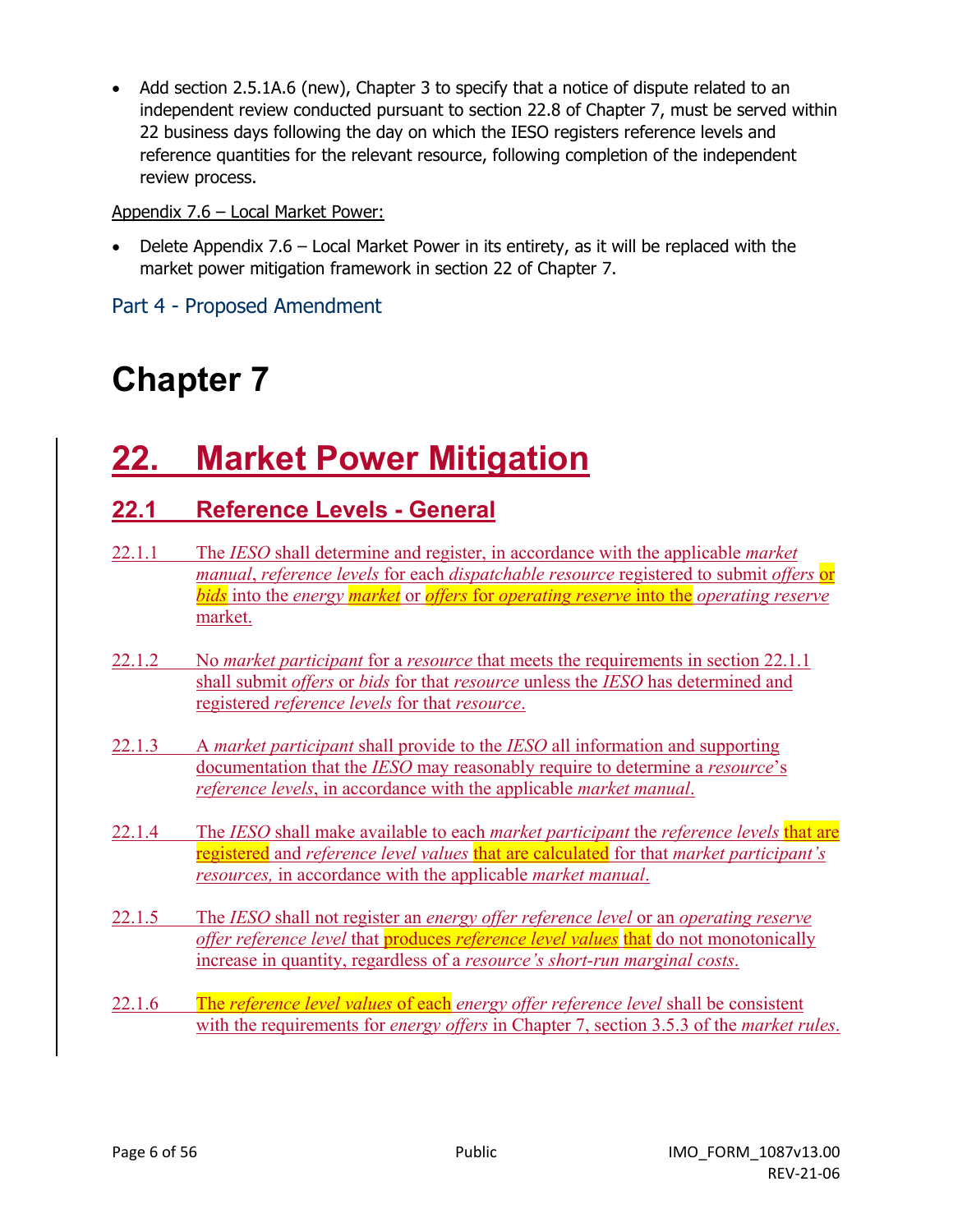- 22.1.7 The *reference level values* of each *operating reserve offer reference level* shall be consistent with the requirements for *offers* to provide *operating reserve* in Chapter 7, section 3.6.2 of the *market rules*.
- 22.1.8 A *dispatchable resource* installed pursuant to the Canadian Nuclear Safety Commission's requirement for nuclear power plants to maintain standby and emergency power systems is exempt from the requirements in, and market power mitigation framework established by, this section 22.

# **22.2 Reference Levels for Financial Dispatch Data Parameters**

- 22.2.1 The *IESO* shall determine the following *reference levels* for *financial dispatch data parameters,* by month or season if applicable, for each *resource* that meets the requirements in section 22.1.1:
	- 22.2.1.1 *energy offer reference level*;
	- 22.2.1.2 one *speed no-load offer reference level*;
	- 22.2.1.3 one *start-up offer reference level* per *thermal state*; and
	- 22.2.1.4 one *operating reserve offer reference level* for each class of *operating reserve*.
- 22.2.2 The *IESO* shall determine the *reference levels* in section 22.2.1 based on a *resource*'s *short-run marginal costs.*
- 22.2.3 Notwithstanding section 22.2.2, the *IESO* may register a *reference level* that produces *reference level values* below a *resource's short-run marginal costs* at the request of the relevant *market participant*.

# **22.3 Reference Levels for Non-Financial Dispatch Data Parameters**

- 22.3.1 The *IESO* shall determine the following *reference levels* for *non-financial dispatch data parameters* in accordance with the applicable *market manual*, by month or season if applicable, for each *resource* that meets the requirements in section 22.1.1:
	- 22.3.1.1 *energy ramp rate reference level*;
	- 22.3.1.2 *operating reserve ramp rate reference level*;
	- 22.3.1.3 *lead time reference levels* for each *thermal state*;
	- 22.3.1.4 *minimum loading point reference level*;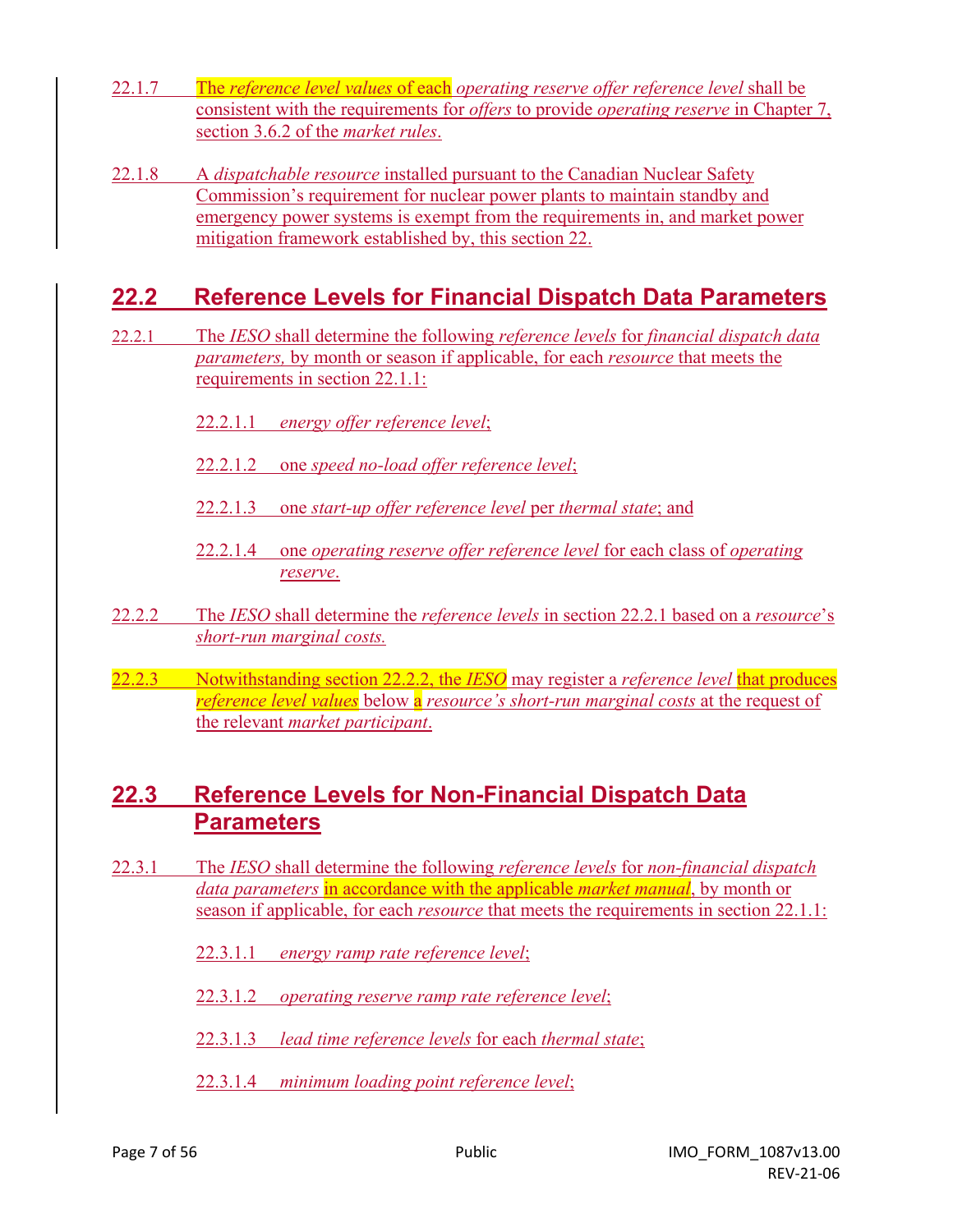- 22.3.1.5 *minimum generation block run-time reference level*;
- 22.3.1.6 *minimum generation block down-time reference levels* for each *thermal state*;
- 22.3.1.7 *maximum number of starts per day reference level*;
- 22.3.1.8 *ramp hours to minimum loading point reference levels* for each *thermal state*; and
- 22.3.1.9 minimum and maximum *energy per ramp hour reference levels* for each *thermal state*.
- 22.3.2 If a *market participant* fails to provide the information or supporting documentation required by the *IESO* pursuant to section 22.1.3, the *IESO* may register the following values for a *reference level* determined pursuant to section 22.3.1:

22.3.2.1 *energy ramp rate reference level*: 0.1 MW/min;

- 22.3.2.2 *operating reserve ramp rate reference level*: 0.1 MW/min;
- 22.3.2.3 *lead time reference levels* for each *thermal state*: 24 hours;
- 22.3.2.4 *minimum loading point reference level*: the sum of the maximum active power capability of all *generation units* associated with the *resource*;
- 22.3.2.5 *minimum generation block run-time reference level*: 24 hours;
- 22.3.2.6 *minimum generation block down-time reference level* for each *thermal state*: 24 hours;
- 22.3.2.7 *maximum number of starts per day reference level*: 10,000 starts per day;
- 22.3.2.8 *ramp hours to minimum loading point reference levels* for each *thermal state*: 24 hours;
- 22.3.2.9 minimum *energy per ramp hour reference levels* for each *thermal state*: 0 MWh; and
- 22.3.2.10 maximum *energy per ramp hour reference levels* for each *thermal state*: 1 MWh multiplied by the *resource*'s *minimum loading point reference level.*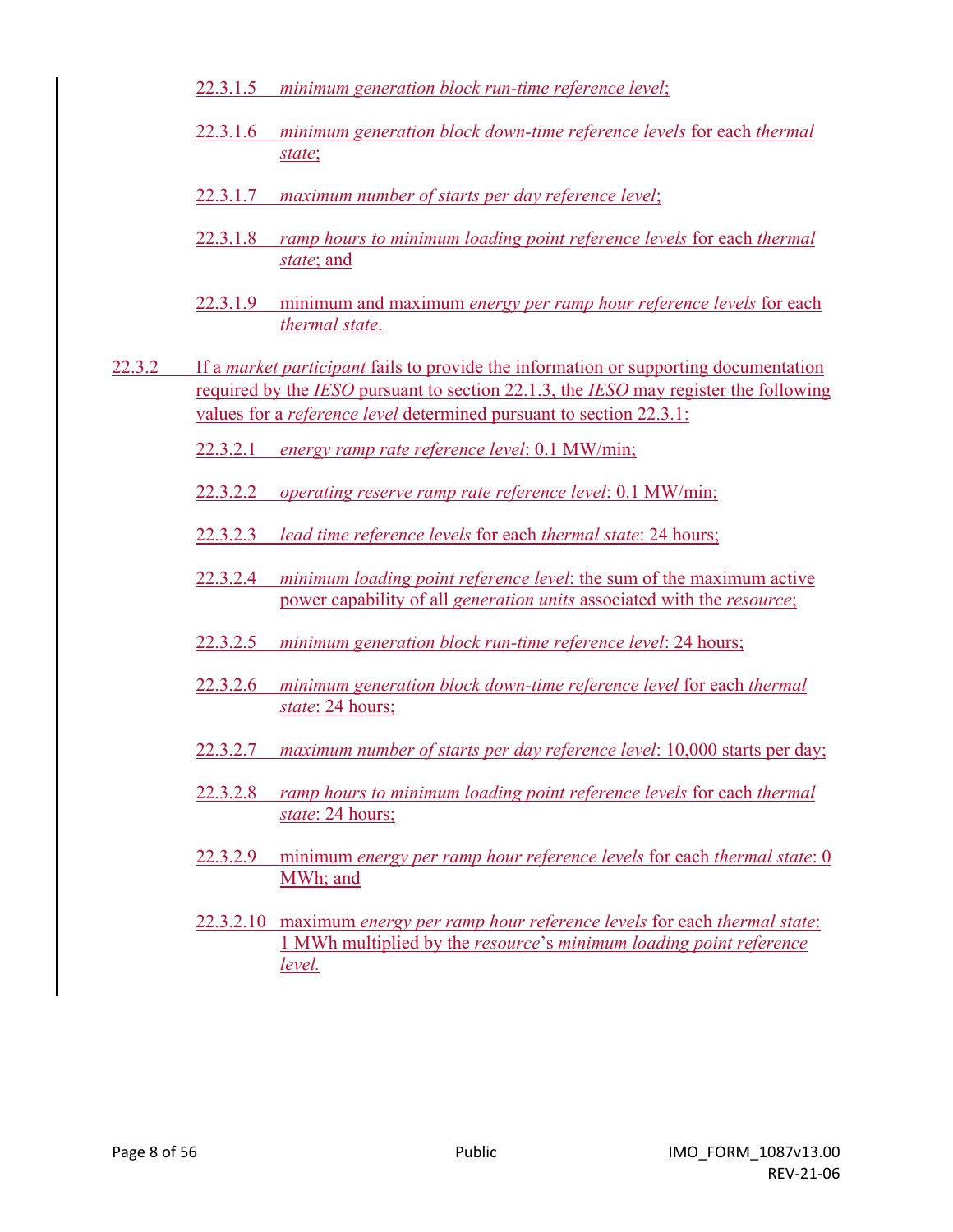# **22.4 Resources with Multiple Sets of Reference Levels**

- 22.4.1 For each *resource* that is registered as a *pseudo-unit*, the *IESO* shall determine one set of *reference levels* for the combined-cycle mode of operation and one set of *reference levels* for the single-cycle mode of operation, as applicable to that *resource*.
- 22.4.2 For a *resource* that has registered a primary fuel type of gas, oil, steam, or biomass, and which is not eligible to submit *start-up offers* and *speed-no-load offers* as hourly *dispatch data* into the *day-ahead market* and *real-time market*, the *IESO* shall determine two *energy offer reference levels* for that *resource* in accordance with the applicable *market manual*.
- 22.4.3 For a *resource* that does not have multiple sets of *reference levels* determined pursuant to section 22.4.1 or 22.4.2 and which has indicated to the *IESO* that it can operate according to two distinct cost profiles, the *IESO* shall determine a set of *reference levels* for **each** profile in accordance with the applicable *market manual*. Each set of *reference levels* shall include all *reference levels* applicable to the *resource*.
- 22.4.4 For a *resource* with *reference levels* determined pursuant to section 22.4.3, the *IESO* shall use the set of *reference levels* associated with the profile with the lowest costs, unless the *market participant* requests otherwise pursuant to section 22.5.5 and the *IESO* has accepted the request.

# **22.5 Changes to Reference Levels**

- 22.5.1 Once the *IESO* has registered a *reference level* for a *resource*, the *IESO* shall not change that *reference level* unless:
	- 22.5.1.1 the *IESO* modifies the methodology used to calculate a *reference level* such that the *reference level* requires revision;
	- 22.5.1.2 the *IESO* identifies a need in accordance with section 22.5.2;
	- 22.5.1.3 the *IESO* registered that *reference level* pursuant to section 22.1 or 22.3.2;
	- 22.5.1.4 the *IESO* is required to do so pursuant to section 22.5.3;
	- 22.5.1.5 the *market participant* for the *resource* notifies the *IESO* of a change to the *resource's short-run marginal cost*s or operational characteristics pursuant to section 22.5.4 and the *IESO* has accepted the change;
	- 22.5.1.6 the *market participant* for the *resource* requests a temporary revision to the fuel cost component of one of the *resource*'s *reference levels* pursuant to section 22.5.5 and the *IESO* has accepted the temporary revision; or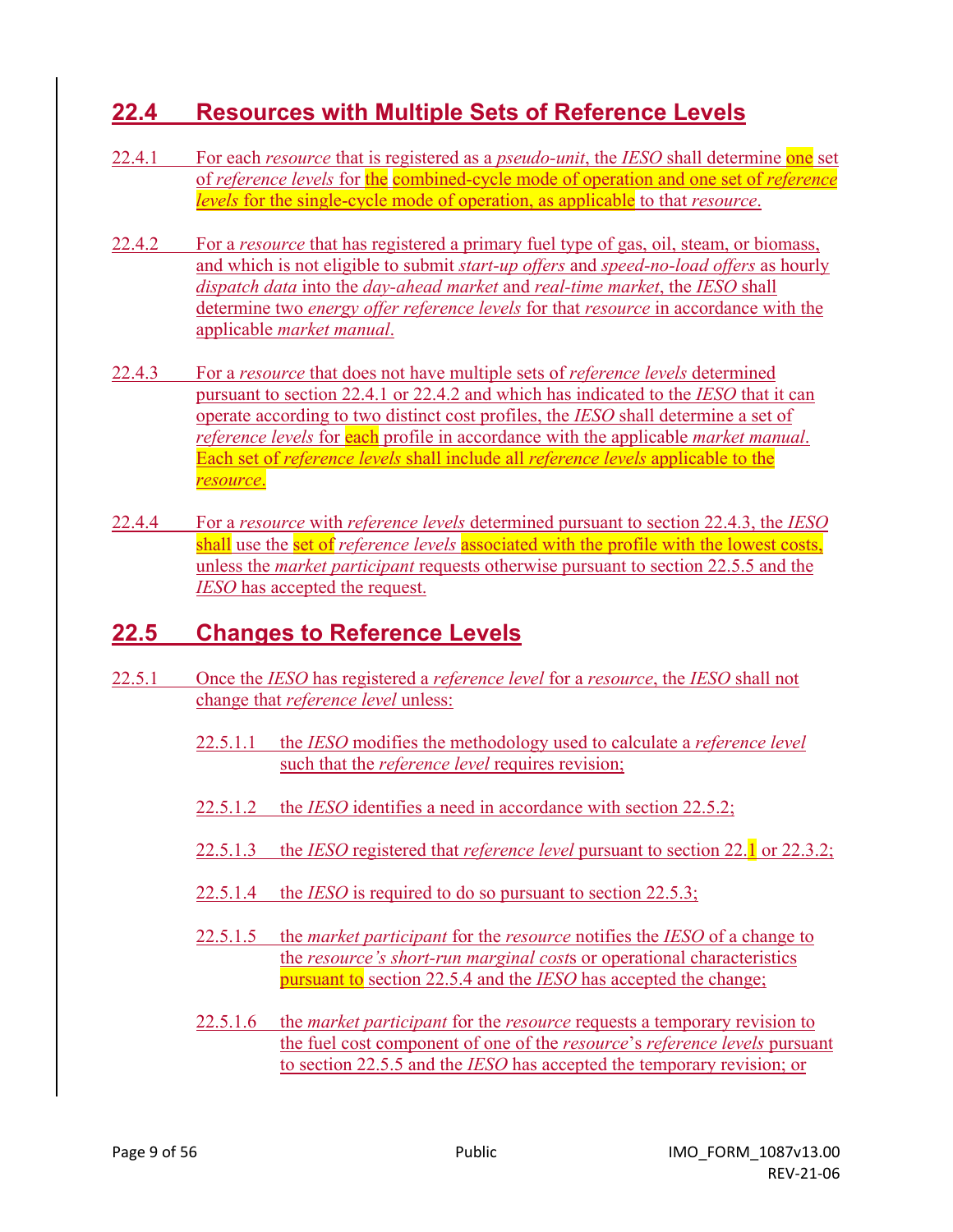- 22.5.1.7 more than two years have passed since the *reference level* was established or last updated, whichever is later.
- 22.5.2 The *IESO* may, at any time, review the supporting documentation submitted pursuant to section 22.1.3 to verify that the *reference level* determined is consistent with the supporting documentation. If, as a result of such review, the *IESO* determines that the *reference level* needs to be amended to be consistent with the supporting documentation, the *IESO* shall update that *reference level* on a go-forward basis from a date specified by the *IESO*.
- 22.5.3 The *IESO* shall include *energy* and *speed no-load* costs in a *resource*'s *start-up offer reference level* for every hour that the *resource's minimum generation block run-time* extends into the next *dispatch day* after HE 24 of the current *dispatch day*, if that *resource* is eligible to submit *start-up offers* and *speed-no-load offers* as hourly *dispatch data* into the *day-ahead market* and *real-time market*.
- 22.5.4 A *market participant* may, in accordance with the applicable *market manual*, request that the *IESO* review one of its *resources' reference levels* if the *market participant*:
	- 22.5.4.1 believes the *reference level* does not accurately describe the *short-run marginal cost*s or operational characteristics of that *resource*; or 22.5.4.2 reasonably expects the *reference level* will not accurately describe the *short-run marginal costs* or operational characteristics of that *resource*.
- 22.5.5 A *market participant* may, in accordance with the applicable *market manual*, request a temporary revision to the fuel cost component of a *reference level* for specific *dispatch hours* if the fuel cost component in a *resource*'s *energy offer reference level*, *start-up offer reference level*, or *speed no-load offer reference level* will not reflect the *resource*'*s short-run marginal costs* for fuel in those *dispatch hours.* Such request must include supporting documentation showing that the fuel cost component will not reflect the *resource*'*s short-run marginal costs* for fuel in those *dispatch hours*.
- 22.5.6 A *market participant* that has more than one set of *reference levels* determined for a *resource* pursuant to section 22.4.3 may request, in accordance with the applicable *market manual*, that the *IESO* temporarily use the set of *reference levels* with the highest costs for specific *dispatch hours* if the *resource* is expected to operate in a manner consistent with those *reference levels* for those *dispatch hours,* and shall submit to the *IESO* documentation to substantiate the need to use those *reference levels* at the time of the request. The form and content of such documentation shall be set by the *IESO* and the *market participant* at the time a *resource's reference levels* are determined and may be amended with the agreement of the *IESO* and the *market participant*.
- 22.5.7 A request made pursuant to section 22.5.5 or 22.5.6 must be submitted:
	- 22.5.7.1 for the *day-ahead market*, between the opening of and up to 30 minutes before the close of the *day-ahead market submission window*;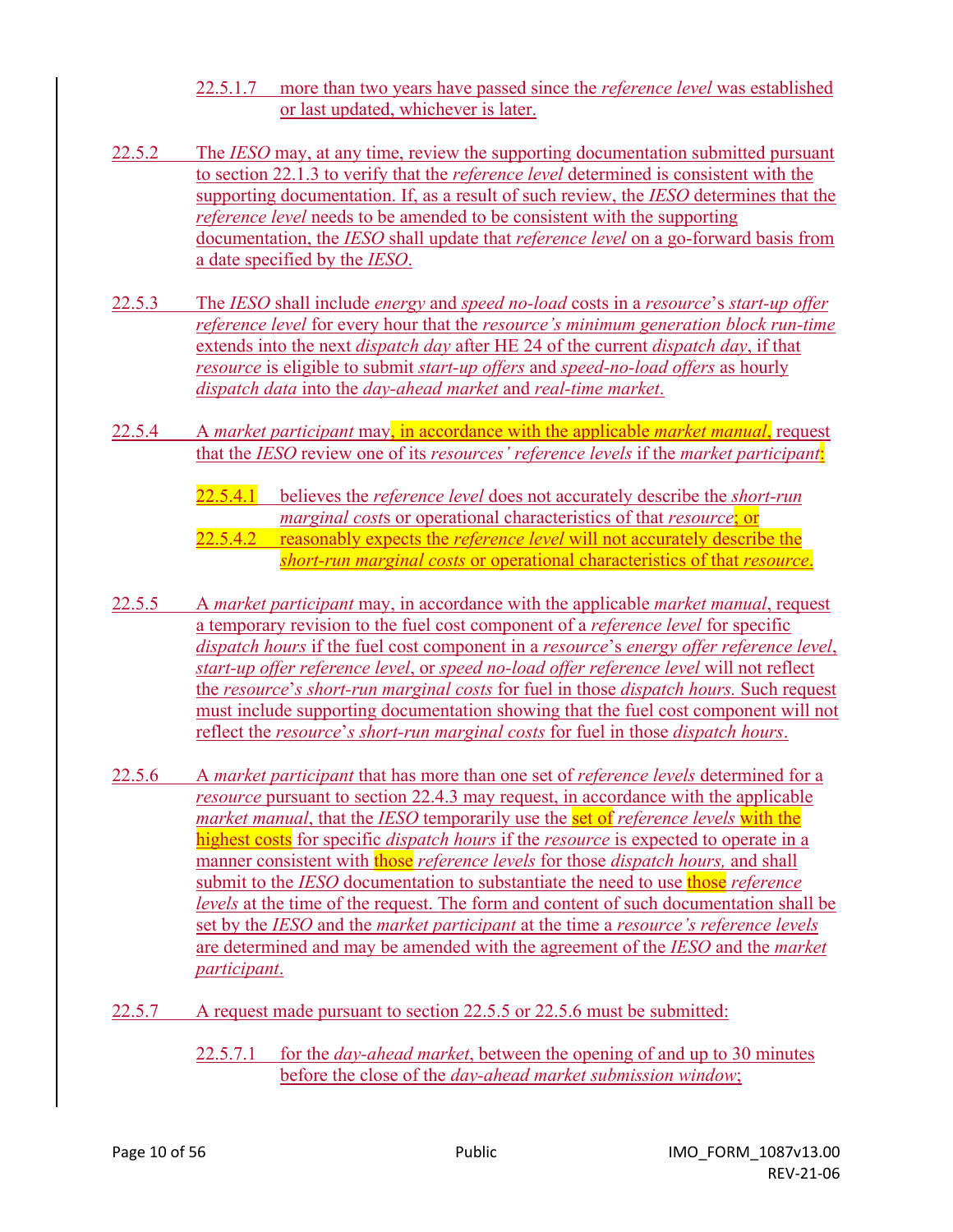#### 22.5.7.2 for the *real-time market*, no later than 150 minutes before the first *dispatch hour* in the request.

- 22.5.8 The *IESO* shall temporarily revise the *reference level* for the *dispatch hours* that were the subject of a request made pursuant to section 22.5.5 or 22.5.6 if the request met the applicable deadline specified in section 22.5.7.
- 22.5.9 The *IESO* may use the *reference level value* in force at the time of a request made pursuant to section 22.5.5 or 22.5.6 despite section 22.5.8 if, upon review, the *IESO* is not satisfied that the supporting documentation submitted demonstrates that the fuel cost component will not reflect the *resource's short-run marginal costs* for fuel in one or more hours of a *dispatch day* or that the *resource* needed to use the set of *reference levels* associated with the profile with the highest costs. The *IESO* may also assess whether a *settlement* charge is required in accordance with Chapter 9.
- 22.5.10 If the *IESO* is not satisfied that the fuel cost component will not reflect the *resource's short-run marginal costs* for fuel in one or more hours of a *dispatch day* or that the *resource* needed to use the set of *reference levels* associated with the profile with the highest costs then, despite section 22.5.7, the *IESO* may:
	- 22.5.10.1 use the *reference level value* in force at the time of a request;
	- 22.5.10.2 assess whether a *settlement* charge is required in accordance with Chapter 9;
	- 22.5.10.3 reject subsequent requests for the *resource* made outside of 8:00 to 16:00 EDT for 30 days following the *dispatch day* that was the subject of the initial request without reviewing such subsequent requests; and
	- 22.5.10.4 reject subsequent requests for the *resource* that the *IESO* has not reviewed before:
		- 22.5.10.4.1 the close of the *day-ahead market submission window*, for the *day-ahead market;* or
		- 22.5.10.4.2 no later than 130 minutes before the requested *dispatch hour*, for the *real-time market*.
- 22.5.11 For a request made pursuant to section 22.5.6 that has been accepted by the *IESO*, the *IESO* may require that the *market participant* provide additional supporting documentation showing that the set of *reference levels* associated with the profile with the highest costs represented the relevant *resource*'s *short-run marginal costs*  during the requested *dispatch hour*s within two *business days* after the *dispatch day* for which use of those *reference levels* was requested. The form and content of such documentation shall be set by the *IESO* and the *market participant* at the time the *resource's reference levels* are determined and may be amended with the agreement of the *IESO* and the *market participant*. If the *market participant* fails to provide the documentation within the specified time or if the *IESO* is not satisfied that the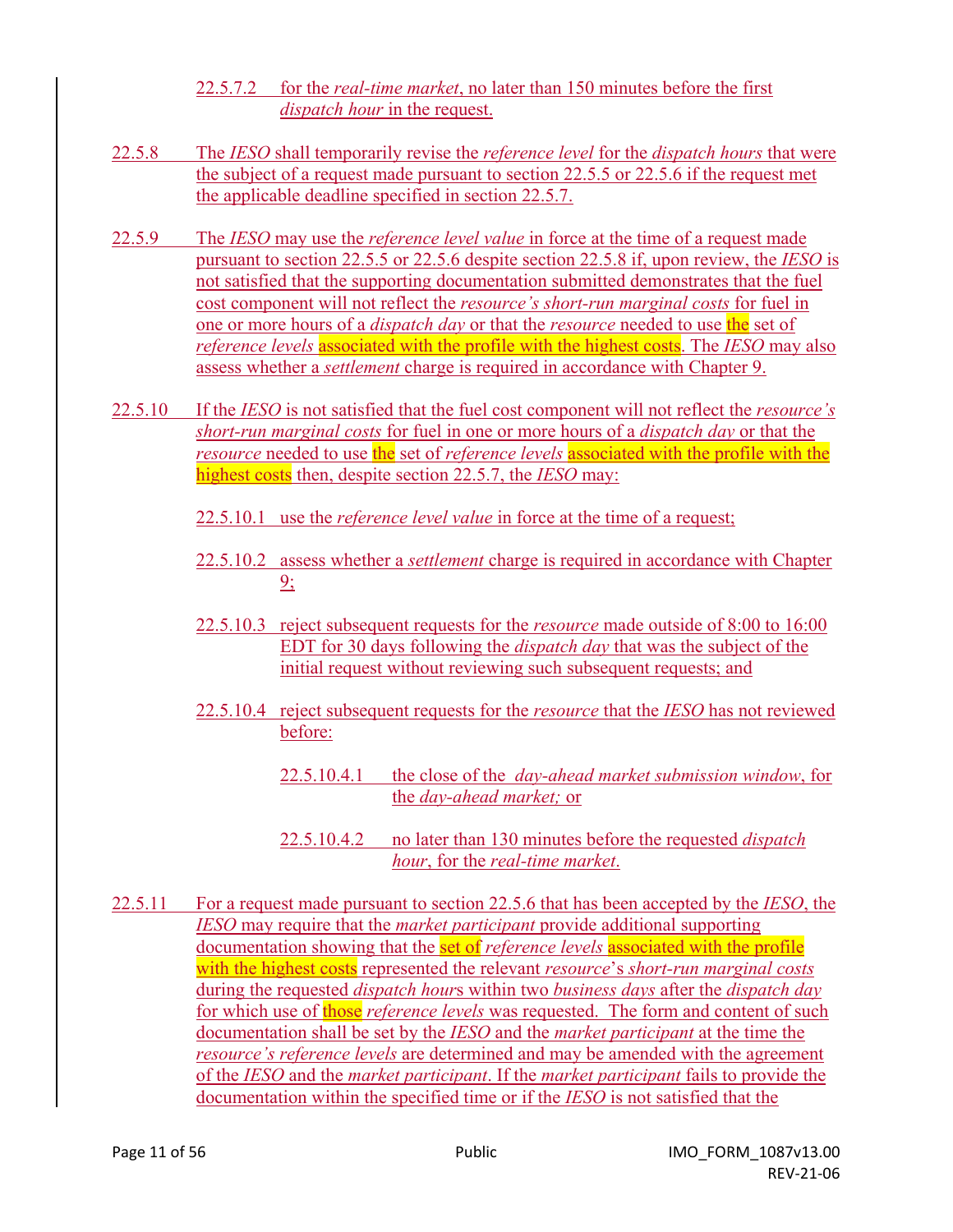documentation provided shows that those *reference levels* represented the *resource's short-run marginal costs* during the requested *dispatch hours*, the *IESO* shall assess whether a *settlement* charge is required in accordance with Chapter 9.

22.5.12 The requirement in section 22.8.1 to communicate a *preliminary view* to the relevant *market participant* prior to registering a *reference level* shall not apply to a *reference level* registered pursuant to sections 22.5.1.4 or 22.5.1.6.

# **22.6 Reference Quantities**

- 22.6.1 The *IESO* shall determine and register, in accordance with the applicable *market manual*, *day-ahead market* and *real-time market reference quantities* for each *dispatchable resource* registered to submit *offers* into the *energy* or *operating reserve* markets.
- 22.6.2 No *market participant* for a *resource* that meets the requirements in section 22.6.1 shall submit *offers* or *bids* for that *resource* unless the *IESO* has determined and registered *reference quantities* for that *resource*.
- 22.6.3 A *market participant* shall provide to the *IESO* all information and supporting documentation that the *IESO* may reasonably require to determine a *resource*'s *reference quantities*, in accordance with the applicable *market manual*.
- 22.6.4 The *IESO* shall make available to each *market participant* the *reference quantities* and *reference quantity values* registered for that *market participant's resources* in accordance with the applicable *market manual*.
- 22.6.5 A *market participant* may request that the *IESO* modify a *reference quantity* for a *resource* registered under that *market participant*, if the *market participant* believes that the *IESO's* methodology for calculating that *reference quantity* will over-estimate the quantity of *energy* or *operating reserve* that the *resource* can provide. Any request to do so must be accompanied by additional data and supporting documentation, as set out in the applicable *market manual*.
- 22.6.6 If the *IESO* is satisfied that the modified methodology used pursuant to section 22.6.5 more accurately describes the specific operational characteristics of the *resource*, then the *IESO* shall use such modified methodology to determine the *reference quantities* for that *resource*.
- 22.6.7 If a *market participant* fails to provide the information or supporting documentation required by the *IESO* pursuant to section 22.6.3, the *IESO* may register as the *resource'*s *reference quantity*:
	- 22.6.7.1 the maximum quantity of *operating reserve* that the *resource* is registered to *offer*, if the *resource* is a *dispatchable load*, or
	- 22.6.7.2 the sum of the maximum active power capability of all *generation units* associated with the *resource*, if the *resource* is not a *dispatchable load.*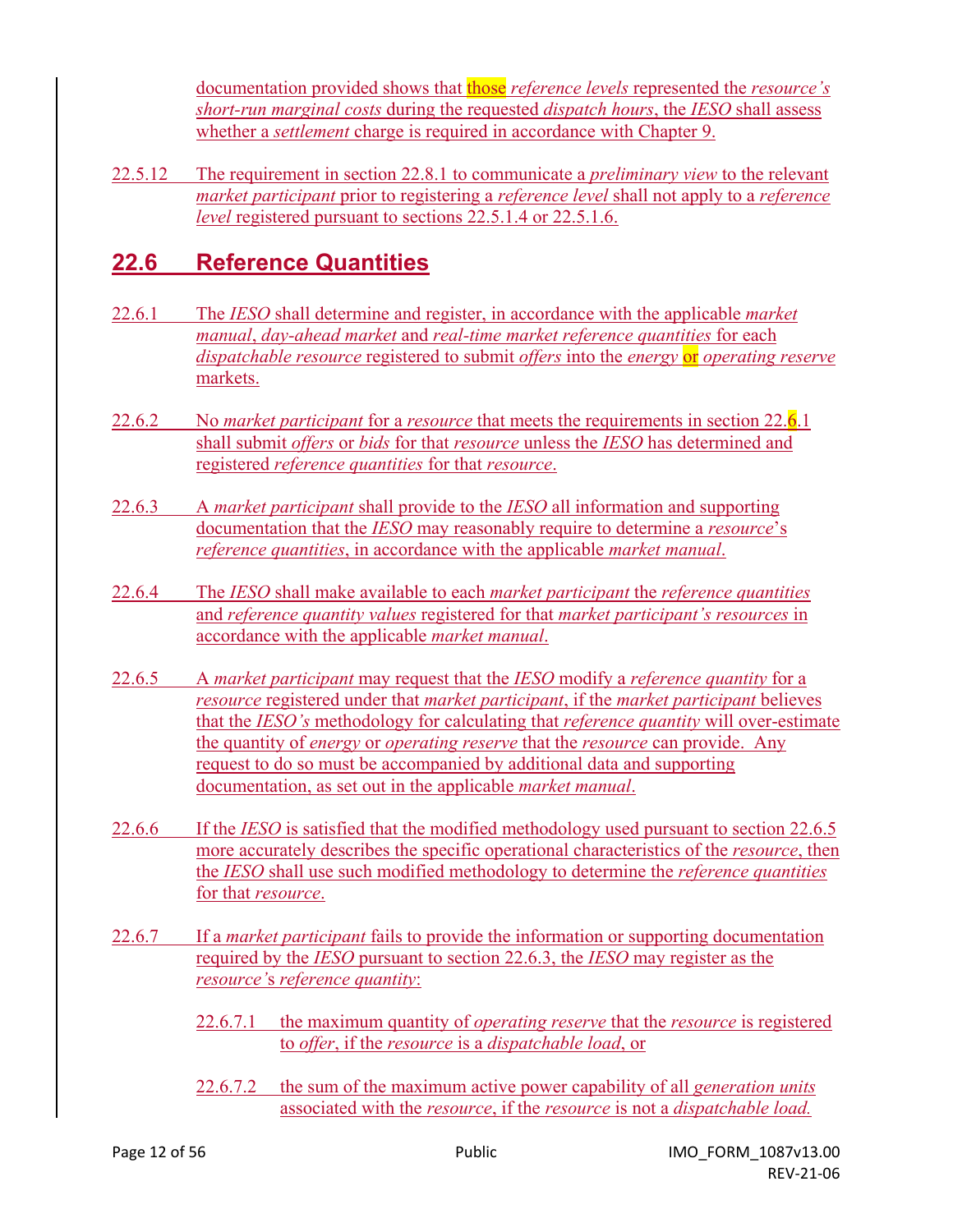# **22.7 Changes to Reference Quantities**

- 22.7.1 Once the *IESO* has registered a *reference quantity* for a *resource*, the *IESO* shall not change that *reference quantity* unless:
	- 22.7.1.1 the *IESO* modifies the methodology used to calculate the *reference quantity* such that the *reference quantity* requires revision;
	- 22.7.1.2 the *IESO* identifies a need in accordance with section 22.8;
	- 22.7.1.3 the *market participant* for the *resource* notifies the *IESO* of a change to the *resource's* operational characteristics in accordance with section 22.5.4 or section 22.7.3 and the *IESO* has accepted the change; or
	- 22.7.1.4 more than two years have passed since the *reference quantity* was established or last updated, whichever is later.
- 22.7.2 The *IESO* may, at any time, review the supporting documentation submitted pursuant to section 22.6.3 to verify that the *reference quantity* determined is consistent with the supporting documentation. If, as a result of such review, the *IESO* determines that the *reference quantity* needs to be amended to be consistent with the supporting documentation, the *IESO* shall update that *reference quantity* on a go-forward basis from a date specified by the *IESO*.
- 22.7.3 A *market participant* may request that the *IESO* review one of its *resource's reference quantities* if the *market participant:* 
	- 22.7.3.1 believes the *reference quantity* does not accurately describe the operational characteristics of that *resource*; or
	- 22.7.3.2 reasonably expects the *reference quantity* will not accurately describe the operational characteristics of that *resource*.

### **22.8 Independent Review**

- 22.8.1 Prior to registering a *reference level* or *reference quantity* for a *resource*, the *IESO* shall communicate a *preliminary view* to the relevant *market participant*.
- 22.8.2 A *market participant* may request that the *IESO* engage a consultant independent of the *IESO* and the *market participant* to review a *reference level* or *reference quantity* set out in the *preliminary view,* as specified in the applicable *market manual*. The *IESO* shall not register a *reference level* or *reference quantity* for a *reference level* or *reference quantity* that is the subject of the review except in accordance with this section 22.8.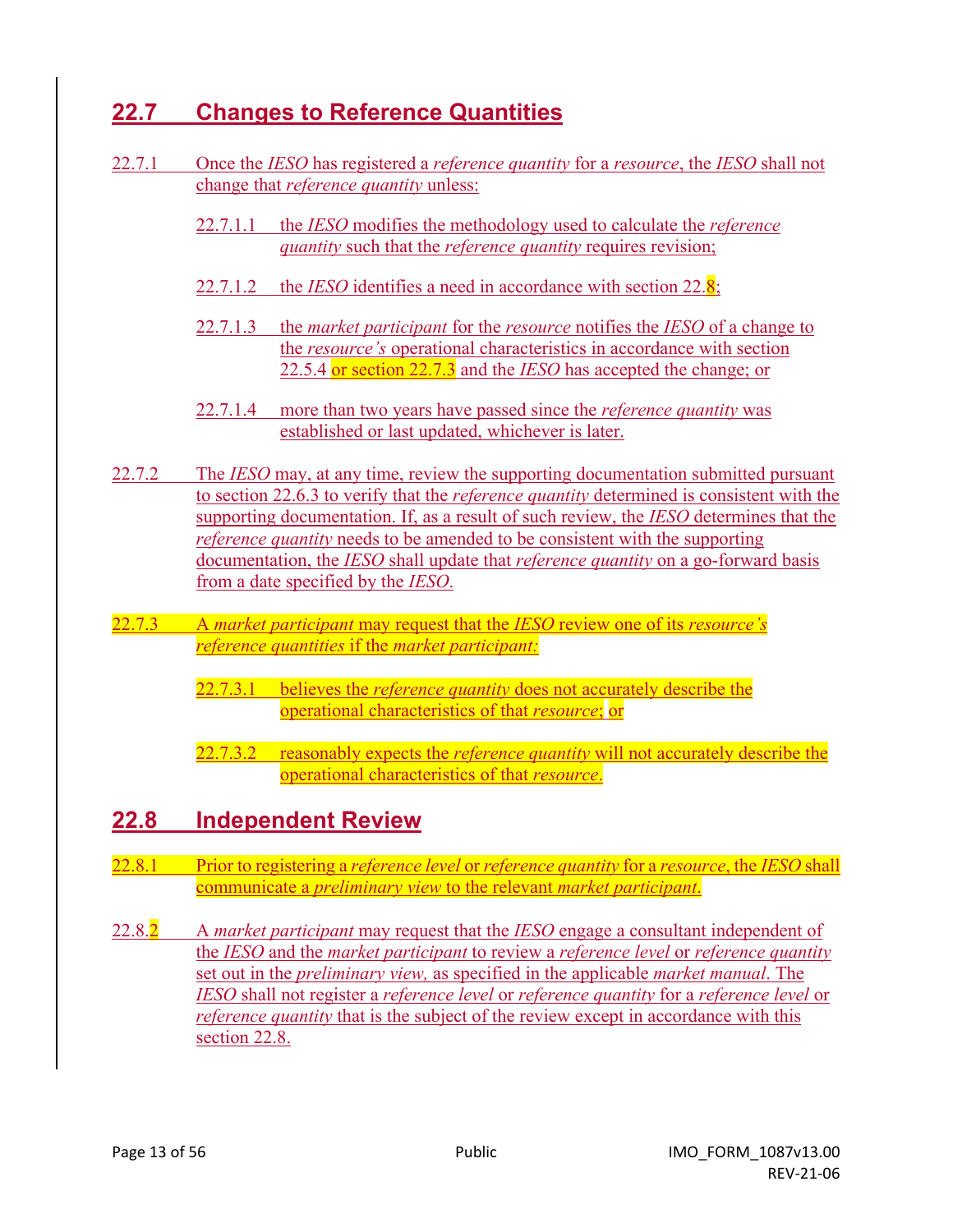- 22.8.3 The *IESO* shall request proposals to conduct the review following a request made pursuant to section 22.8.2, as specified in the applicable *market manual*. If no responses to the request for proposals are received, the *IESO* shall register the *reference levels* and *reference quantities* communicated in the *preliminary view.* A *market participant* may request a review no more frequently than once every 60 days until such time as the *IESO* receives a response to the request for proposals, despite any time to do so specified in the applicable *market manual*.
- 22.8.4 The *IESO* shall provide the *market participant* with an estimate of the cost of the review, as specified in the applicable *market manual*. If the *market participant* has not notified the *IESO* that it accepts the cost estimate and wishes to proceed with the review within five *business days* of the *IESO's* notification, the *IESO* shall terminate the review and register the *reference levels* and *reference quantities* in the *preliminary view*.
- 22.8.5 The *IESO* shall provide a consultant engaged pursuant to section 22.8.2 or 22.8.3 with:
	- 22.8.5.1 a statement of the applicable *reference levels* and *reference quantities* to be reviewed and the nature of such review;
	- 22.8.5.2 all supporting documentation provided by the *market participant* relevant to the review; and
	- 22.8.5.3 any other information or documentation that the *IESO* determines the consultant may require.
- 22.8.6 The *IESO* shall provide the *market participant* with a copy of the consultant's findings following receipt thereof.
- 22.8.7 The *IESO* shall register a *reference level* or *reference quantity* that is consistent with the consultant's findings and the *market rules* in accordance with the applicable *market manual*, unless it rejects a finding pursuant to section 22.8.8.
- 22.8.8 The *IESO* shall reject a finding if the *IESO* determines that:
	- $22.8.\overline{8}.1$  the consultant relied on a factual error to make the finding;
	- 22.8. $8.2$  the consultant failed to address an issue set out in the statement provided pursuant to section 22.8.5.1 which was relevant to that finding;
	- 22.8.8.3 the finding opined on a matter outside the scope of the statement provided pursuant to section 22.8.5.1;
	- 22.8.8.4 adopting the finding would require the *IESO* to register a *reference level* or *reference quantity* inconsistent with the *market rules* or *market manuals*; or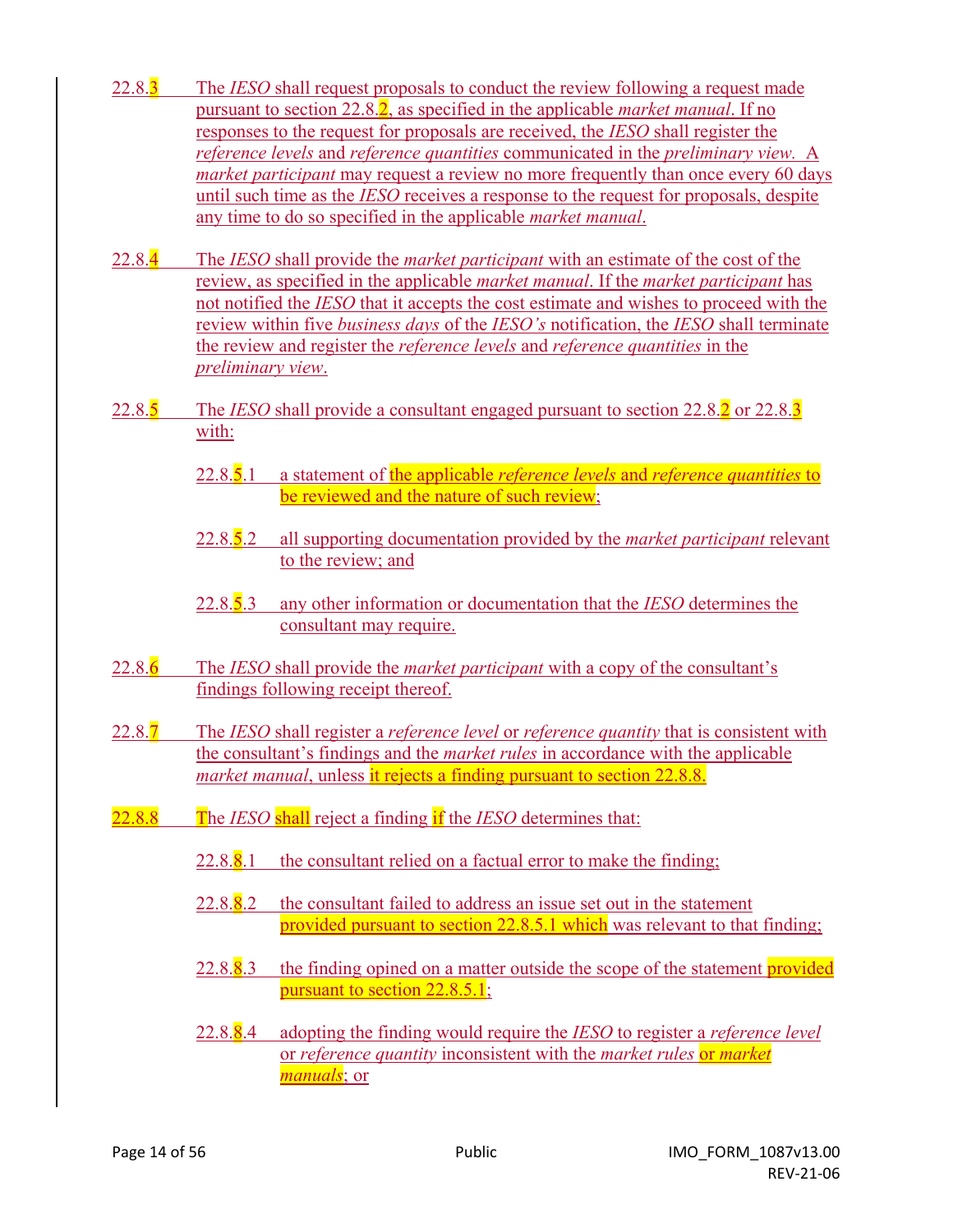#### $22.8.\overline{8}.5$  the consultant failed to provide reasons for the finding.

- 22.8.9 The *IESO* shall notify the relevant *market participant* in accordance with the applicable *market manual* if the *IESO* rejects a finding for one of the reasons set out in section 22.8.8. The *IESO* shall then procure a different consultant in accordance with section 22.8.3 to conduct the review again. If a report contains multiple findings, the *IESO* rejecting one finding shall not affect the requirement that the *IESO* register a *reference level* or *reference quantity* that is consistent with the findings that were not rejected.
- 22.8.10 A *market participant* that has requested a review pursuant to section 22.8.2 may request that the *IESO* discontinue the review process with respect to a *reference level* or *reference quantity* at any time prior to receiving the consultant's findings. In such cases, the *IESO* shall register the relevant *reference level* or *reference quantity* in the *preliminary view*.
- 22.8.11 The *IESO* and a *market participant* may, at any time, agree to discontinue a review and register the *reference levels* or *reference quantities* that the *market participant* originally requested.
- 22.8.12 The *IESO* may apply a *settlement* charge to the *market participant* equal to the amount charged to the *IESO* by the consultant. The *IESO* shall not apply a *settlement*  charge for subsequent reviews conducted as a result of the *IESO* rejecting a finding pursuant to section 22.8.8.

# **22.9 Market Control Entities**

- 22.9.1 A *market participant* shall disclose to the *IESO* the name, address, relationship to the *market participant*, and, if applicable, jurisdiction of formation, of each person or entity that meets any of the following criteria:
	- 22.9.1.1 a person or entity that ultimately beneficially owns, directly or indirectly, whether through one or more subsidiaries or otherwise, voting securities carrying more than 10 per cent of the voting rights attached to all voting securities of the *market participant*;
	- 22.9.1.2 a person or entity that is ultimately able to elect or appoint, directly or indirectly, whether through one or more subsidiaries or otherwise, at least 10 per cent of the directors of the *market participant*, other than ex officio directors;
	- 22.9.1.3 a person or entity that is a partner in or of the *market participant*;
	- 22.9.1.4 a person or entity that has a substantial beneficial interest in the *market participant* or that serves as a trustee in the *market participant*, if the *market participant* is a trust;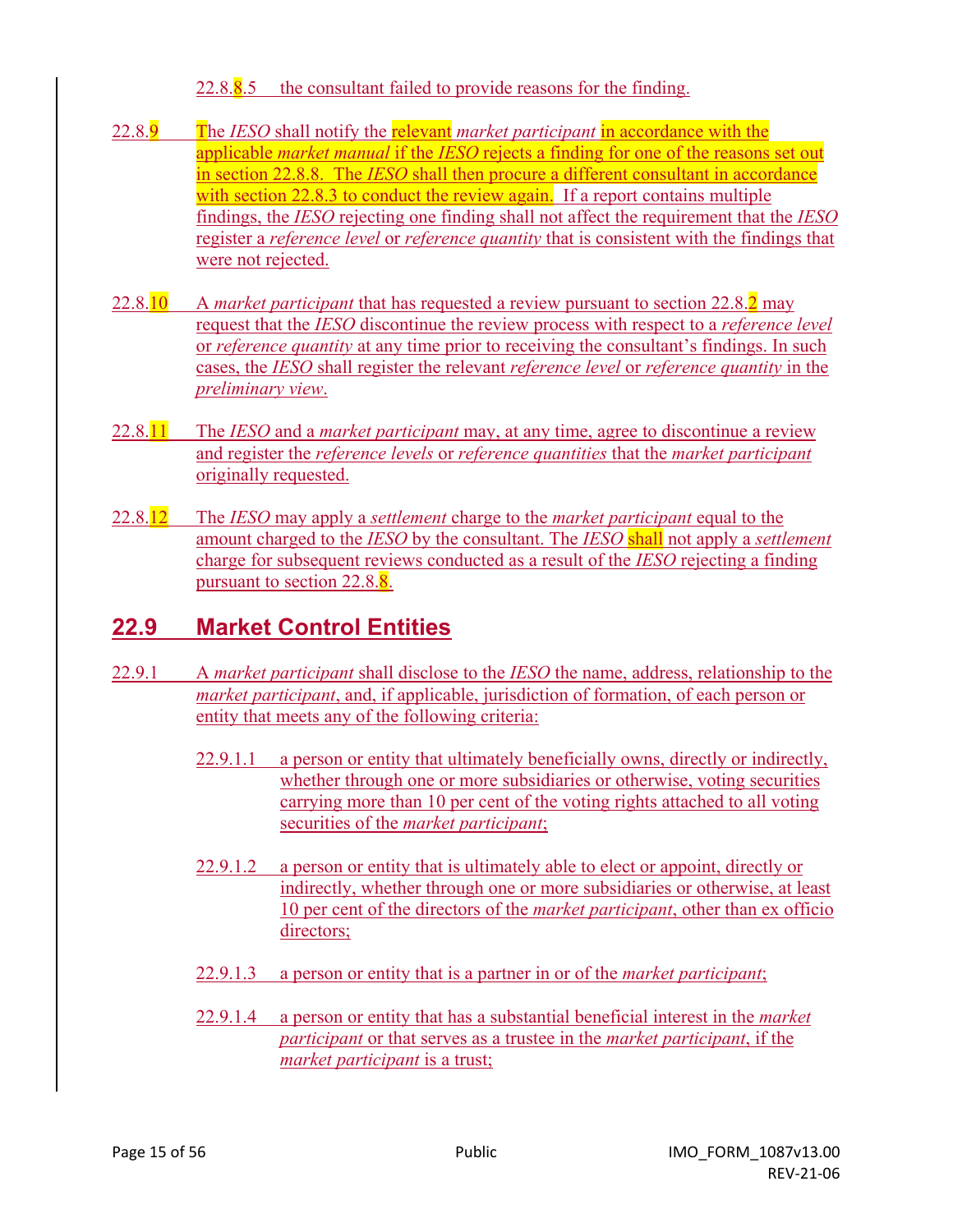- 22.9.1.5 a person or entity that is an *affiliate* of the *market participant*, excluding *affiliates* of the *market participant* that are controlled by the *market participant;*
- 22.9.1.6 a person or entity that ultimately holds, directly or indirectly, whether through one or more subsidiaries or otherwise, an interest in the *market participant* that entitles the entity or individual to receive more than 10 per cent of the profits of the *market participant,* if the *market participant* is an entity other than a corporation; or
- 22.9.1.7 a person or entity that has any form of agreement with the *market participant* whereby: (i) the *market participant* confers the right or ability to determine a *resource's energy offers* and *bids* or *offers* for *operating reserve* to that person or entity or the ability to follow the *dispatch* instructions given to the *resource*; and (ii) that person or entity is entitled to receive more than 10 per cent of the amounts paid to the *market participant* in respect of all *energy* and *operating reserve* transacted through the *energy* and *operating reserve markets* for a *resource*..
- 22.9.2 A *market participant* shall designate one of the persons or entities disclosed pursuant to section 22.9.1 as the *market control entity for physical withholding* for each *dispatchable generation resource* and *dispatchable load resource* owned by the *market participant,* in accordance with sections 22.9.3-22.9.7.
- 22.9.3 A *market participant* shall designate *market control entities* and the *market control entity for physical withholding* for a *resource* in accordance with the applicable *market manual*.
- 22.9.4 The *market participant* shall designate a *market control entity* as the *market control entity for physical withholding* for a *resource* if the *market participant* has any form of agreement with that *market control entity* whereby: (i) the *market participant* confers the right or ability to determine the *resource's energy offers* and *bids* or *offers*  for *operating reserve* to that *market control entity*; and (ii) that *market control entity* is entitled to receive more than 50 per cent of the amounts paid to the *market participant* in respect of all *energy* and *operating reserve* transacted through the *energy* and *operating reserve* markets by the *resource*.
- 22.9.5 If none of the *market participant's market control entities* meets the criteria in section 22.9.4, the *market participant* shall designate a *market control entity* as the *market control entity for physical withholding* for a *resource* as follows: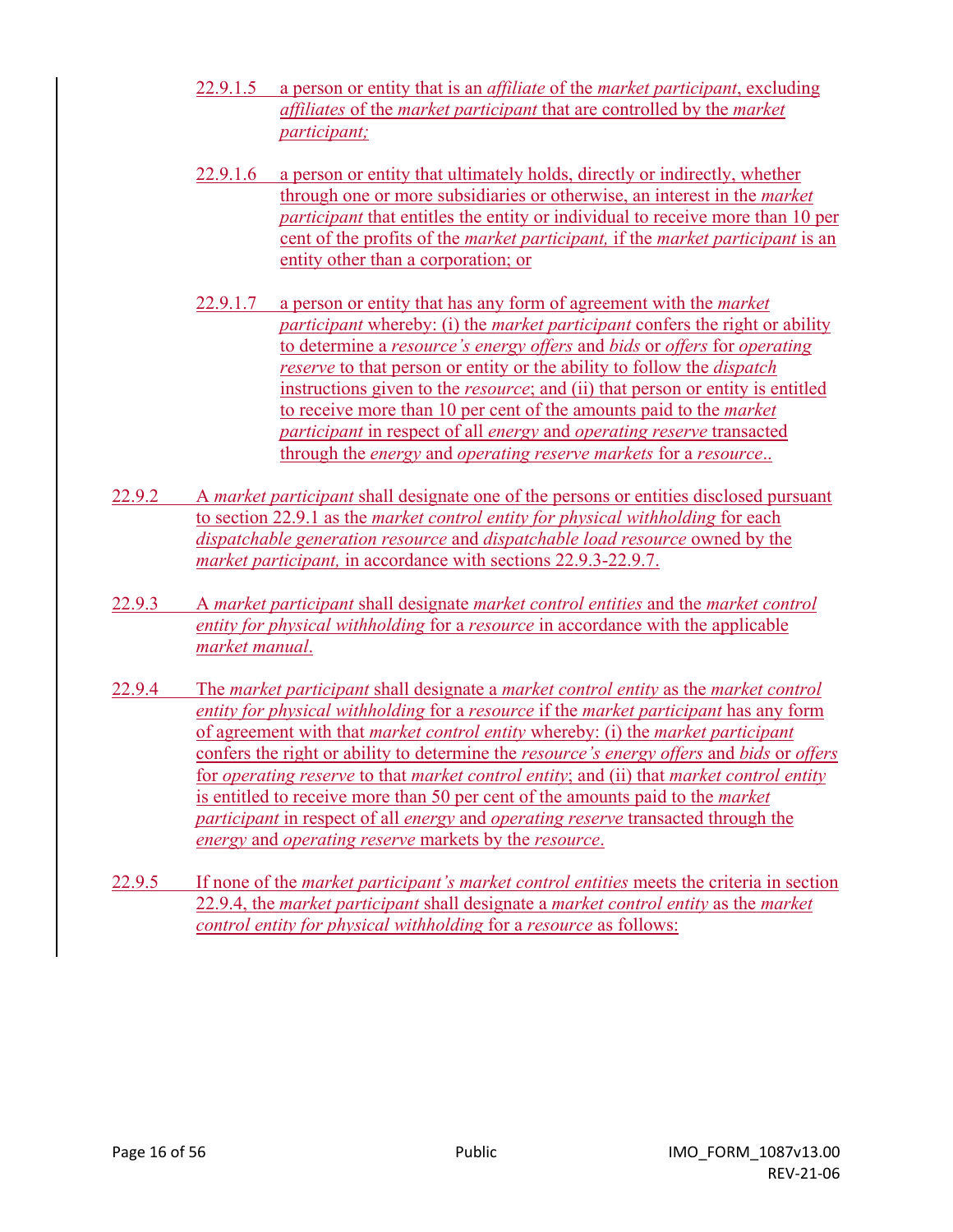- 22.9.5.1 If the *market participant* is a corporation with share capital, then the *market participant* shall designate as the *resource's market control entity for physical withholding* the person or entity that ultimately holds, directly or indirectly, whether through one or more subsidiaries or otherwise, otherwise than by way of security only, by or for the benefit of that person or entity securities of the *market participant* that are attached to more than 50 per cent of the votes that may be cast to elect directors of the *market participant* and the votes attached to those securities are sufficient, if exercised, to elect a majority of the directors of the *market participant*.
- 22.9.5.2 If the *market participant* is a corporation without share capital, then the *market participant* shall designate as the *resource'*s *market control entity for physical withholding* the person or entity that ultimately, directly or indirectly, whether through one or more subsidiaries or otherwise, is able to elect or appoint a majority of the directors of the *market participant*, other than ex officio directors.
- 22.9.5.3 If the *market participant* is an entity other than a corporation, then the *market participant* shall designate as the *resource's market control entity for physical withholding* the person or entity that ultimately holds, directly or indirectly, whether through one or more subsidiaries or otherwise, an interest in the *market participant* that entitles that person or entity to receive more than 50 per cent of the profits of the *market participant*.
- 22.9.6 If none of the *market participant's market control entities* meets the criteria in sections 22.9.4-22.9.5 and the *market participant* is any type of partnership, then the *market participant* shall designate as the *resource's market control entity for physical withholding* the partner that is entitled to the greatest share of the profits of the *market participant*.
- 22.9.7 If none of the *market participant's market control entities* meets the criteria in sections 22.9.4-22.9.6 then the *market participant* shall designate itself as the *resource'*s *market control entity for physical withholding*.

### **22.10 Designation of Constrained Areas**

#### **22.10.1 Potential Constrained Areas**

- 22.10.1.1 The *IESO* may designate an area as a *potential constrained area* following or in advance of relevant configuration changes on the *IESO-controlled grid,* in accordance with the applicable *market manual*.
- 22.10.1.2 *Potential constrained area* designations shall be assessed on at least an annual basis.
- **22.10.2 Narrow Constrained Areas**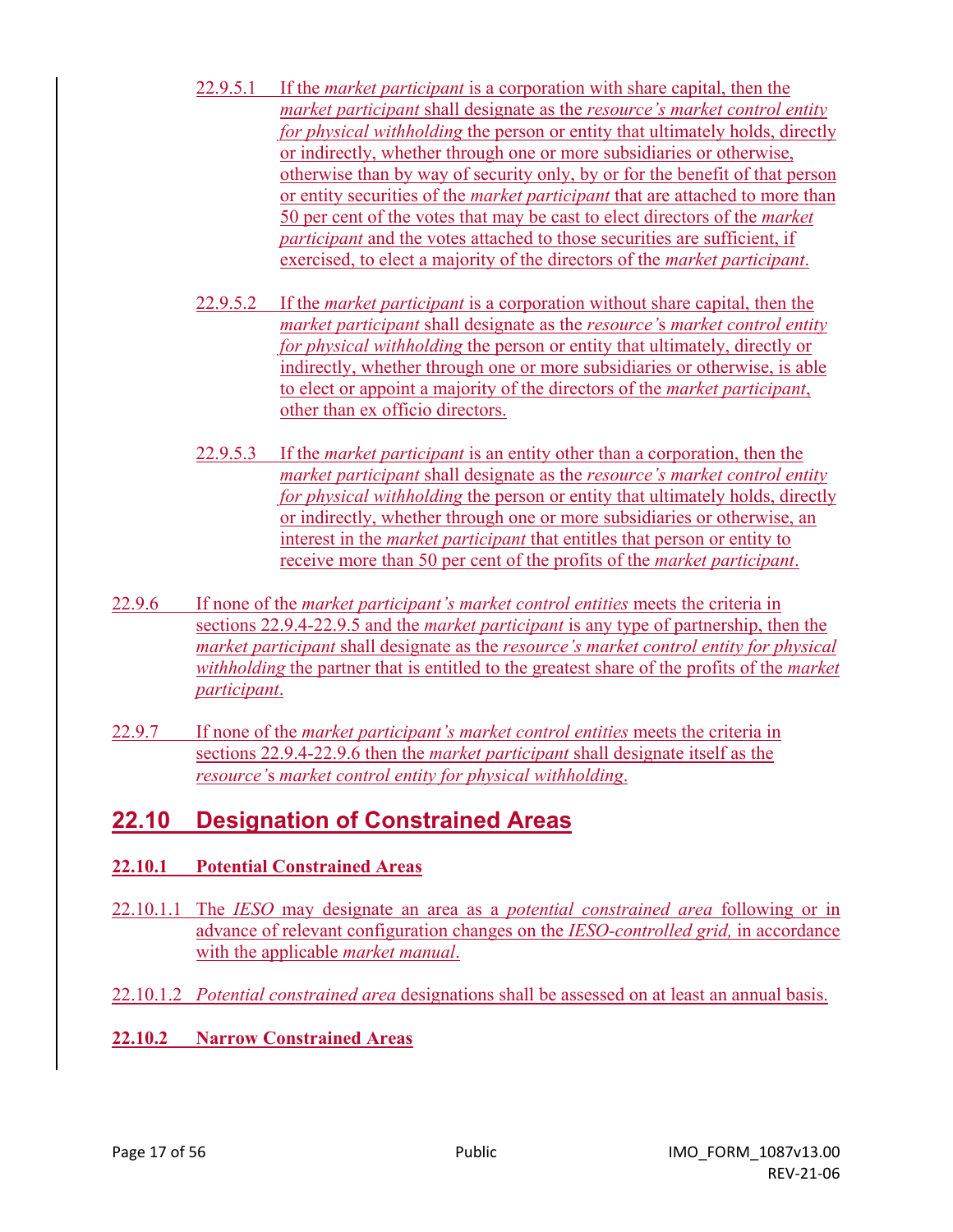- 22.10.2.1 The *IESO* shall *publish* a list of *narrow constrained areas*, along with each of the *resources* and the transmission constraints within each *narrow constrained area*, at least once per year, in accordance with the applicable *market manual*.
- 22.10.2.2 The *IESO* shall designate a *potential constrained area* as a *narrow constrained area* if during an *IESO*-determined study period, the *potential constrained area* was import constrained in more than 4% of the hours in the previous 365 days in either the *dayahead market* or the *real-time market*, as further specified in the applicable *market manual*.
- 22.10.2.3 The *IESO* may update the list of *resources* or the name of any system element in a *narrow constrained area* in accordance with the applicable *market manual*.
- 22.10.2.4 Designations made pursuant to section 22.10.2.1 and changes *published* under section 22.10.2.3 shall come into effect in accordance with the applicable *market manual*.

#### **22.10.3 Dynamic Constrained Areas**

- 22.10.3.1 The *IESO* shall designate a *potential constrained area* as a *dynamic constrained area* if the *potential constrained area:* (i) is not currently designated as a *narrow constrained area*; and (ii) was import constrained in more than 15% of the previous 120 hours in either the *day-ahead market* or the *real-time market*, as further specified in the applicable *market manual.*
- 22.10.3.2 The *IESO* shall *publish* a list of *dynamic constrained area*s, along with each of the *resources* and the transmission constraints within each *dynamic constrained area*. The designation of a *dynamic constrained area* shall become effective four hours following *publication*.
- 22.10.3.3 The *dynamic constrained area* designation shall remain in effect until: (1) 120 *dispatch hours* have passed since the start of the *dispatch hour* in which the designation came into effect, and (2) the *potential constrained area* was import constrained in fewer than 15% of the previous 120 hours in both the *day-ahead market* and the *real-time market* from the start of the current hour.
- 22.10.3.4 The *IESO* shall assess a *dynamic constrained area* designation every day prior to the *dispatch day* for the *day-ahead market* and every hour for the *real-time market*.

### **22.11 Global Market Power Reference Intertie Zones**

22.11.1 The *IESO* may designate an *intertie zone* as a *global market power reference intertie zone* if:

> 22.11.1.1 the *intertie* associated with that *intertie zone* connects Ontario directly to another wholesale electricity market; and

22.11.1.2 the *intertie zone* is able to provide effective competitive discipline for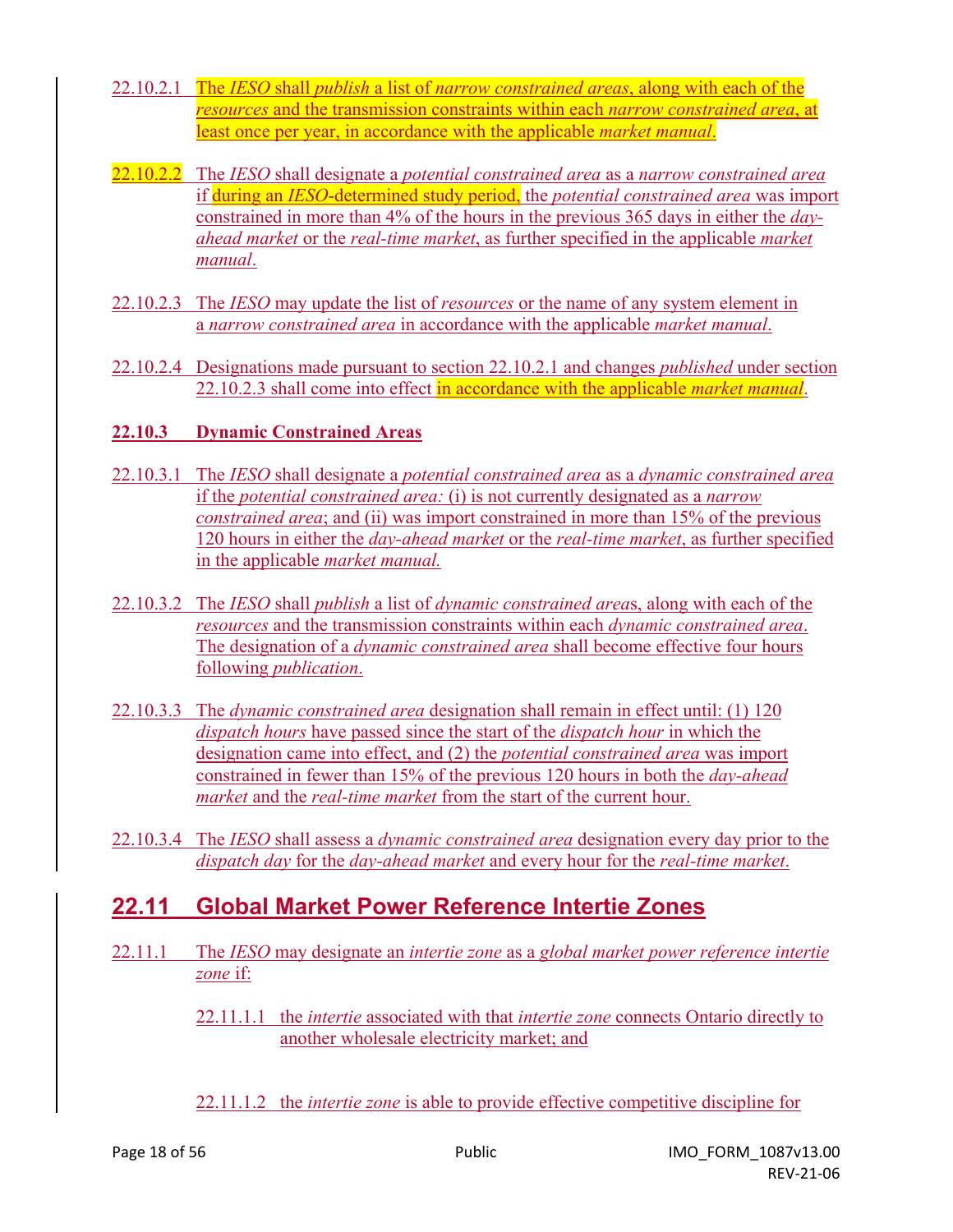*market participant* behaviour.

- 22.11.2 The *IESO* shall designate an *intertie zone* as a *global market power reference intertie zone* in accordance with the applicable *market manual.*
- 22.11.3 The *IESO* shall *publish* the *intertie zones* designated as *global market power reference intertie zones* following a change to an *intertie zone's* designation status. A change to an *intertie zone's* designation status shall take effect no earlier than five *business days* following *publication*.

# **22.12 Uncompetitive Intertie Zones**

- 22.12.1 The *IESO* shall designate an *intertie zone* as uncompetitive if at least one of the following conditions is true for that *intertie zone*:
	- 22.12.1.1 a single *market participant* received at least ninety percent of the *dayahead market* scheduled *energy* withdrawals or injections over *boundary entity resources* connected to that *intertie zone* scheduled in the previous calendar quarter; or
	- 22.12.1.2 the *IESO* reasonably determines that effective competition in that *intertie zone* is or is expected to be restricted.
- 22.12.2 The *IESO* shall designate an *intertie zone* as uncompetitive in accordance with the applicable *market manual*.
- 22.12.3 The *IESO* may remove the designation of an *intertie zone* as uncompetitive if the *intertie zone* no longer meets any of the criteria specified in section 22.12.1.
- 22.12.4 The *IESO* shall *publish* the *intertie zones* designated as uncompetitive following a change to an *intertie zone's* designation status. A change to an *intertie zone's* designation status shall take effect no earlier than two days following *publication*.
- 22.12.5 The *IESO* shall review the *intertie zones* designated as uncompetitive:
	- 22.12.5.1 within the first five *business days* of each calendar quarter to determine whether either of the conditions in section 22.12.1 has been met; and
	- 22.12.5.2 when a new *intertie zone* is added to the *IESO-administered market*.
- 22.12.6 The *IESO* may review the *intertie zones* designated as uncompetitive when a material change in market trade, structure, or regulation of external markets has occurred in the neighbouring *control area*.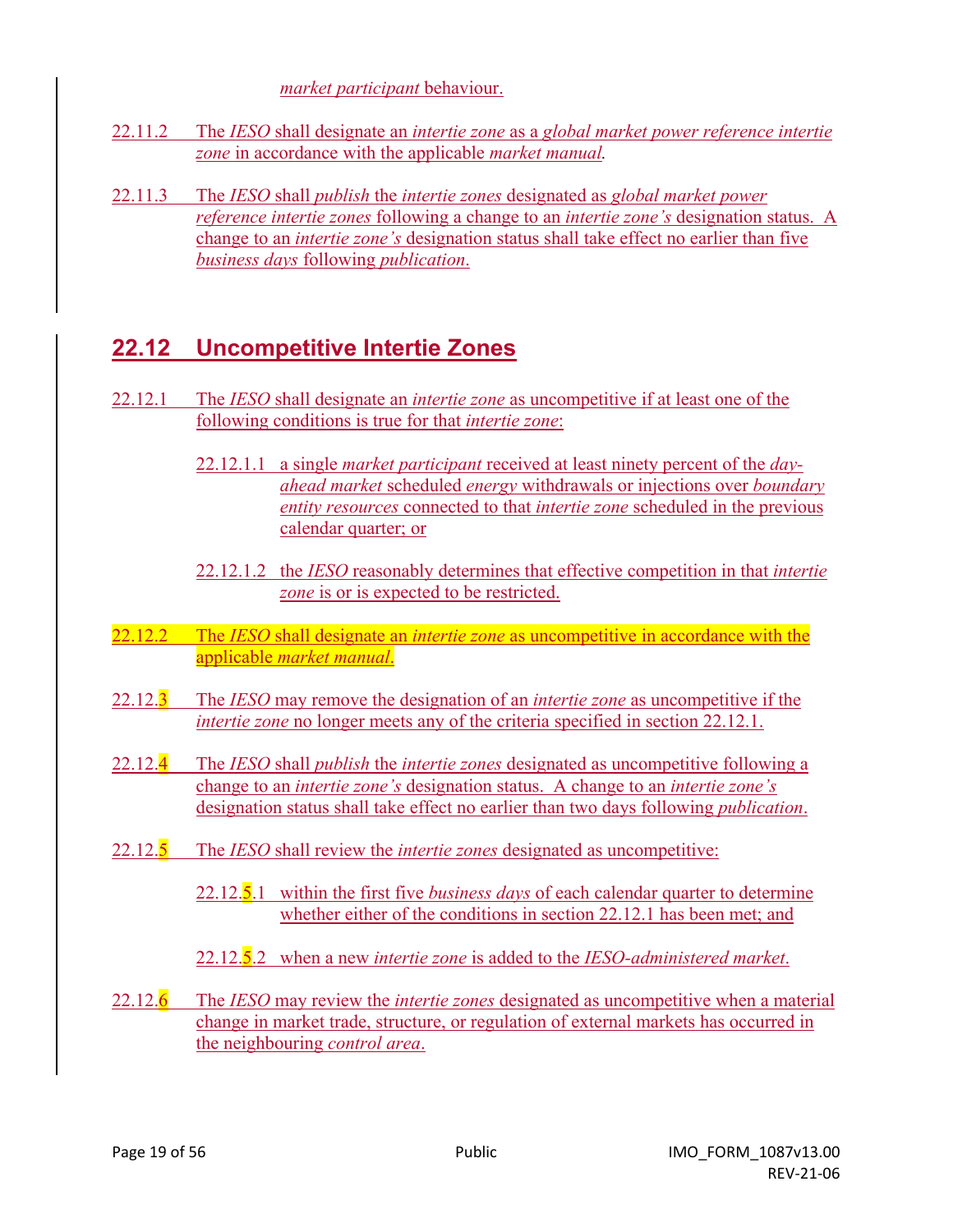# **22.13 Ex-Ante Validation of Non-Financial Dispatch Data Parameters**

- 22.13.1 The *IESO* shall validate a *dispatchable resource*'s *non-financial dispatch data parameters* against its corresponding *reference level values* at the time the *registered market participant* for a *resource* submits a *non-financial dispatch data parameter* by evaluating whether the *resource*'s submitted *non-financial dispatch data parameter* exceeds the corresponding *reference level value*. A submitted *non-financial dispatch data parameter* shall be rejected if it violates any of the following:
	- 22.13.1.1 *minimum generation block run-time* is more than the lesser of 100% or three hours above the *reference level value*;
	- 22.13.1.2 *minimum generation block down-time* is more than the lesser of 100% or three hours above the *reference level value* for the hot *thermal state*;
	- 22.13.1.3 *minimum generation block down-time* is below:
		- 22.13.1.3.1 50% of the *reference level value* for the warm *thermal state*; or
		- 22.13.1.3.2 the *reference level* value minus three hours for the warm *thermal state*.
	- 22.13.1.4 *minimum generation block down-time* is below:
		- 22.13.1.4.1 50% of the *reference level value* for the cold *thermal state*; or
		- 22.13.1.4.2 the *reference level* value minus three hours for the cold *thermal state*.
	- 22.13.1.5 *minimum loading point* is greater than 100% above the *reference level value*;
	- 22.13.1.6 *energy* ramp rate *offered* is lower than 50% of the *reference level value*;
	- 22.13.1.7 *operating reserve* ramp rate *offered* is lower than 50% of the *reference level value*;
	- 22.13.1.8 *lead time* is more than the lesser of 100% or three hours above the *reference level value* for any *thermal state*, or submitted *lead time* across all *thermal states* is more than six hours above the total *reference level values* across all *thermal states*;
	- 22.13.1.9 *ramp hours to minimum loading point* is more than the lesser of 100% or three hours above the *reference level value* for any *thermal state*;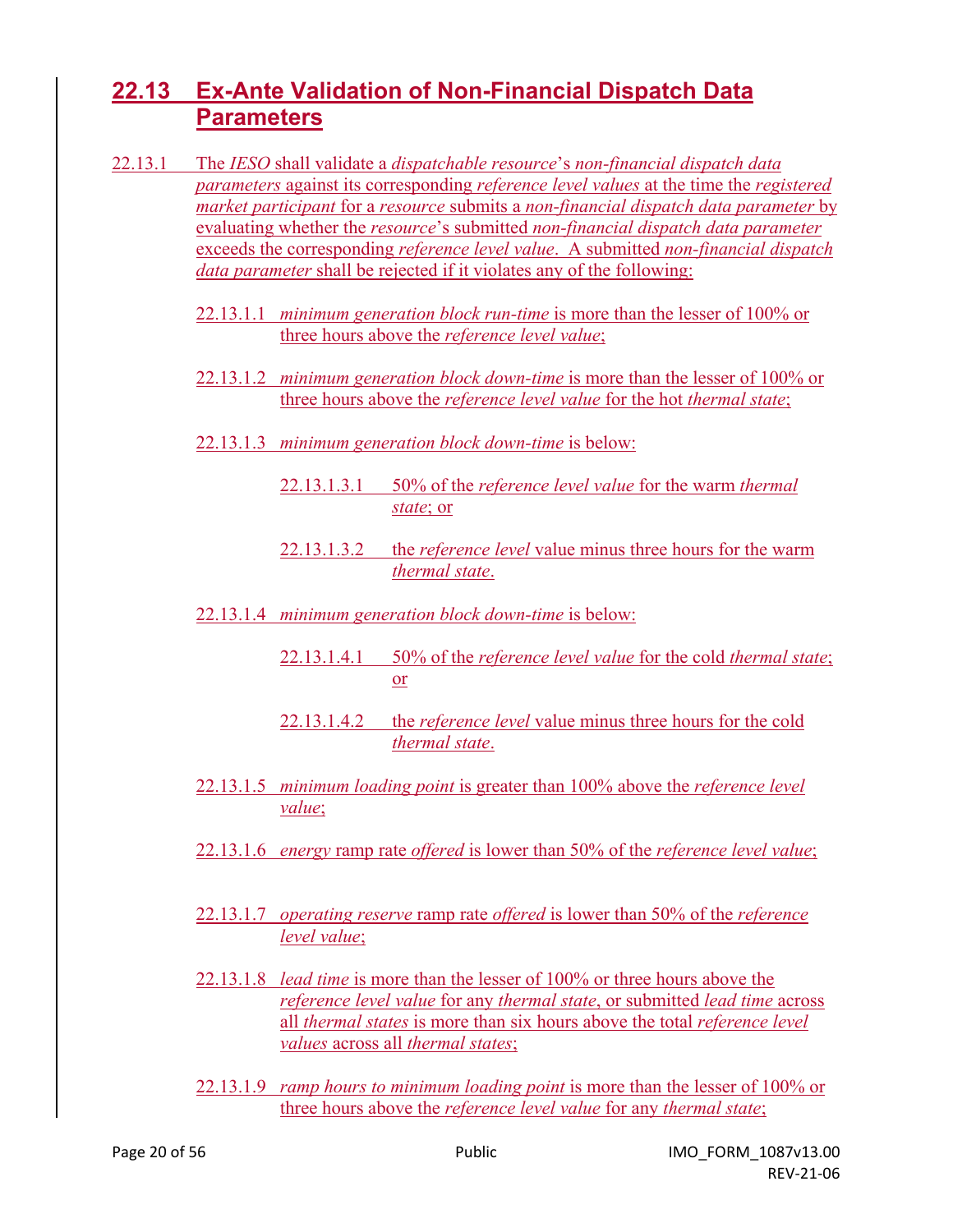- 22.13.1.10 *energy per ramp hour* is more than 50% above the upper bound *reference level value* or 50% below the lower bound *reference level value* for any *thermal state*; or
- 22.13.1.11 *maximum number of starts per day* is 50% lower than the *reference level value* or lower than one.

# **22.14 Ex-Ante Mitigation of Economic Withholding**

22.14.1 The *IESO* shall, for *dispatchable resources*, apply a conduct test and impact test to assess *economic withholding* of *energy* and *operating reserve* in any *dispatch hour* using *day-ahead market* and *real-time market reference levels* in the processes to determine *day-ahead schedules* and *pre-dispatch schedules*, respectively, as set out in Appendix 7.1A and Appendix 7.2A of the *market rules*.

# **22.15 Ex-Post Mitigation of Physical Withholding**

- 22.15.1 The *IESO* may apply the conduct tests and impact tests specified in this section 22.15, and as further specified in the applicable *market manual,* to assess *physical withholding* of *energy* and *operating reserve*.
- 22.15.2 The *IESO* may cease an assessment of *physical withholding* at any time.
- 22.15.3 When comparing an *offer* to the relevant *reference quantity value* pursuant to section 22.15.4, 22.15.5, 22.15.11, or 22.15.13, the *IESO* shall use the highest MW quantity value from that *offer*.

#### **Conditions – Energy**

- 22.15.4 The *IESO* may test an *energy offer* submitted by the *registered market participant* for a *resource* to assess *physical withholding* of *energy* if the *resource*:
	- 22.15.4.1 had a *day-ahead market* or a *real-time market locational marginal price* for *energy* greater than \$25/MWh and can supply at least 10MW of *energy*  based on that *resource's* maximum resource active power capability; or
	- 22.15.4.2 had a *day-ahead market* or a *real-time market locational marginal price* for *energy* greater than \$25/MWh and the *market control entity for physical withholding* for that *resource* was designated as the *market control entity for physical withholding* for *resources* that can supply at least 10 MW of *energy* in aggregate based on those *resources'* maximum resource active power capabilities,

and the *resource* met at least one of the following conditions in the *day-ahead market* or the one-hour ahead run of the *pre-dispatch calculation engine*: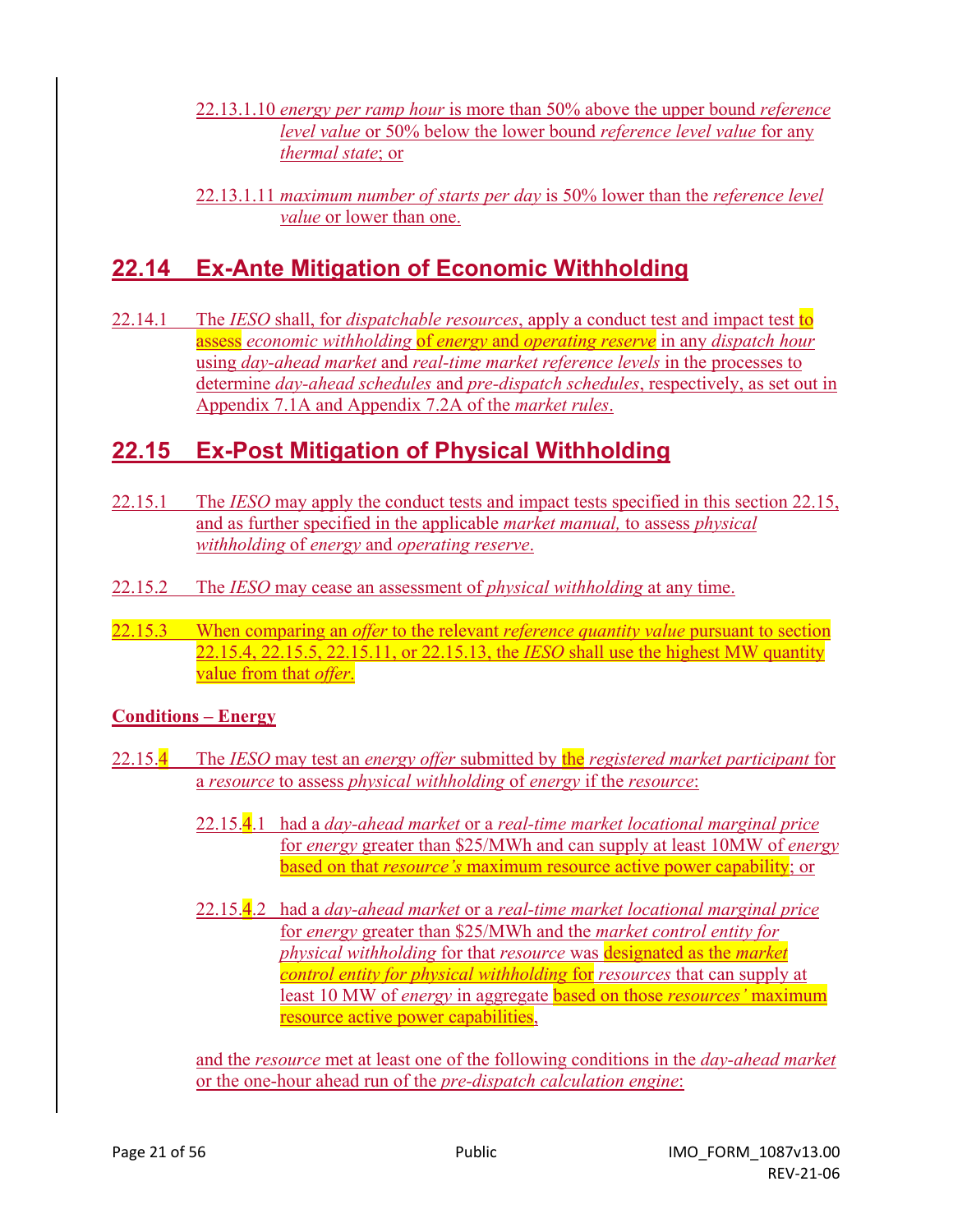- 22.15.4.3 the *energy offer* was below the *resource's reference quantity value* and the *resource* was part of a *narrow constrained area* where at least one of the transmission constraints that defines that *narrow constrained area* was binding;
- 22.15.4.4 the *energy offer* was below the *resource's reference quantity value* and the *resource* was part of a *dynamic constrained area* where at least one of the transmission constraints that defines that *dynamic constrained area* was binding;
- 22.15.4.5 the *energy offer* was below the *resource's reference quantity value* and the *resource* had a positive congestion component greater than \$25/MWh; or
- 22.15.4.6 the *energy offer* was below the *resource's reference quantity value* and the *resource* could have met incremental load within Ontario when the conditions for testing for global market power for *energy* price impact set out in Appendix 7.1A and Appendix 7.2A were met.

#### **Conduct Test – Energy**

- 22.15.5 The *IESO* may apply a conduct test for *physical withholding* to an *energy offer* of the *registered market participant* for a *resource* that met the requirements set out in section 22.15.3. An *energy offer* shall fail the conduct test for *physical withholding* if:
	- 22.15.5.1 that *resource* met the conditions in section 22.15.4.3 or 22.15.4.4 and:
		- 22.15.5.1.1 the *registered market participant* for that *resource*  submitted an *energy offer* lower than its *reference quantity value* by the lesser of 2% or 5 MW; or
		- 22.15.5.1.2 the *registered market participant* for that *resource* and every other *resource* with which that *resource* shares a *market control entity for physical withholding* that met the same condition in section 22.15.4.3 or 22.15.4.4 submitted *energy offers* that were, in the aggregate, lower than 5 MW below those *resources'* aggregate *reference quantity values*; or
	- 22.15.5.2 that *resource* met the condition in section 22.15.4.5 or 22.15.4.6 and:
		- 22.15.5.2.1 the *registered market participant* for that *resource* submitted an *energy offer* lower than its *reference quantity value* by the lesser of 10% or 100 MW; or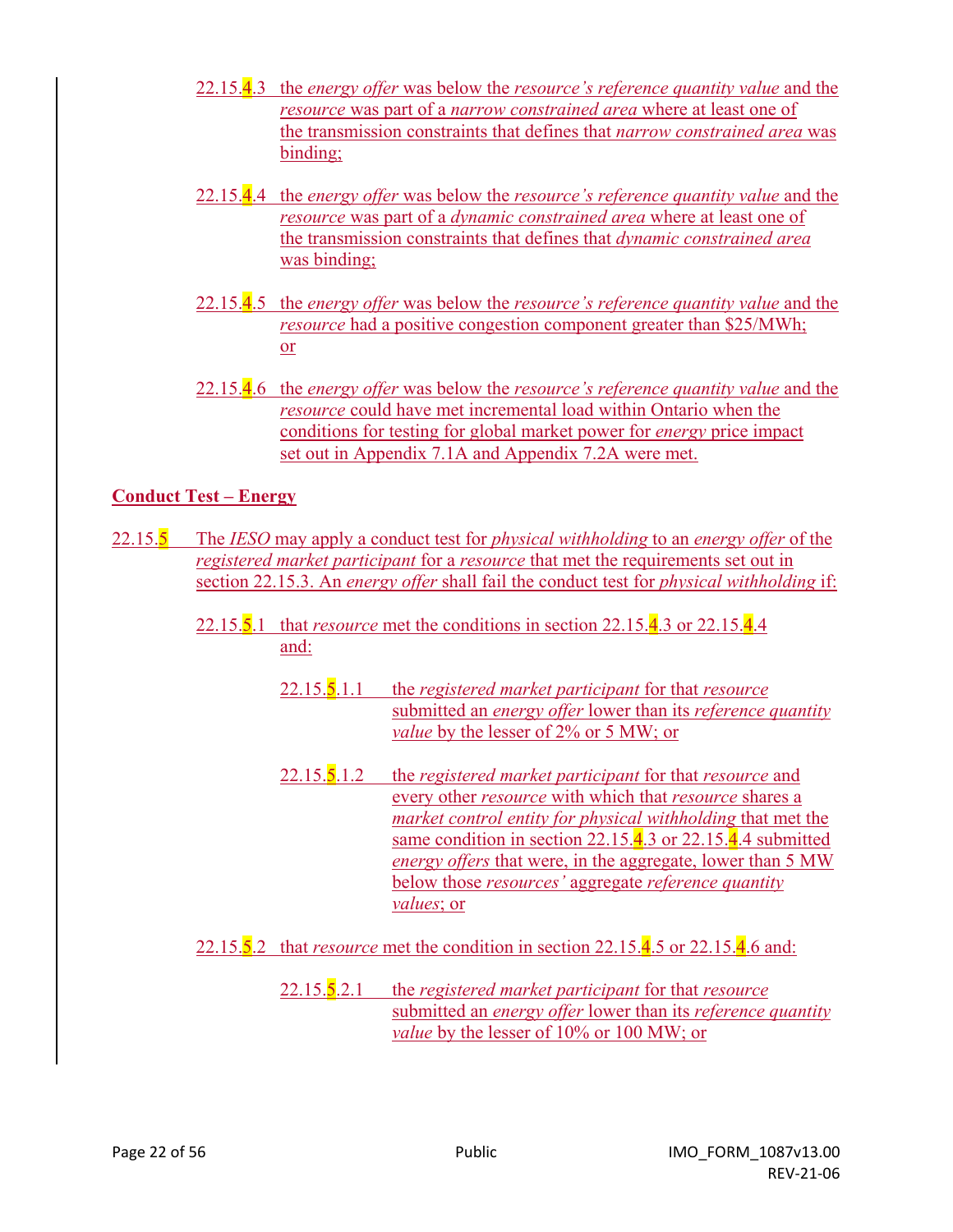- 22.15.5.2.2 the *registered market participant* for that *resource* and every other *resource* with which that *resource* shares a *market control entity for physical withholding* that met the same condition in sections 22.15.4.5 or 22.15.4.6 submitted *energy offers* that were, in the aggregate, below those *resources'* aggregate *reference quantity values* by the lesser of 5% or 200 MW.
- 22.15.6 A *registered market participant* for a *resource* that did not submit an *energy offer* for a *dispatch hour* in the *day-ahead market* or *real-time market* shall be deemed to have submitted an *energy offer* of 0 MW in that market for the purposes of the conduct test set out in this section.
- 22.15.7 If a *resource* met more than one of the conditions in sections 22.15.4.3 to 22.15.4.6, the *IESO* shall apply the conduct test for *physical withholding* with the most restrictive of the conduct thresholds set out in section 22.15.5.

#### **Impact Test – Energy**

- 22.15.8 The *IESO* may apply an impact test for *physical withholding* to the *energy offers* of the *registered market participant* for a *resource* that had an *energy offer* fail any of the conduct tests in section 22.15.5. An *energy offer* shall fail the impact test if:
	- 22.15.8.1 the *resource* met the condition in section 22.15.4.3 and the *resource*'s *simulated as-offered energy locational marginal price* is greater than the *resource*'s *simulated reference quantity energy locational marginal price* by the lesser of 50% or \$25/MWh;
	- 22.15.8.2 the *resource* met the condition in section 22.15.4.4 and the *resource*'s *simulated as-offered energy locational marginal price* is greater than the *resource*'s *simulated reference quantity energy locational marginal price* by the lesser of 50% or \$25/MWh;
	- 22.15.8.3 the *resource* met the condition in section 22.15.4.5 and the *resource*'s *simulated as-offered energy locational marginal price* is greater than the *resource*'s *simulated reference quantity energy locational marginal price* by the lesser of 100% or \$50/MWh; or
	- 22.15.8.4 the *resource* met the condition in section 22.15.4.6 and the *resource*'s *simulated as-offered energy locational marginal price* is greater than the *resource*'s *simulated reference quantity energy locational marginal price* by the lesser of 100% or \$50/MWh.
- 22.15.9 The *IESO* shall calculate a *resource*'s *simulated as-offered energy locational marginal price* using the same inputs as those used by the relevant calculation engine to calculate that *resource*'s *energy locational marginal price*.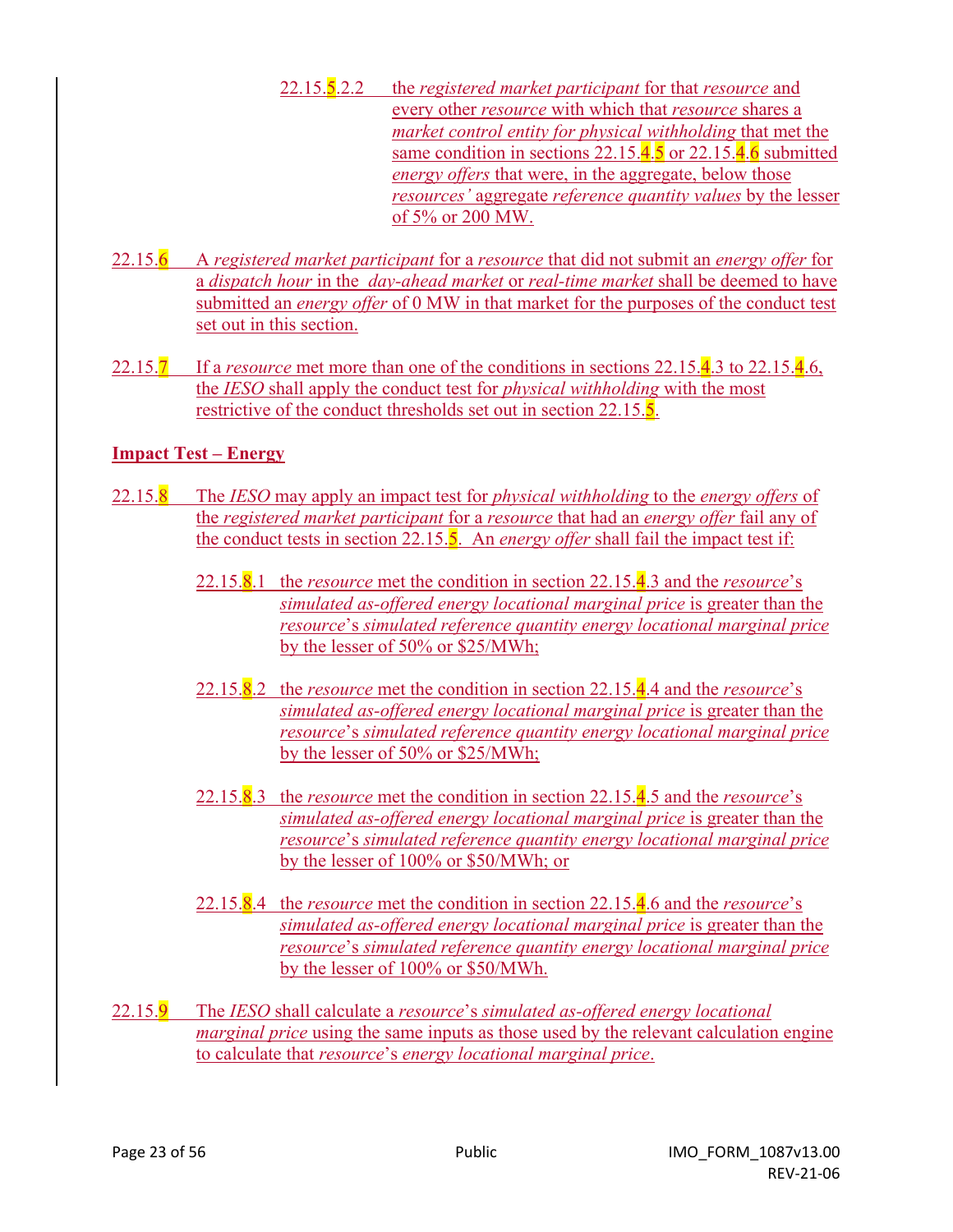22.15.10 The *IESO* shall calculate a *resource*'s *simulated reference quantity energy locational marginal price* by using the same inputs as those used by the relevant calculation engine to calculate the *resource's simulated as-offered energy locational marginal price* and the applicable *reference quantities* and *reference levels*.

#### **Conditions – Operating Reserve**

- 22.15.11 The *IESO* may test an *offer* for *operating reserve* of the *registered market participant* for a *resource* for *physical withholding* of *operating reserve* if the *resource*:
	- 22.15.11.1 has a *day-ahead market* or a *real-time market locational marginal price* for *operating reserve* greater than \$5/MW and can supply at least 10 MW of *operating reserve* based on that *resource's* maximum resource active power capability and maximum registered dispatchable load; or
	- 22.15.11.2 has a *day-ahead market* or a *real-time market locational marginal price* for *operating reserve* greater than \$5/MW and the *market control entity for physical withholding* for the *resource* was designated as the *market control entity for physical withholding* for *resources* that can supply at least 10MW of *operating reserve* in aggregate based on those *resources'* maximum resource active power capabilities and maximum registered dispatchable loads,

and the *resource* meets at least one of the following conditions in the *day-ahead market* or the one-hour ahead pre-dispatch run of the *pre-dispatch calculation engine*:

- 22.15.11.3 the *offer* for *operating reserve* was below the *resource's reference quantity value* and the *operating reserve locational marginal price* for the *resource* exceeded \$15/MW; or
- 22.15.11.4 the *offer* for *operating reserve* was below the *resource's reference quantity value* and the *resource* was located in a reserve area where the value of a minimum constraint for a class of *operating reserve* that the *resource* is eligible to *offer* was greater than 0 MW.
- 22.15.12 A *resource* that is part of a reserve area in which incremental *operating reserve* of a given class was not scheduled due to a maximum area reserve constraint shall not be tested for *physical withholding* of that class of *operating reserve*.

#### **Conduct Test – Operating Reserve**

- 22.15.13 The *IESO* may apply a conduct test for *physical withholding* to the *offers* for *operating reserve* of the *registered market participant* for a *resource* that meet the requirements set out in section 22.15.11. An *offer* for *operating reserve* shall fail the conduct test for *physical withholding* if:
	- 22.15.1<sup>3</sup>.1 that *resource* meets the conditions in section 22.15.1<sup>1</sup>.1, and: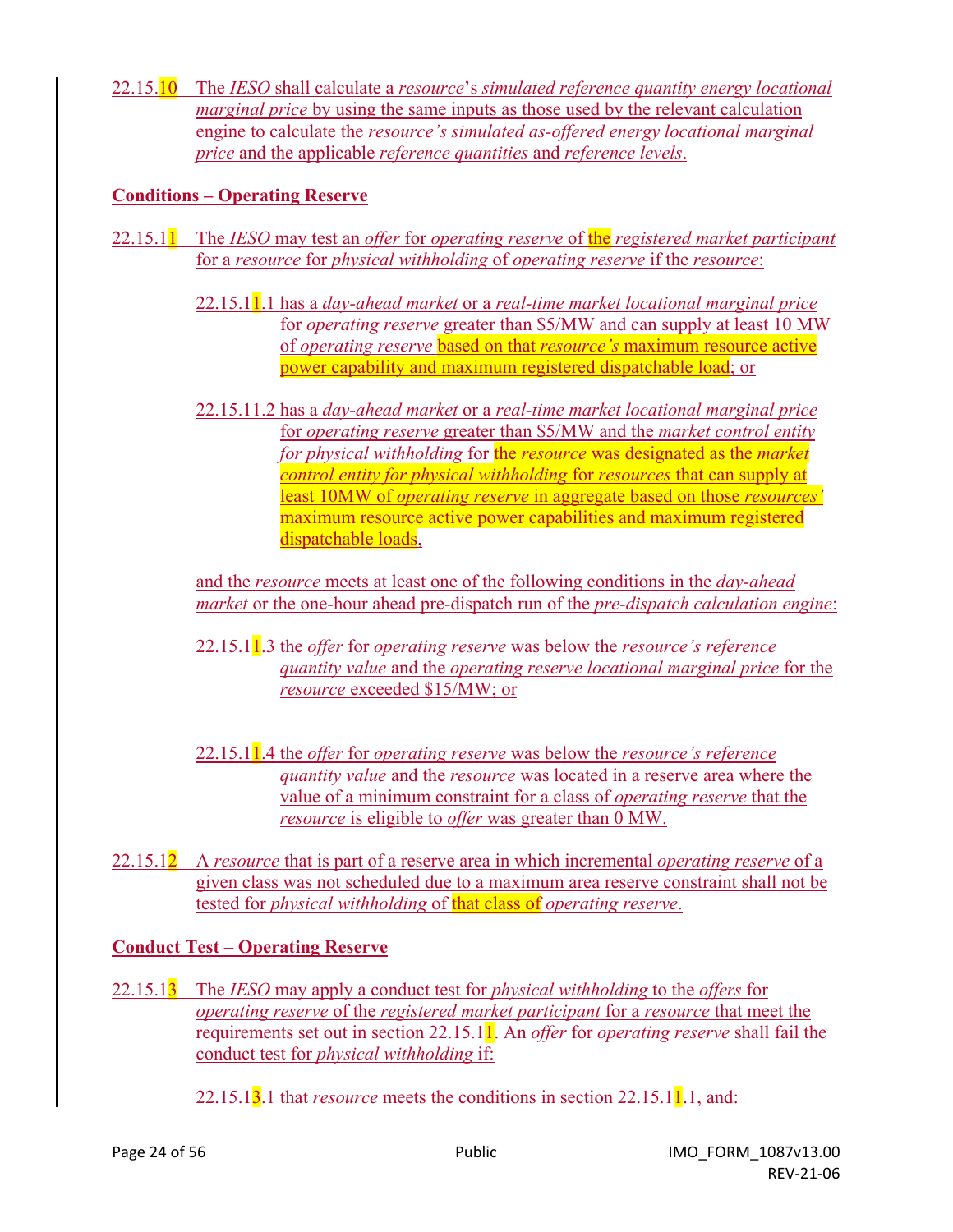- 22.15.13.1.1 the *registered market participant* for that *resource* submitted an *offer* for *operating reserve* lower than its *operating reserve reference quantity* by the lesser of 10% or 100MW; or
- 22.15.13.1.2 the *registered market participant* for that *resource* and at least one other *resource* and every other *resource* with which that *resource* shares a *market control entity for physical withholding* that met the conditions in section 22.15.11.1 submitted *offers* for *operating reserve* that were, in the aggregate, below those *resources'* aggregate *reference quantities* by the lesser of 5% or 200 MW; or
- 22.15.13.2 that *resource* meets the conditions in section 22.15.11.2 and:
	- 22.15.13.2.1 the *registered market participant* for that *resource* submitted an *offer* for *operating reserve* lower than the applicable *reference quantity* by the lesser of 2% or 5 MW; or
	- 22.15.13.2.2 the *registered market participant* for that *resource* and every other *resource* with which that *resource* shares a *market control entity for physical withholding* that met the conditions in section 22.15.11.2 submitted *offers* for *operating reserve* that were, in the aggregate, lower than 5MW below those *resources'* aggregate *reference quantities*.
- 22.15.14 Despite section 22.15.3, a *registered market participant* for a *resource* that does not submit an *offer* for *operating reserve* of a class that it is eligible to *offer* for a *dispatch hour* in the *day-ahead market* or *real-time market* shall be deemed to have submitted an *offer* for *operating reserve* of 0 MW for that class in that market for the purposes of the conduct test set out in this section.
- 22.15.15 If a *resource* meets more than one of the conditions in sections 22.15.11.1 and 22.15.11.2, the *IESO* shall apply the conduct test for *physical withholding* using the most restrictive conduct thresholds set out in section 22.15.13.

#### **Impact Test – Operating Reserve**

- 22.15.16 The *IESO* may apply an impact test for *physical withholding* to a *resource* that had an *offer* for *operating reserve* fail any of the conduct tests applied pursuant to section 22.15.13. An *offer* for *operating reserve* shall fail the impact test if:
	- 22.15.16.1 the *resource* met the condition in section 22.15.11.3 and the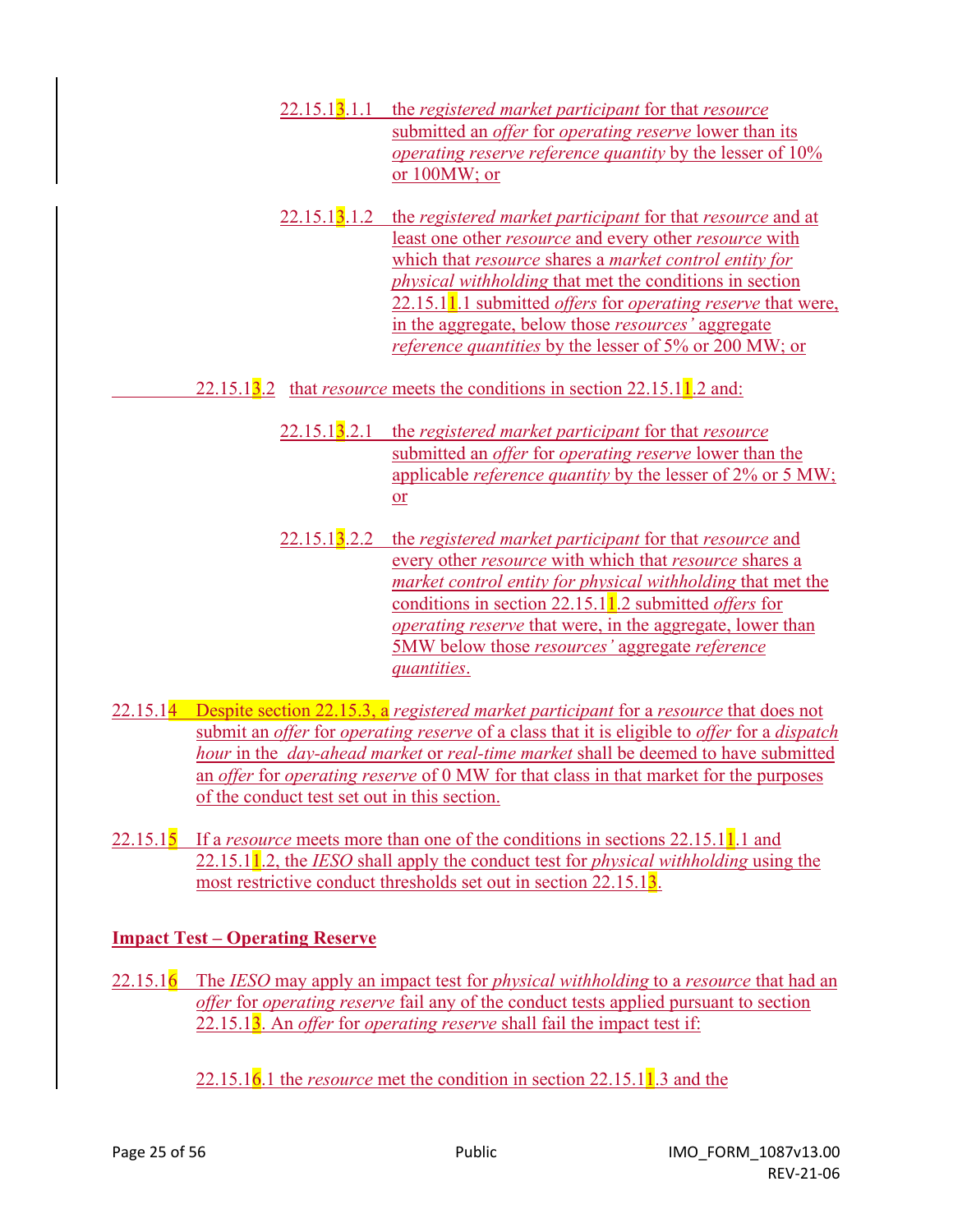*resource*'s *simulated as-offered operating reserve locational marginal price* is greater than the *resource*'s *simulated reference quantity operating reserve locational marginal price* by the lesser of 50% or \$25/MW; or

- 22.15.16.2 the *resource* met the condition in section 22.15.11.4 and the *resource*'s *simulated as-offered operating reserve locational marginal price* is greater than the *resource*'s *simulated reference quantity operating reserve locational marginal price*.
- 22.15.17 The *IESO* shall calculate a *resource*'s *simulated as-offered operating reserve locational marginal price* using the same inputs as those used by the relevant calculation engine to calculate that *resource*'s *operating reserve locational marginal price*.
- 22.15.18 The *IESO* shall calculate a *resource*'s *simulated reference quantity operating reserve locational marginal price* by using the same inputs as those used by the relevant calculation engine to calculate the *resource's simulated as-offered operating reserve locational marginal price* and the applicable *reference quantities* and *reference levels*.

#### **Physical Withholding - Procedural Steps and Timelines**

- 22.15.19 If an *energy offer* or *offer* for *operating reserve* fails an impact test for *physical withholding* applied pursuant to section 22.15.8 or 22.15.16, the *IESO* shall issue a first notice of *physical withholding* to the relevant *market participant* communicating a finding of an *instance of physical withholding*.
	- $22.15.19.1$  Notices issued pursuant to this section shall be issued no later than 180 days following the *dispatch day* for which the *offer* was submitted.
- 22.15.20 The *IESO* shall notify the *market participant* if the *IESO* ceases its assessment of *physical withholding* following issuance of the first notice of *physical withholding.*
- 22.15.21 Up to 45 days after the date of the notice specified in section 22.15.19, the *market participant* may submit to the *IESO* a request that the *IESO* determine an *alternative reference quantity value* for the relevant *resource* during the *dispatch day* in which the *offer* was submitted that failed the impact test for *physical withholding* applied pursuant to section  $22.15.\overline{8}$  or  $22.15.16$ .
	- 22.15.2<sup>1</sup>.1 Requests submitted pursuant to this section must include documentation to support any *resource*-specific considerations that were not accounted for in the *reference quantities* in use during the *instance of physical withholding.*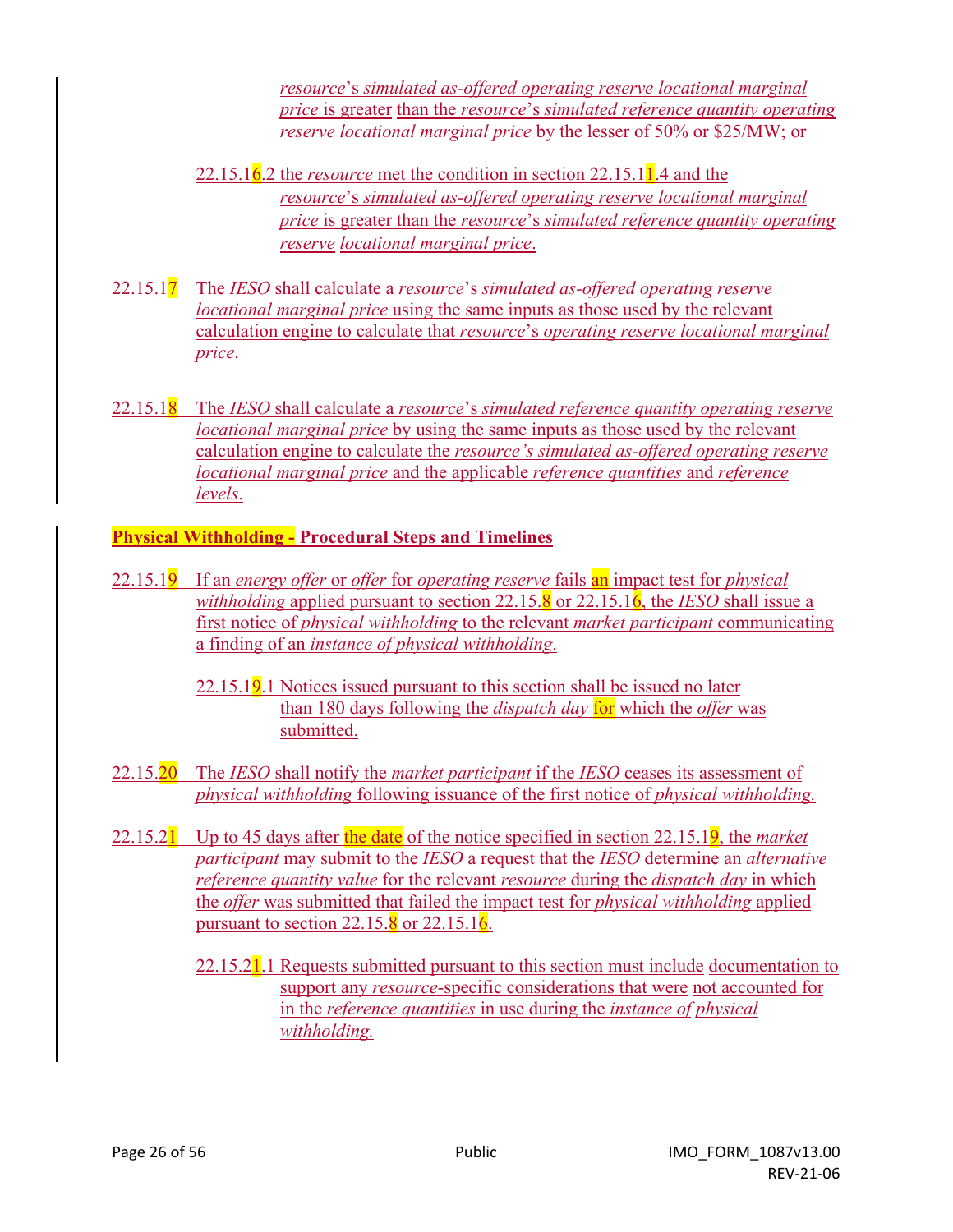- 22.15.22 The *IES*O shall review the submitted supporting documentation and if upon such review the *IESO* determines that it demonstrates that a *resource* was able to supply a quantity of *energy* or *operating reserve* different than the *resource's reference quantity values* during the *instance of physical withholding*, the *IESO* shall determine an *alternative reference quantity value* for the *resource* and repeat the conduct test applied pursuant to section  $22.15.\overline{5}$  or  $22.15.1\overline{3}$  and impact test applied pursuant to section 22.15.8 or 22.15.16, as applicable, using the *alternative reference quantity value* in the place of the applicable *reference quantity value.*
- 22.15.2 $\overline{3}$  If the conduct test and impact test repeated pursuant to section 22.15.2 $\overline{2}$  are not failed when the *alternative reference quantity value* is used, the *IESO* shall discontinue the assessment and notify the *market participant* within 90 days of receiving the supporting documentation.
- 22.15.24 The *IESO* shall issue a second notice of *physical withholding* to the relevant *market participant* within 90 days of the day the *IESO* received supporting documentation pursuant to section 22.15.2<sup>1</sup> if:
	- 22.15.24.1 the conduct test and impact test repeated pursuant to section 22.15.22 are failed; or
	- 22.15.24.2 upon review of the supporting documentation, the *IESO* determines that the supporting documentation does not demonstrate that a *resource* was able to supply a quantity of *energy* or *operating reserve* different than the *resource's reference quantity values* during the *instance of physical withholding*.
- 22.15.25 If a *market participant* does not request that the *IESO* determine an *alternative reference quantity value* in accordance with section 22.15.21 or notifies the *IESO* that it will not make such a request, the *IESO* shall issue a second notice of *physical withholding* within 90 days of the time period in section 22.15.2<sup>1</sup> elapsing or receipt of such notice, as the case may be.
- 22.15.26 If the *registered market participant* for a *resource* has submitted an *offer* that fails an impact test repeated pursuant to section 22.15.22, the *IESO* shall issue a second notice of *physical withholding* to the *market participant* for the *resource* within 90 days of the time period in section 22.15.21 elapsing.
	- 22.15.26.1 A second notice of *physical withholding* shall set out the *settlement* charge relating to the *instance of physical withholding* specified in the notice and, if applicable, additional information regarding the conduct test and impact test. The *settlement* charge applied shall be determined in accordance with the applicable *market manual*.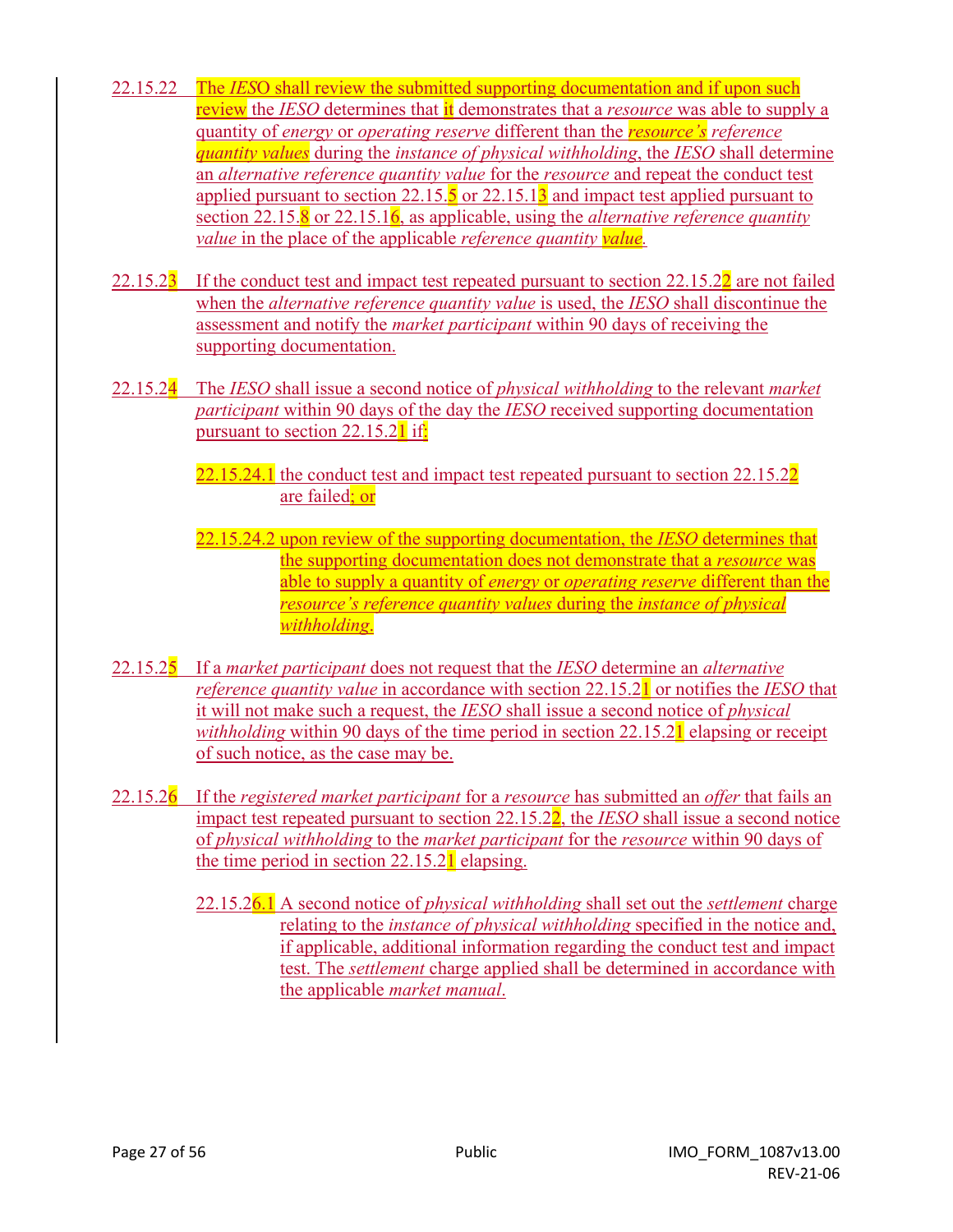# **22.16 Intertie Reference Levels**

- 22.16.1 The *IESO* shall determine daily *day-ahead market* and *real-time market intertie reference levels* for each *market participant* for each *boundary entity resource* on which the *market participant* submits *offers* or *bids*.
- 22.16.2 For a *market participant* that has *intertie reference levels* determined pursuant to section 22.16.1, the *IESO* shall determine one set of *intertie reference levels* for the period from 7:00 to 23:00 EPT on *business days* and one set of *intertie reference levels* for all other times. The *IESO* shall consider only the *dispatch hours* within each period when determining *intertie reference levels* for that period.

#### **Energy Offers**

- 22.16.3 When determining *day-ahead market energy offer intertie reference levels* for a *market participant* for a *boundary entity resource,* the *IESO* shall consider all the *dispatch hours* in the 90 days prior to the *dispatch day* when:
	- 22.16.3.1 the *market participant* had at least 1 MW in at least 1 *dispatch hour* scheduled at the *boundary entity resource* in the *day-ahead schedule,*  excluding any *dispatch hours* where the *IESO* manually set the schedule for the *market participant* for that *boundary entity resource*;
	- 22.16.3.2 the positive congestion component of the *intertie border price* in the *day ahead market* was less than or equal to \$25/MWh for *energy*; and
	- 22.16.3.3 the *market participant'*s *energy offer* for the *boundary entity resource* was priced below or equal to the *intertie border price.*
- 22.16.4 If a *market participant* did not have an *energy offer* that met the conditions in section 22.16.3 scheduled in the *day-ahead schedule* for at least one *dispatch hour* in 15 of the 90 days prior to a *dispatch day*, then its *day-ahead market energy offer intertie reference level* for a *boundary entity resource* for a particular *dispatch hour* on a particular *dispatch day* shall be the *intertie border price* for *energy* from the *dayahead market* for that *dispatch hour* in that *dispatch day*.
- 22.16.5 If a *market participant* had an *energy offer* that met the conditions in section 22.16.3 scheduled in the *day-ahead schedule* for at least one *dispatch hour* in 15 of the 90 days prior to a *dispatch day*, then its *day-ahead market energy offer intertie reference level* for a *boundary entity resource* for a particular *dispatch hour* on a particular *dispatch day* shall be the unweighted average of the highest price *offer* lamination that was scheduled contained in all *energy offers* submitted by that *market participant* for that *boundary entity resource* that met the conditions in section 22.16.3.
- 22.16.6 When determining *real-time market energy offer intertie reference levels* for a *market participant* for a *boundary entity resource,* the *IESO* shall consider all the *dispatch hours* in the 90 days prior to the *dispatch day* when: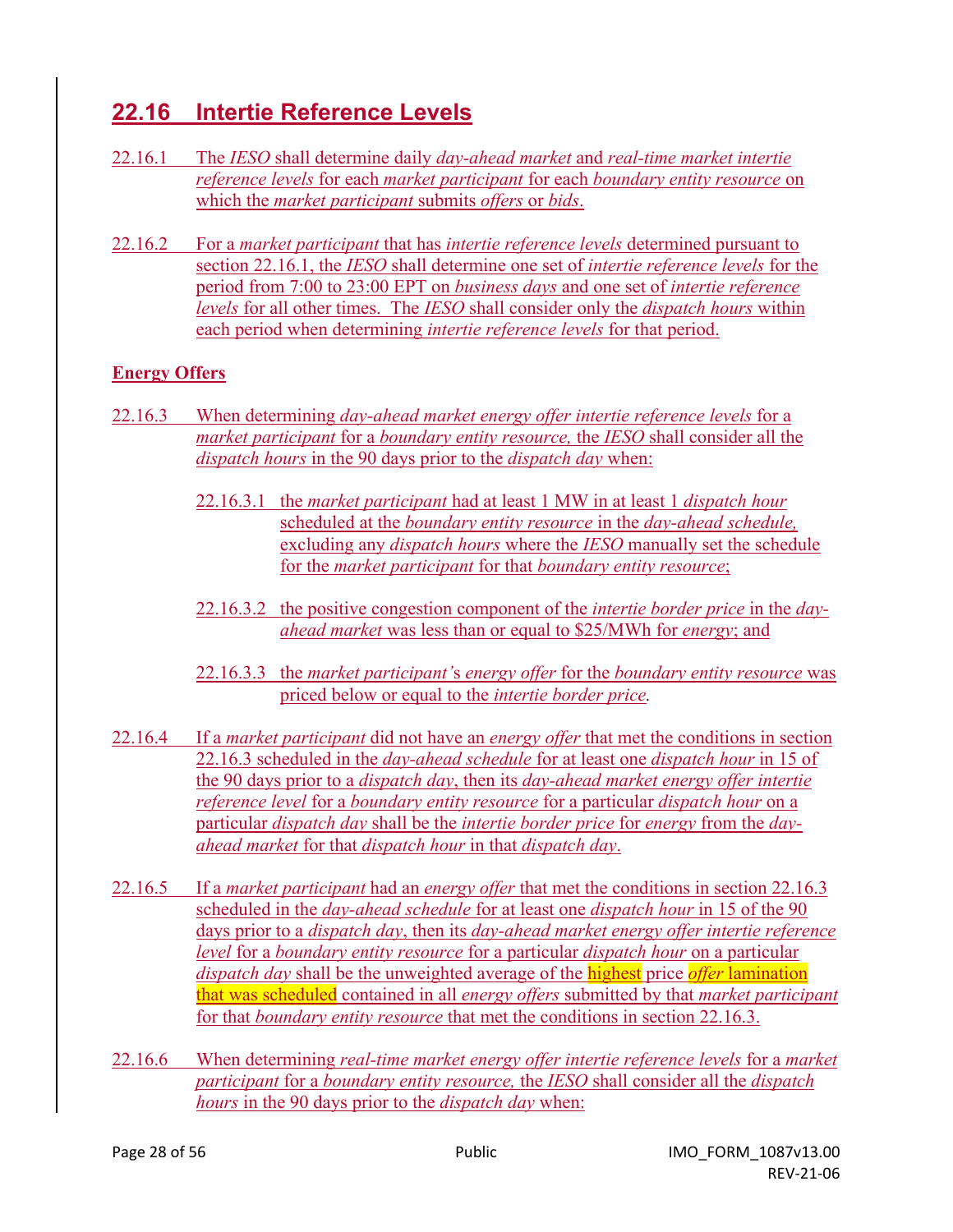- 22.16.6.1 the *market participant* had at least 1 MW in at least 1 *dispatch hour* scheduled at the *boundary entity resource* in the hour-ahead run of the *pre-dispatch calculation engine,* excluding any *dispatch hours* where the *IESO* manually set the schedule for the *market participant* for that *boundary entity resource;*
- 22.16.6.2 the positive congestion component of the *intertie border price* in the *realtime market* was less than or equal to \$25/MWh for *energy*; and
- 22.16.6.3 the *market participant'*s *energy offer* for the *boundary entity resource* was priced below or equal to the *intertie border price*.
- 22.16.7 If a *market participant* did not have an *energy offer* that met the conditions in section 22.16.6 scheduled in the hour-ahead run of the *pre-dispatch calculation engine* for at least one *dispatch hour* in 15 of the 90 days prior to a *dispatch day*, then its *real-time market energy offer intertie reference level* for a *boundary entity resource* for a particular *dispatch hour* on a particular *dispatch day* shall be the *intertie border price* for *energy* from the *real-time market* for that *dispatch hour* in that *dispatch day*.
- 22.16.8 If a *market participant* had an *energy offer* that met the conditions in section 22.16.6 scheduled in the hour-ahead run of the *pre-dispatch calculation engine* for at least one *dispatch hour* in 15 of the 90 days prior to a *dispatch day*, then its *real-time market energy offer intertie reference level* for a *boundary entity resource* for a particular *dispatch hour* on a particular *dispatch day* shall be the unweighted average of the price contained in all *energy offers* submitted by that *market participant* for that *boundary entity resource* that met the conditions in section 22.16.6.

#### **Energy Bids**

- 22.16.9 When determining *day-ahead market energy bid intertie reference levels* for a *market participant* for a *boundary entity resource*, the *IESO* shall consider all the *dispatch hours* in the 90 days prior to the *dispatch day* when:
	- 22.16.9.1 the *market participant* had at least 1 MW in at least 1 *dispatch hour* scheduled at the *boundary entity resource* in the *day-ahead schedule,*  excluding any *dispatch hours* where the *IESO* manually set the schedule for the *market participant* for that *boundary entity resource*;
	- 22.16.9.2 the positive congestion component of the *intertie border price* in the *day ahead market* was less than or equal to \$25/MWh for energy; and
	- 22.16.9.3 the *market participant'*s *energy bid* for the *boundary entity resource* was priced above the *intertie border price*.
- 22.16.10 If a *market participant* did not have an *energy bid* that met the conditions in section 22.16.9 scheduled in the *day-ahead schedule* for at least one *dispatch hour* in 15 of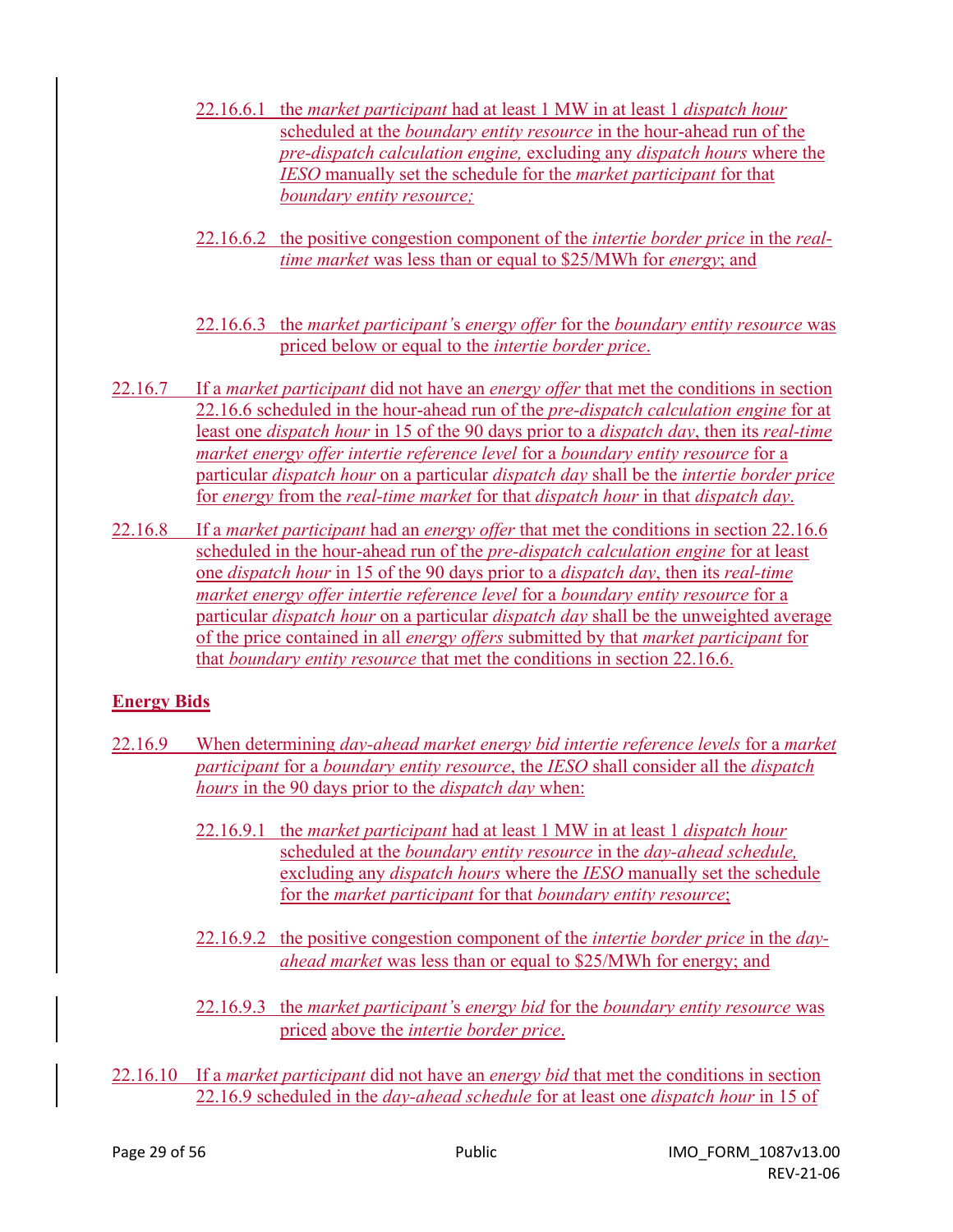the 90 days prior to a *dispatch day*, then its *day-ahead market energy bid intertie reference level* for a *boundary entity resource* for a particular *dispatch hour* on a particular *dispatch day* shall be the *intertie border price* for *energy* from the *dayahead market* for that *dispatch hour* in that *dispatch day*.

- 22.16.11 If a *market participant* had an *energy bid* that met the conditions in section 22.16.9 scheduled in the *day-ahead schedule* for at least one *dispatch hour* in 15 of the 90 days prior to a *dispatch day*, then its *day-ahead market energy bid intertie reference level* for a *boundary entity resource* for a particular *dispatch hour* on a particular *dispatch day* shall be the unweighted average of the highest price *bid* lamination that was scheduled contained in all *energy bids* submitted by that *market participant* for that *boundary entity resource* that met the conditions in section 22.16.9.
- 22.16.12 When determining *real-time market energy bid intertie reference levels* for a *market participant* for a *boundary entity resource,* the *IESO* shall consider all the *dispatch hours* in the 90 days prior to the *dispatch day* when:
	- 22.16.12.1 the *market participant* had at least 1 MW in at least 1 *dispatch hour* scheduled at the *boundary entity resource* in the hour-ahead run of the *pre-dispatch calculation engine,* excluding any *dispatch hours* where the *IESO* manually set the schedule for the *market participant* for that *boundary entity resource*;
	- 22.16.12.2 the positive congestion component of the *intertie border price* in the *real time market* was less than or equal to \$25/MWh for *energy*; and
	- 22.16.12.3 the *market participant'*s *energy bid* for the *boundary entity resource* was priced above the *intertie border price*.
- 22.16.13 If a *market participant* did not have an *energy bid* that met the conditions in section 22.16.12 scheduled in the hour-ahead run of the *pre-dispatch calculation engine* for at least one *dispatch hour* in 15 of the 90 days prior to a *dispatch day*, then its *real-time market energy bid intertie reference level* for a *boundary entity resource* for a particular *dispatch hour* on a particular *dispatch day* shall be the *intertie border price* for *energy* from the *real-time market* for that *dispatch hour* in that *dispatch day*.
- 22.16.14 If a *market participant* had an *energy bid* that met the conditions in section 22.16.12 scheduled in the hour-ahead run of the *pre-dispatch calculation engine* for at least one *dispatch hour* in 15 of the 90 days prior to a *dispatch day*, then its *real-time market energy bid intertie reference level* for a *boundary entity resource* for a particular *dispatch hour* on a particular *dispatch day* shall be the unweighted average of the price contained in all *energy bids* submitted by that *market participant* for that *boundary entity resource* that met the conditions in section 22.16.12.

#### **Operating Reserve**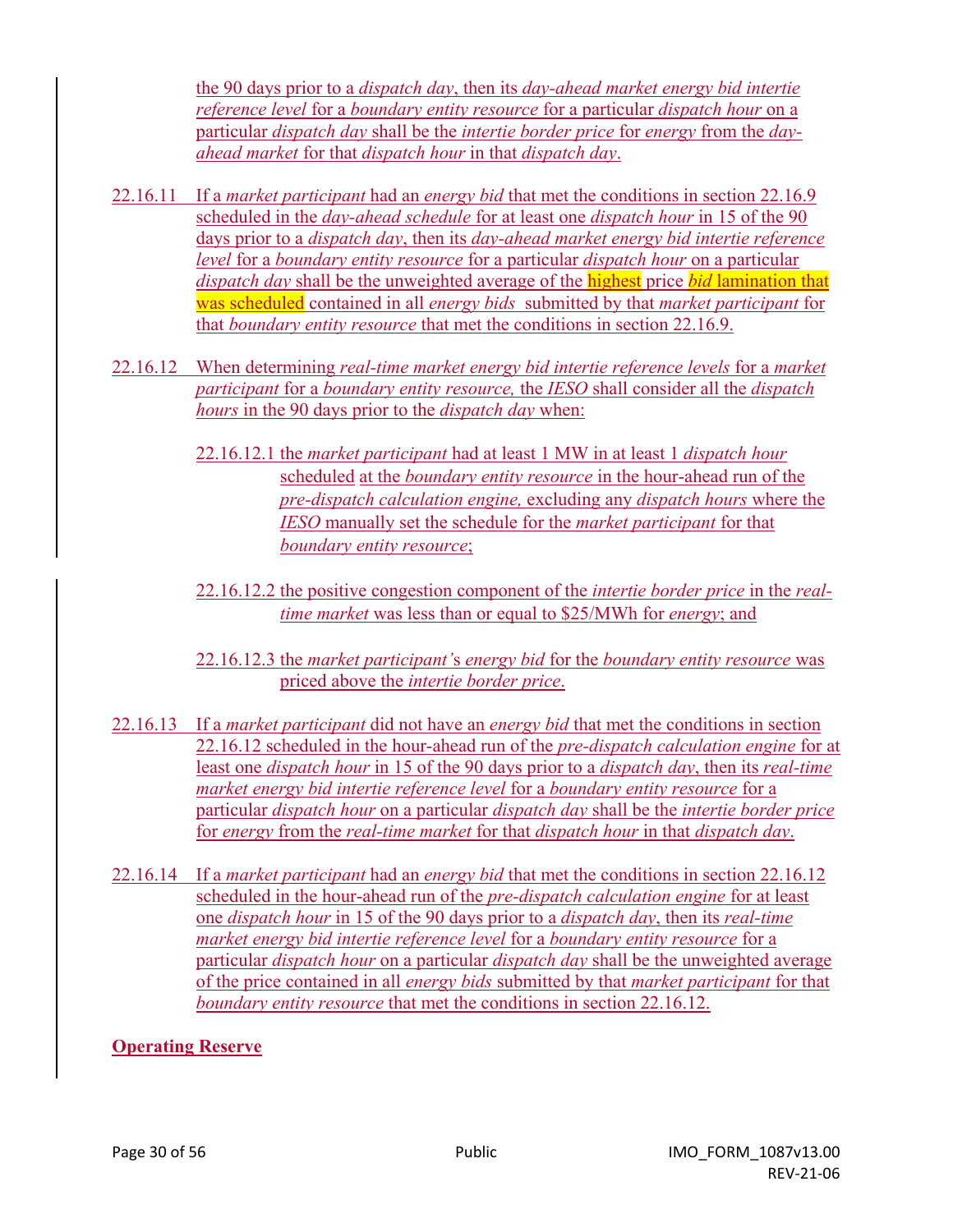- 22.16.15 When determining *day-ahead market* operating reserve offer *intertie reference levels* for a *market participant* for a *boundary entity resource*, the *IESO* shall consider all the *dispatch hours* in the 90 days prior to the *dispatch day* when:
	- 22.16.15.1 the *market participant* had at least 1 MW in at least 1 *dispatch hour* scheduled at the *boundary entity resource* in the *day-ahead schedule,*  excluding any *dispatch hours* where the *IESO* manually set the schedule for the *market participant* for that *boundary entity resource*;
	- 22.16.15.2 the positive congestion component of the *intertie border price* in the *dayahead market* was less than or equal to \$25/MW for *operating reserve;* and
	- 22.16.15.3 the *market participant'*s *offer* for *operating reserve* for the *boundary entity resource* was priced below or equal to the *intertie border price*.
- 22.16.16 If a *market participant* did not have an *offer* for *operating reserve* that met the conditions in section 22.16.15 scheduled in the *day-ahead schedule* for at least one *dispatch hour* in 15 of the 90 days prior to a *dispatch day*, then its *day-ahead market operating reserve offer intertie reference level* for a *boundary entity resource* for a particular *dispatch hour* on a particular *dispatch day* shall be the *intertie border price* for *operating reserve* from the *day-ahead market* for that *dispatch hour* in that *dispatch day*.
- 22.16.17 If a *market participant* had an *offer* for *operating reserve* that met the conditions in section 22.16.15 scheduled in the *day-ahead schedule* for at least one *dispatch hour* in 15 of the 90 days prior to a *dispatch day*, then its *day-ahead market operating reserve offer intertie reference level* for a *boundary entity resource* for a particular *dispatch hour* on a particular *dispatch day* shall be the unweighted average of the highest price *offer* lamination that was scheduled contained in all *offers* for *operating reserve* submitted by that *market participant* for that *boundary entity resource* that met the conditions in section 22.16.15.
- 22.16.18 When determining *real-time market operating reserve offer intertie reference levels*  for a *market participant* for a *boundary entity resource,* the *IESO* shall consider all the *dispatch hours* in the 90 days prior to the *dispatch day* when:
	- 22.16.18.1 the *market participant* had at least 1 MW in at least 1 *dispatch hour* scheduled at the *boundary entity resource* in the hour-ahead run of the *pre-dispatch calculation engine,* excluding any *dispatch hours* where the *IESO* manually set the schedule for the *market participant* for that *boundary entity resource*;
	- 22.16.18.2 the positive congestion component of the *intertie border price* in the *real time market* was less than or equal to \$25/MW for *operating reserve;* and
	- 22.16.18.3 the *market participant'*s *offer* for *operating reserve* for the *boundary entity resource* was priced below or equal to the *intertie border price*.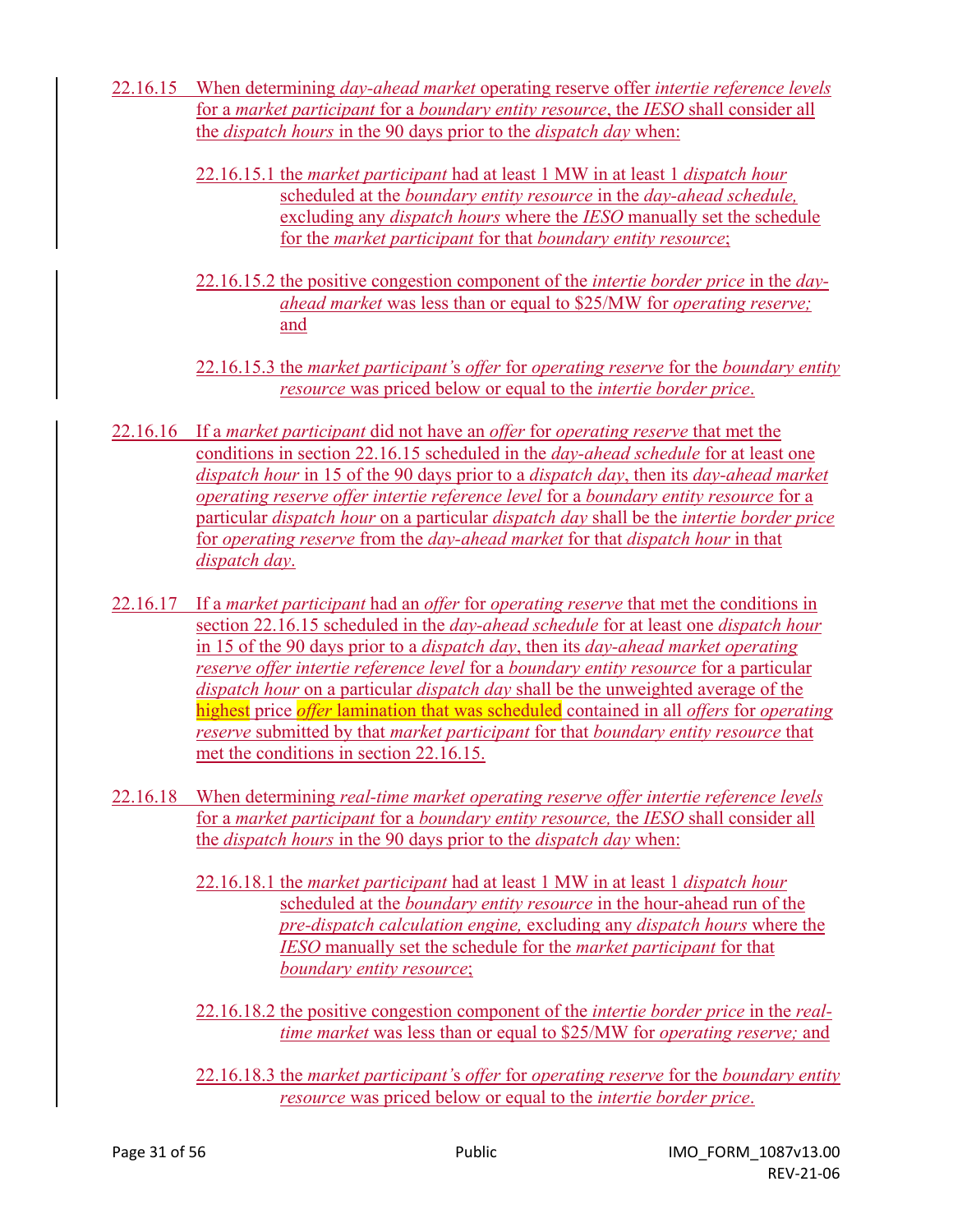- 22.16.19 If a *market participant* did not have an *offer* for *operating reserve* that met the conditions in section 22.16.18 scheduled in the hour-ahead run of the *pre-dispatch calculation engine* for at least one *dispatch hour* in 15 of the 90 days prior to a *dispatch day*, then its *real-time market operating reserve offer intertie reference level* for a *boundary entity resource* for a particular *dispatch hour* on a particular *dispatch day* shall be the *intertie border price* for *operating reserve* from the *real-time market* for that *dispatch hour* in that *dispatch day*.
- 22.16.20 If a *market participant* had an *offer* for *operating reserve* that met the conditions in section 22.16.18 scheduled in the hour-ahead run of the *pre-dispatch calculation engine* for at least one *dispatch hour* in 15 of the 90 days prior to a *dispatch day*, then its *real-time market operating reserve offer intertie reference level* for a *boundary entity resource* for a particular *dispatch hour* on a particular *dispatch day* shall be the unweighted average of the price contained in all *offers* for *operating reserve*  submitted by that *market participant* for that *boundary entity resource* that met the conditions in section 22.16.18.

### **22.17 Intertie Economic Withholding on an Uncompetitive Intertie Zone**

- 22.17.1 The *IESO* may apply the conduct tests and impact tests specified in this section 22.17 in accordance with the applicable *market manual* to assess *intertie economic withholding.*
- 22.17.2 The *IESO* may cease the assessment of *intertie economic withholding* at any time.

#### **Conduct Test – Energy**

- 22.17.3 The *IESO* may apply a conduct test for *intertie economic withholding* to an *energy offer* or *energy bid* submitted by a *registered market participant* for a *boundary entity resource* in an uncompetitive *intertie zone* if: (i) that *energy offer* or *energy bid* was scheduled; and (ii) there is a positive congestion component on the *intertie border price* for *energy* greater than \$25/MWh in the *day-ahead market* or greater than \$25/MWh in the *real-time market,* as applicable*.*
- 22.17.4 An *energy offer* or *energy bid* shall fail the conduct test applied pursuant to section 22.17.3 if the *offer* or *bid* is greater than the lesser of 300% or \$100/MWh above the *boundary entity resource's* applicable *intertie reference level*.
- 22.17.5 A *price-quantity pair* in an *energy offer* or *energy bid* submitted by a *registered market participant* for a *boundary entity resource* that has a price component lower than \$25/MWh shall be deemed not to have failed a conduct test applied pursuant to section 22.17.3.

**Impact Test – Energy**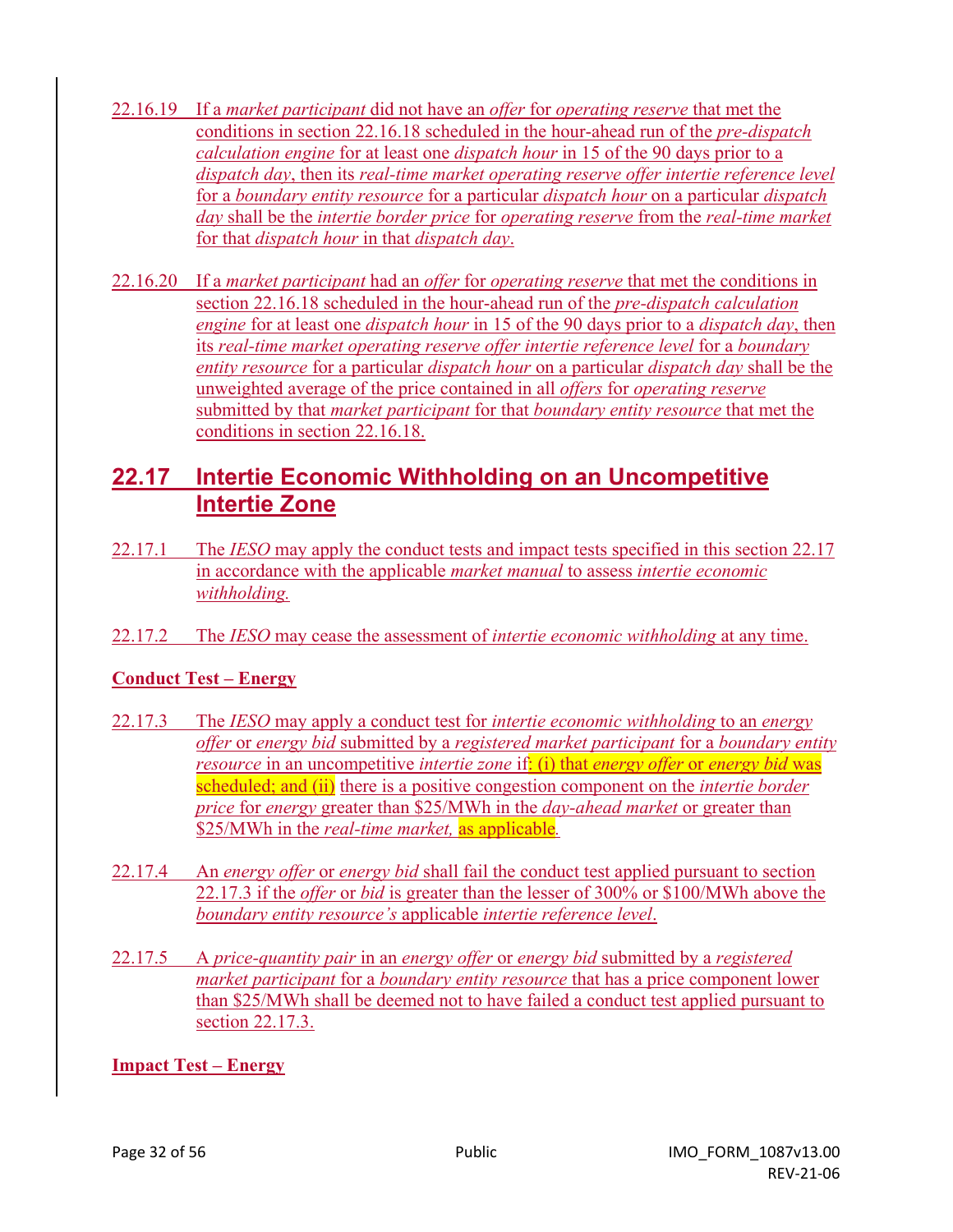- 22.17.6 The *IESO* may apply an impact test for *intertie economic withholding* in an uncompetitive *intertie zone* to any *boundary entity resource* that fails the conduct test applied pursuant to section 22.17.3.
- 22.17.7 An *energy offer* or *energy bid* submitted by a *registered market participant* for a *boundary entity resource* shall fail the impact test if the *boundary entity resource's simulated as-offered energy locational marginal price* is the lesser of 100% or \$50/MWh above the *simulated intertie reference level energy locational marginal price* in the *day-ahead market* or the lesser of 100% or \$50/MW above the *simulated intertie reference level energy locational marginal price* in the *real-time market,* as applicable.
- 22.17.8 The *IESO* shall calculate the *simulated intertie reference level energy locational marginal price* using the same inputs as those used by the relevant calculation engine to calculate the *energy locational marginal price* for the uncompetitive *intertie zone* and replacing each *energy offer* or *energy bid* that failed the conduct test applied pursuant to section 22.17.3 with the applicable *intertie reference level* for *energy* for the *boundary entity resource* in the *dispatch day* being assessed.

#### **Conduct Test – Operating Reserve**

- 22.17.9 The *IESO* may apply a conduct test for *intertie economic withholding* to an *offer* for *operating reserve* submitted by a *registered market participant* for a *boundary entity resource* in an uncompetitive *intertie zone* if the *operating reserve locational marginal price* for a class of *operating reserve* in that uncompetitive *intertie zone* is greater than \$15/MWh in the *day-ahead market* or greater than \$15/MW in the *realtime market*.
- 22.17.10 An *offer* for *operating reserve* submitted by a *registered market participant* for *a boundary entity resource* shall fail the conduct test applied pursuant to section 22.17.9 if the *offer* is greater than the lesser of 50% or \$25/MWh above the *boundary entity resource's intertie reference level* in the *day-ahead market* or greater than the lesser of 50% or \$25/MW above the *boundary entity resource's intertie reference level* in the *real-time market*.
- 22.17.11 A *price-quantity pair* in an *offer* for *operating reserve* submitted by a *registered market participant* for a *boundary entity resource* that has a price component lower than \$5/MWh in the *day-ahead market* or \$5/MW in the *real-time market* shall be deemed not to have failed the conduct test applied pursuant to section 22.17.9.

#### **Impact Test – Operating Reserve**

22.17.12 The *IESO* may apply an impact test for *intertie economic withholding* in an uncompetitive *intertie zone* to any *boundary entity resource* that fails the conduct test applied pursuant to section 22.17.9.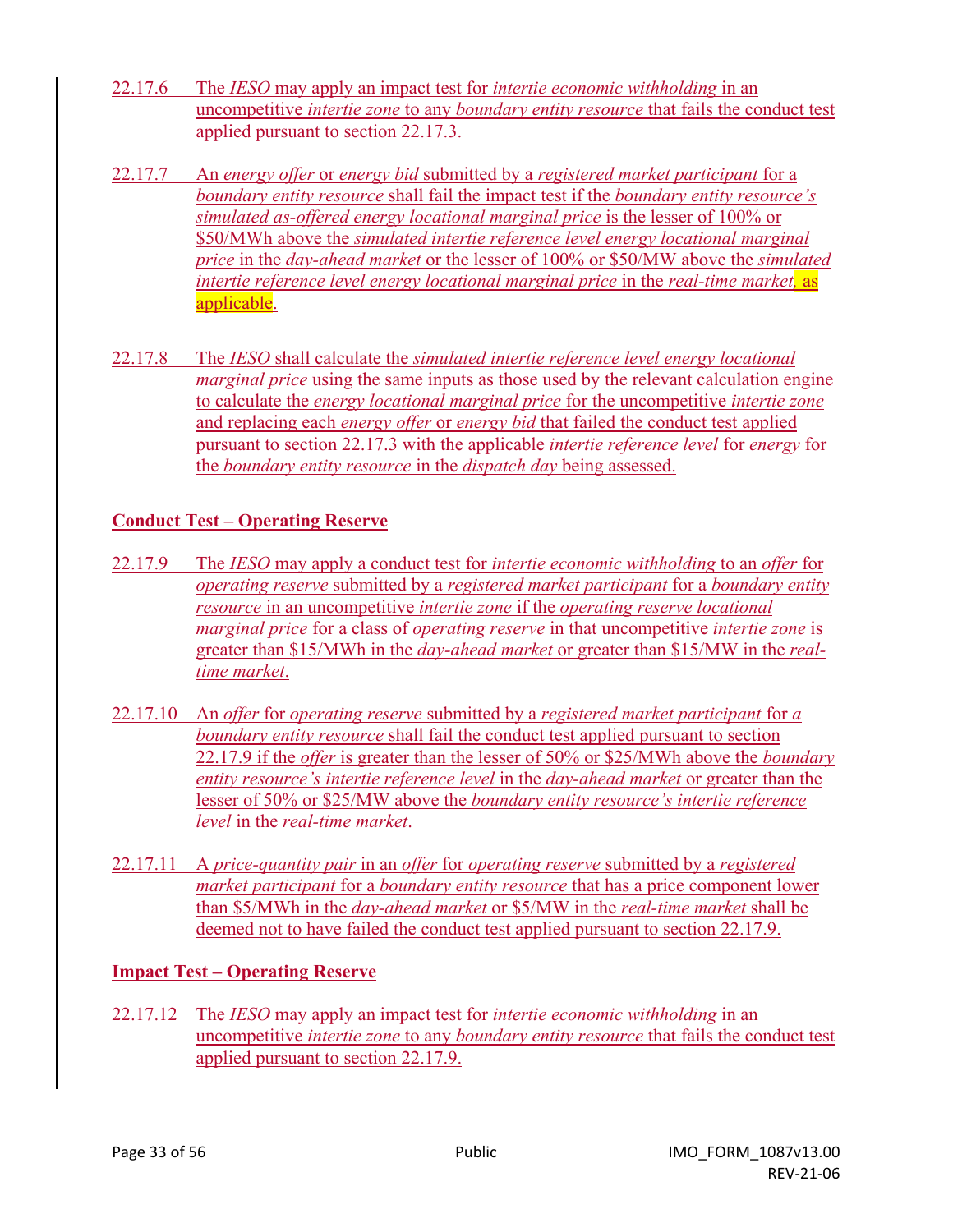- 22.17.13 A *boundary entity resource's offer* for *operating reserve* shall fail the impact test if its *simulated as-offered operating reserve locational marginal price* is the lesser of 50% or \$25/MWh above the *simulated intertie reference level operating reserve locational marginal price* in the *day-ahead market* or the lesser of 50% or \$25/MW above the *simulated intertie reference level operating reserve locational marginal price* in the *real-time market*.
- 22.17.14 The *IESO* shall calculate the *simulated intertie reference level operating reserve locational marginal price* using the same inputs as those used by the relevant calculation engine to calculate the *operating reserve locational marginal price* for the *uncompetitive intertie zone* and replacing each *offer* for *operating reserve* that failed the conduct test applied pursuant to section 22.17.10 with the applicable *operating reserve offer intertie reference level* for the *boundary entity resource* in the *dispatch day* being assessed.

# **22.18 Mitigation for Make-Whole Payment Impact on Uncompetitive Interties**

- 22.18.1 The *IESO* may apply the conduct tests and impact tests specified in this section 22.18 in accordance with the applicable *market manual* to assess mitigation for make-whole payment impact on an uncompetitive *intertie zone.*
- 22.18.2 The *IESO* may cease the assessment of mitigation for make-whole payment impact at any time.

#### **Conditions**

- 22.18.3 The *IESO* may assess mitigation for make-whole payment impact on an uncompetitive *intertie zone* for a *boundary entity resource* if:
	- 22.18.3.1 the *boundary entity resource* was tested for an *energy* price impact pursuant to section 22.17.6;
	- 22.18.3.2 the *boundary entity resource* was tested for an *operating reserve* price impact pursuant to section 22.17.12; or
	- 22.18.3.3 the *boundary entity resource* was scheduled to provide *operating reserve* on an uncompetitive *intertie zone* and received a make-whole payment greater than \$10,000 for a *dispatch hour*.

#### **Conduct Test**

- 22.18.4 The *IESO* may apply a conduct test for *intertie economic withholding* to an *energy offer* or *offer* for *operating reserve* submitted by a *registered market participant* for a *boundary entity resource* that met any of the conditions in section 22.18.3. The *energy offer* or *offer* for *operating reserve* shall fail the conduct test if:
	- 22.18.4.1 the *energy offer* was greater than the lesser of 300% or \$100/MWh above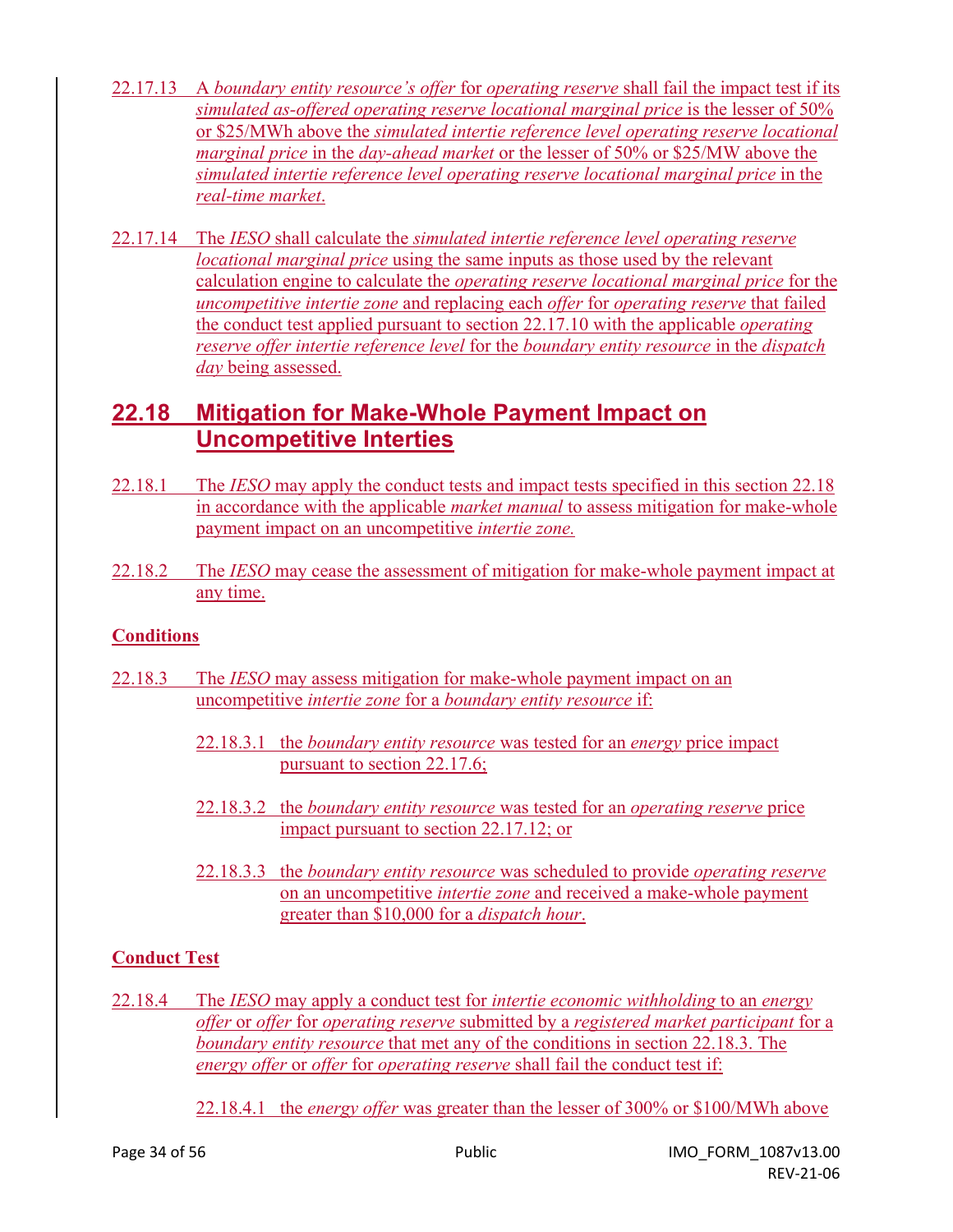the *boundary entity resource*'s *intertie reference level* in the *day-ahead market* or greater than the lesser of 300% or \$100/MW above the *boundary entity resource*'s *intertie reference level* in the *real-time market*; or

22.18.4.2 the *offer* for *operating reserve* was greater than the lesser of 50% or \$25/MWh above the *boundary entity resource*'s *intertie reference level* in the *day-ahead market* or greater than the lesser of 50% or \$25/MW above the *boundary entity resource*'s *intertie reference level* in the *real-time market*.

#### **Impact Test**

- 22.18.5 The *IESO* may apply an impact test for *intertie economic withholding* to an *energy offer* or *offer* for *operating reserve* submitted by a *registered market participant* for a *boundary entity resource* that that fails the conduct test applied pursuant to section 22.18.4.
	- 22.18.5.1 The *energy offer* or *offer* for *operating reserve* shall fail the impact test for a *dispatch hour* if the *boundary entity resource's* make-whole payment for that *dispatch hour* is more than 10% higher than the make-whole payment would have been based on the *boundary entity resource's* relevant *intertie reference levels* for *offer* parameters that failed the conduct test.

### **22.19 Intertie Economic Withholding – Procedural Steps and Timelines**

- 22.19.1 If an *energy offer, energy bid,* or *offer* for *operating reserve* fails an impact test applied pursuant to section 22.17.6, 22.17.12 or 22.18.5, the *IESO* shall issue a first notice of *economic withholding* to the relevant *market participant* communicating a finding of an *instance of intertie economic withholding*.
	- 22.19.1.1 Notices issued pursuant to this section shall be issued no later than 180 days following the *dispatch day* for which the *offer* or *bid* was submitted.
- 22.19.2 The *IESO* shall notify the *market participant* if the *IESO* ceases its assessment of *intertie economic withholding* following issuance of the first notice of *intertie economic withholding*.
- 22.19.3 Up to 45 days after the date of the notice specified in section 22.19.1, the *market participant* may submit to the *IESO* a request that the *IESO* determine an *alternative intertie reference level value* for the relevant *boundary entity resource* during the *dispatch day* in which the *offer* or *bid* was submitted.
	- 22.19.3.1 Requests submitted pursuant to this section must include documentation to support any *resource*-specific considerations that were not accounted for in the *intertie reference levels* in use during the *instance of intertie economic withholding*.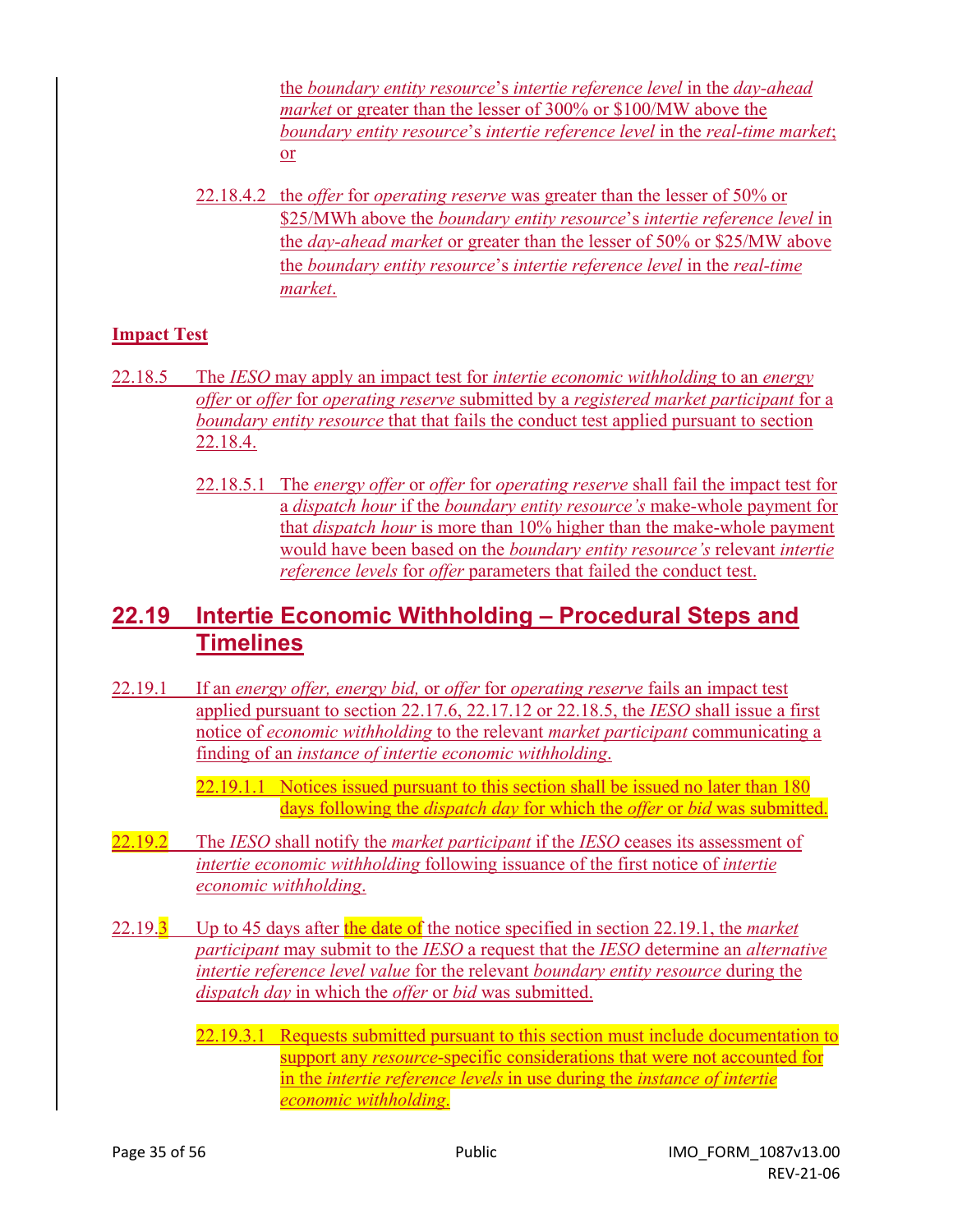- 22.19.4 The *IESO* shall review the submitted supporting documentation and if upon such review the *IESO* determines it demonstrates that the *intertie reference level* did not account for all a *market participant's short-run marginal costs*, for *offers*, or *shortrun marginal benefits*, for *bids*, the *IESO* shall determine an *alternative intertie reference level value* for the *boundary entity resource* that accounts for all the *shortrun marginal costs* or *short-run marginal benefits*, as the case may be, and repeat the conduct test applied pursuant to section 22.17.3, 22.17.9, or 22.18.4 and impact test applied pursuant to section 22.17.6, 22.17.12, or 22.18.5 using the *alternative intertie reference level value* in the place of the applicable *intertie reference level value.*
- 22.19.5 If the conduct test and impact test repeated pursuant to section 22.19.4 are not failed when the *alternative intertie reference level value* is used, the *IESO* shall discontinue the assessment and notify the *market participant* within 90 days of receiving the supporting documentation.
- 22.19.6 The *IESO* shall issue a second notice of *intertie economic withholding* to the relevant *market participant* within 90 days of the day the *IESO* received supporting documentation pursuant to section 22.19.3 if:
	- 22.19.6.1 the conduct test and impact test for *intertie economic withholding* repeated pursuant to section 22.19.4 are failed; or
	- 22.19.6.2 upon review of the supporting documentation, the *IESO* determines that the supporting documentation does not demonstrate that the relevant *intertie reference level* did not account for all of a *market participant's short-run marginal costs*, for *offers*, or *short-run marginal benefits*, for *bids*.
- 22.19.7 If a *market participant* does not request that the *IESO* determine an *alternative intertie reference level value* in accordance with section 22.19.3 or notifies the *IESO*  that it will not make such a request, the *IESO* shall issue a second notice of *intertie economic withholding* within 90 days of the time period in section 22.19.3 elapsing or receipt of such notice, as the case may be.
- 22.19.8 If a *registered market participant* for a *boundary entity resource* has submitted an *offer* or *bid* that fails an impact test applied pursuant to section 22.17.6, 22.17.12, or 22.18.5, the *IESO* shall apply a *settlement* charge to the relevant *market participant* in respect of each *instance of intertie economic withholding*.
	- 22.19.8.1 A second notice of *intertie economic withholding* shall set out the *settlement* charge relating to the *instance of intertie economic withholding* specified in the notice and, if applicable, additional information regarding the conduct test and impact test. The *settlement* charge applied shall be determined in accordance with the applicable *market manual*.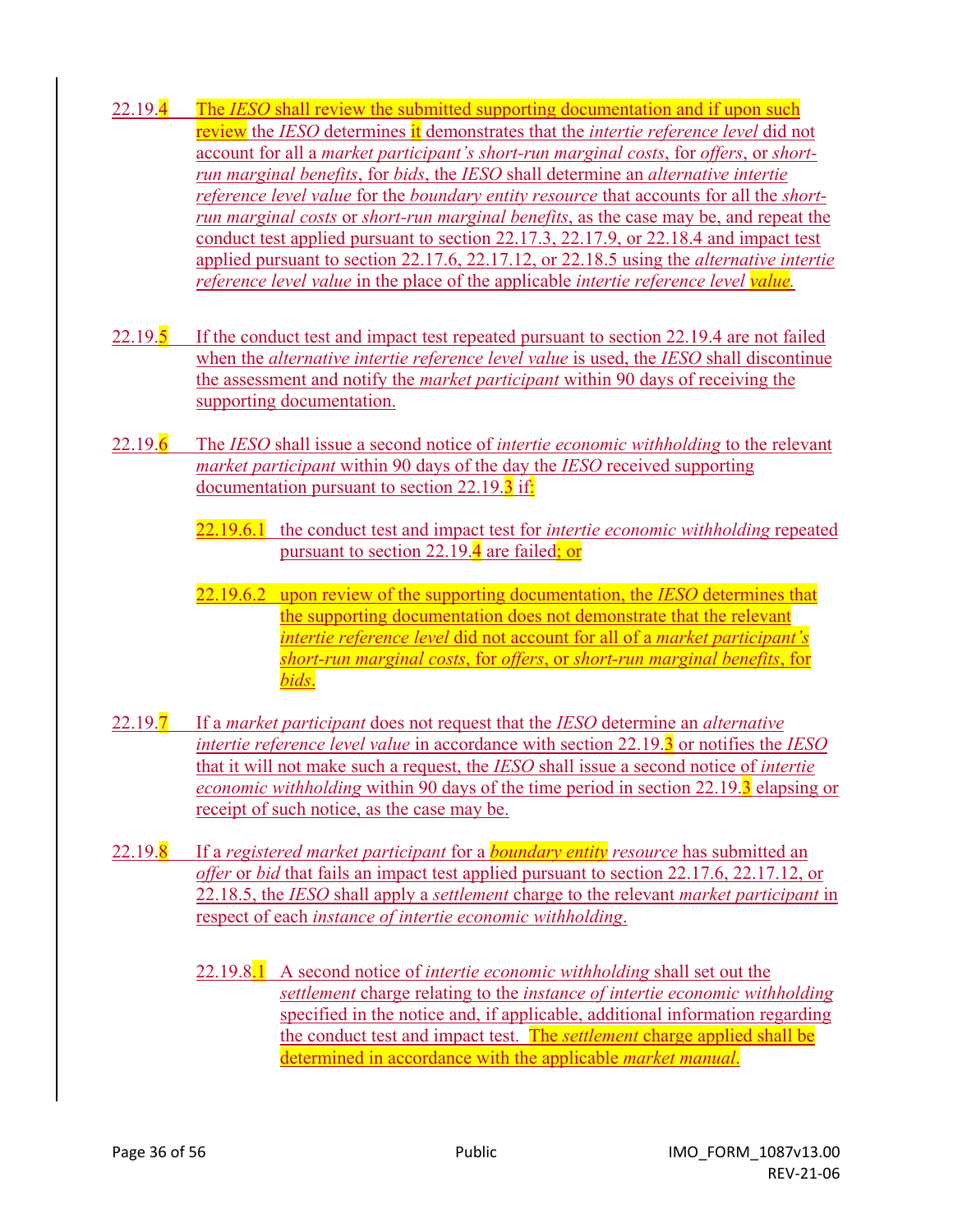# ------------------------ **Chapter 7**

#### **Standing Dispatch Data**

- 3.3.9 If the dispatch data for a registered facility for a given trading day of a trading week will not change from trading week to trading week, the registered market participant for that registered facility may, as and for its dispatch data described in section 3.3.1, submit standing dispatch data for that registered facility. Such standing dispatch data shall:
	- 3.3.9.1 define the *dispatch data* for each *dispatch hour* of each *dispatch day*;
	- 3.3.9.1A in respect of each *dispatch day* for which it is in effect, be deemed for the purposes of this section 3.3 and section 22 to be initial *dispatch data,* submitted at 06:00 EST on the *pre-dispatch day*; and
	- 3.3.9.2 remain in effect until the expiration date specified in the standing *dispatch data* unless earlier withdrawn or earlier revised by the *registered market participant*:
		- a. as standing *dispatch data* prior to 06:00 EST on the *pre-dispatch day*; or
		- b. in accordance with sections 3.3.3 to 3.3.8.

# ------------------------ **Chapter 3**

### **2.5 Notice of Dispute, Negotiation and Response**

- 2.5.1 The complaining person (the "*applicant*") shall, within the time specified in section 2.5.1A, serve a written notice of the dispute (the "*notice of dispute*") on any *respondent*.
- 2.5.1A A *notice of dispute* shall be served:
	- 2.5.1A.1 in the case of an application referred to in section 2.2.1.3, within 20 *business days* of the date of receipt of notice by the *generator* or *electricity storage participant* of rejection by the *IESO* of the *outage* in respect of which compensation is claimed pursuant to section 6.7.5 of Chapter 5;
	- 2.5.1A.2 in the case of a dispute that involves a *reviewable decision* referred to in section 5.3.9 of Chapter 6, within 20 *business days* of the date of receipt by the *metering service provider* of notice of the revocation of its registration by the *IESO*;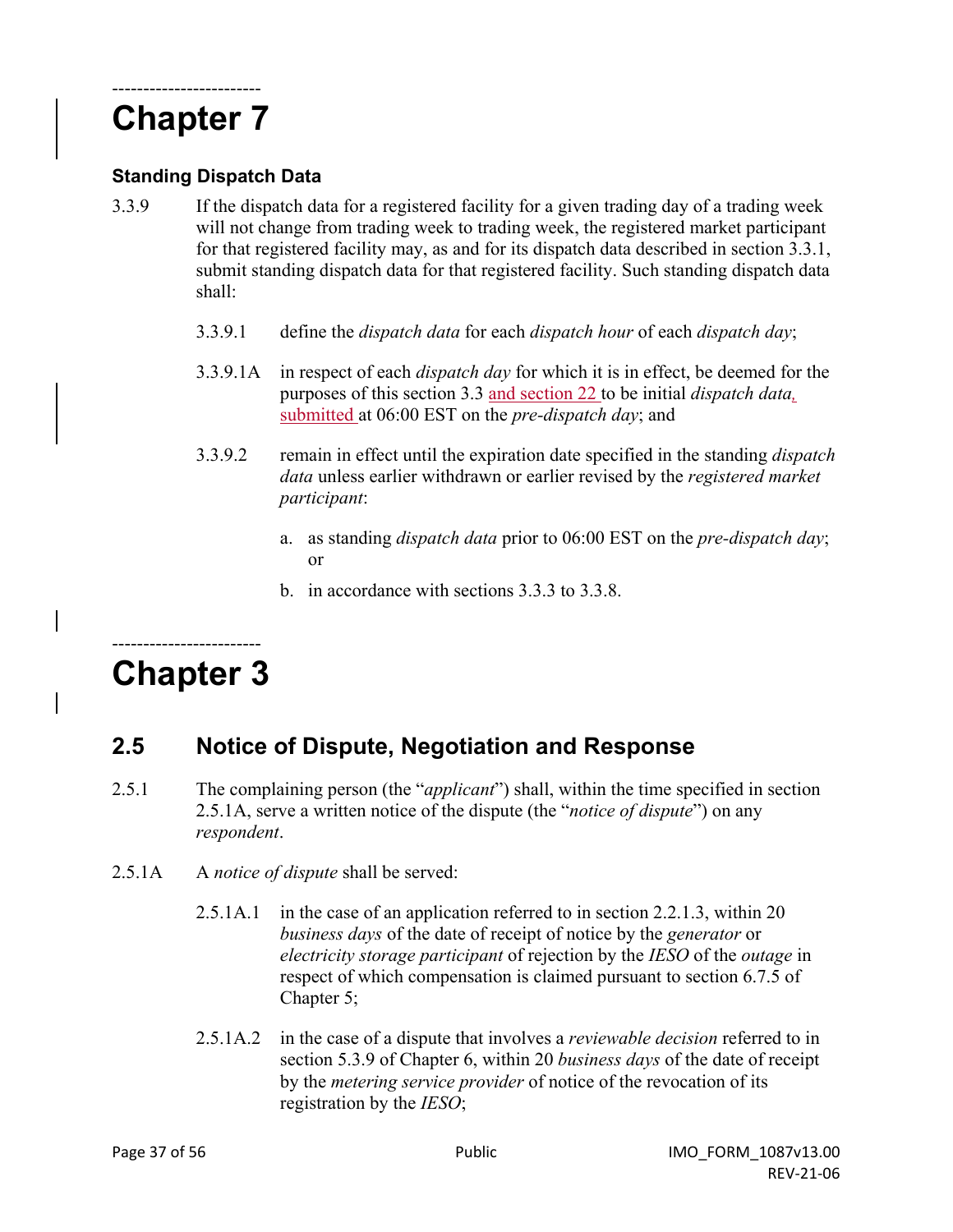- 2.5.1A.3 in the case of a request or dispute referred to in section 6.8.2A or 6.8.2B of Chapter 9, within the time specified in section 6.8.8 of Chapter 9;
- 2.5.1A.4 in the case of a dispute referred to in section 6.8.9 of Chapter 9, within the time specified in section 6.8.10 of Chapter 9;
- 2.5.1A.4A in the case of a dispute referred to in section 2.1A.6A of Chapter 9, within 20 *business days* of the date of receipt of the first *invoice* that reflects the apportionment that is the subject-matter of the dispute;
- 2.5.1A.4B in the case of a dispute involving an order, direction, instruction or decision of the *IESO* issued prior to January 1, 2004 not otherwise addressed by subsections 2.5.1A.1 to 2.5.1A.4A, within six years of the date of receipt of the order, direction, instruction or decision;
- 2.5.1A.4C in the case of a dispute involving an order, direction, instruction or decision of the *IESO* issued on or after January 1, 2004 not otherwise addressed by subsections 2.5.1A.1 to 2.5.1A.4A, within two years of the date of receipt of the order, direction, instruction or decision;
- 2.5.1A.4D in the case where the *market participant* contests the *notice of intention*  under section 6.2B.3, within the timelines set out in section 6.2B.3 and the *response to the notice of intention* shall be deemed to constitute the *notice of dispute*;
- 2.5.1A.4E in the case of a dispute involving one or more orders referred to in section 6.2B.15, within the timelines set out in section 6.2B.16; and
- 2.5.1A.5 in all other cases, within the applicable limitation period set out in the *Limitations Act, 2002*.; and
- 2.5.1A.6 in the case of a dispute related to an independent review conducted pursuant to section 22.8 of Chapter 7, no later than 22 *business days* following the day on which the *IESO* registers *reference levels* and *reference quantities* for the relevant *resource* following completion of the independent review.

# **Appendix 7.6 – Local Market Power**

# **1.1 Dispatch of Constrained Off Facilities and Constrained On Facilities [Intentionally left blank – section deleted]**

1.1.1 The *IESO* shall, pursuant to this Chapter 7, *dispatch* a *registered facility* as a *constrained on facility* or a *constrained off facility* when, without such action, the *reliability* of the *IESO-controlled grid* cannot be maintained due to a transmission

------------------------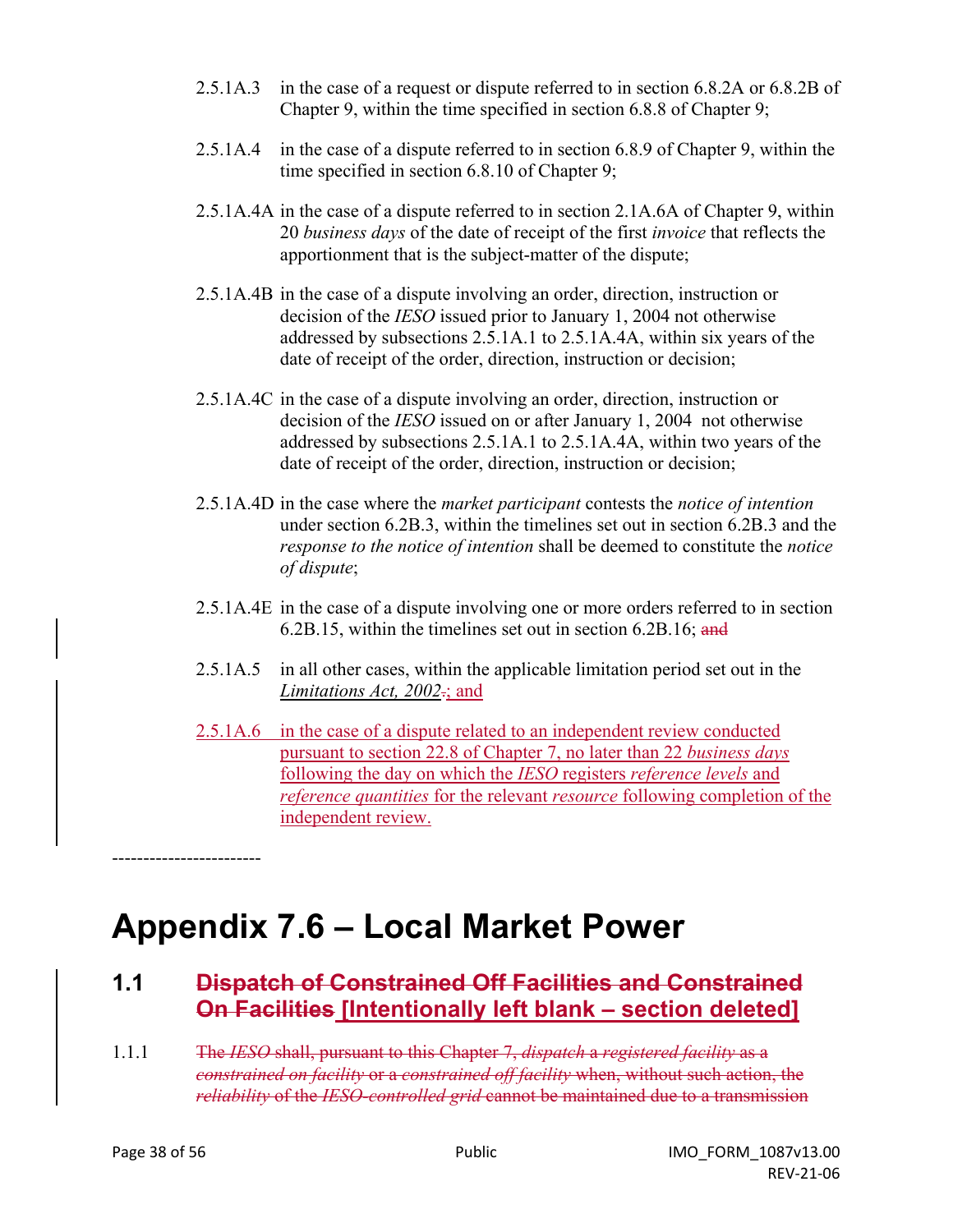flow constraint on the *IESO-controlled grid* or a *security limit.* The *IESO* shall *dispatch registered facilities* as *constrained on facilities* and *constrained off facilities* in such economic merit order as will enable it to meet its *reliability* obligations under these *market rules* at the lowest cost. [Intentionally left blank – section deleted]

- 1.1.2 [Intentionally left blank section deleted]
- 1.1.3 Subject to section 9.4.5 of Chapter 7 and sections 1.4.5.1 and 1.6.7.1, each *constrained on facility* or *constrained off facility* shall, in addition to such other *settlement* credits to which it may be entitled in accordance with Chapter 9, receive a congestion management *settlement* credit calculated in accordance with section 3.5.2 of Chapter 9. [Intentionally left blank – section deleted]

# **1.2 Investigation of Local Market Power and Constrained Off Events[Intentionally left blank – section deleted]**

- 1.2.1 Subject to sections 1.2.1C, 1.2.2 or 1.2.6, where the *IESO* determines that a *constrained on event* or *constrained off event* may have occurred, the *IESO* shall conduct the analyses referred to in section 1.3 to establish whether local market power existed and as a preliminary step in determining whether the re-calculation of the congestion management *settlement* credit referred to in section 1.1.3 is justified. [Intentionally left blank – section deleted]
- 1.2.1A For purposes of establishing *designated constrained off watch zones* and for identifying persistent and significant *constrained off events* within *designated constrained off watch zones,* the *IESO* shall conduct the analysis set out in the applicable *market manual*.

The *market manual* shall include but not necessarily be limited to a description of:

- criteria for identifying *designated constrained off watch zones* and for revoking such designations;
- criteria for determining persistent and significant congestion management *settlement* credit payments for *constrained off events* within *designated constrained off watch zones*; and
- the manner for determining an initial estimated replacement price for the *investigated price*.[Intentionally left blank – section deleted]
- 1.2.1B When developing the criteria referred to in section 1.2.1A, the *IESO* shall be guided by the following principles:
	- areas within Ontario where nodal *energy* prices are materially different from the price of *energy* in either the *pre-dispatch schedule* or the *real-time schedule* are more likely to be *designated constrained off watch zones*; and
	- *constrained off events* that occur more frequently over periods of time or that occur less frequently but involve larger congestion management *settlement* credit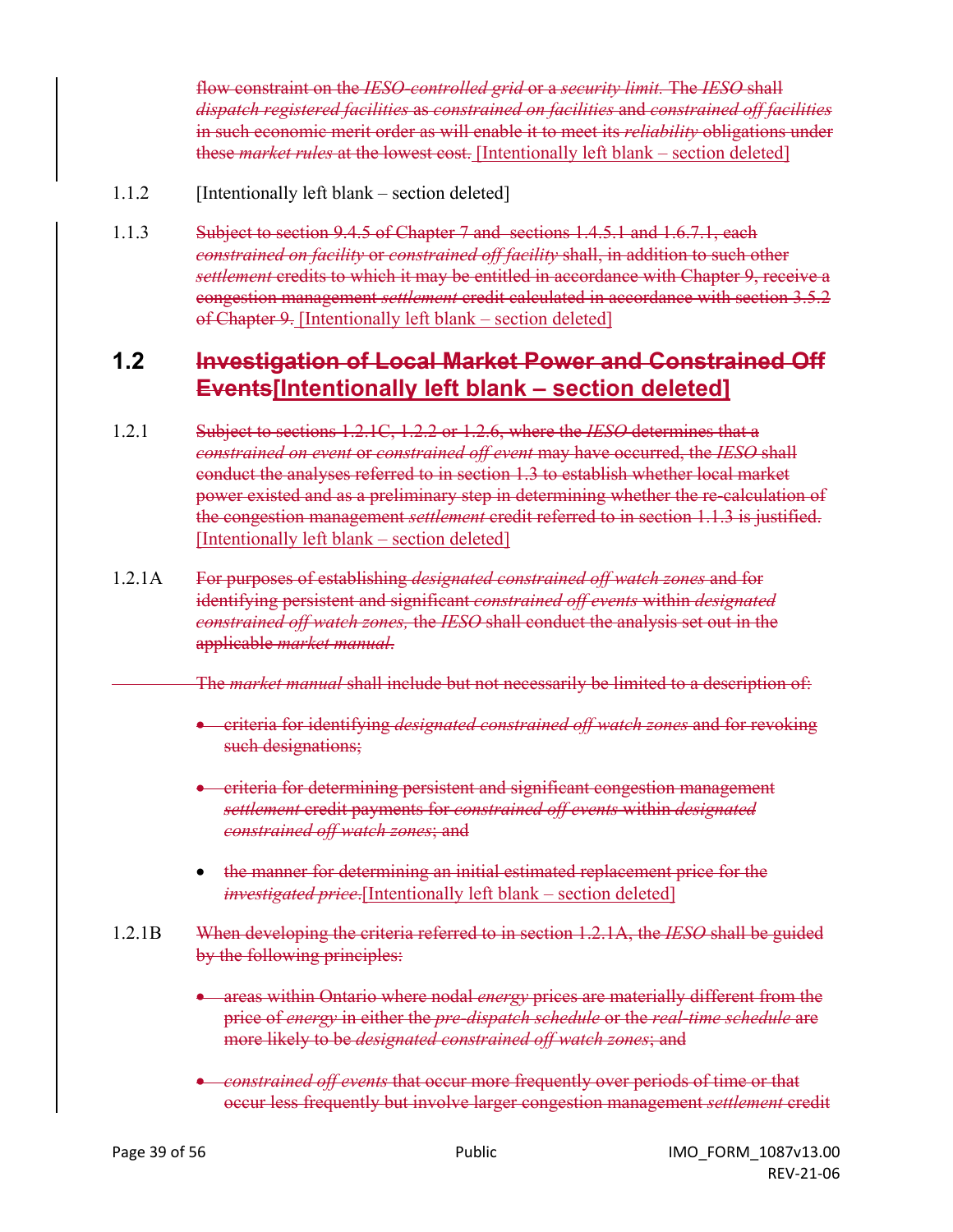payments are more likely to be considered persistent and significant, justifying the price investigation analysis referred to in section 1.4.1.

When developing the initial estimated replacement price for the *investigated price* referred to in section 1.2.1A, the *IESO* shall be guided by the principle that the *market participant* should be financially indifferent to being constrained off relative to the profit it would have earned under the *market schedule*, with due consideration to the following:

- recent *offers* or *bids* submitted by the *market participant*;
- market prices in neighbouring jurisdictions;
- *market participant* costs as estimated through
- information provided by the *market participant*;
- in the case of energy limited resources, an assessment of opportunity costs; and
- any other information considered relevant by the *IESO*. [Intentionally left blank section deleted]
- 1.2.1C If after completing the analysis prescribed by section 1.2.1A, the *IESO* determines that a *market participant* received persistent and significant congestion management *settlement* credit payments for *constrained off events* in one or more *constrained off watch zones*, the *IESO* shall conduct the analysis referred to in section 1.4.1 to determine whether the *investigated price* justifies the re-calculation of the congestion management *settlement* credit referred to in section 1.1.3. [Intentionally left blank – section deleted]
- 1.2.1D The *IESO* shall monitor conditions on the *IESO-controlled grid* and publish any changes in the status of the *designated constrained off watch zones* before they take effect. *Market participants* may request a review of such designations, stating reasons for requesting the review, and the *IESO* shall undertake such review unless in its judgement the review is considered to be unwarranted. [Intentionally left blank – section deleted]
- 1.2.2 The *IESO* shall not be required to conduct the analysis referred to in sections 1.2.1 or 1.2.1A if the *IESO* anticipates that: [Intentionally left blank – section deleted]
	- 1.2.2.1 the maximum adjustment to the congestion management *settlement* credit referred to in section 1.1.3 that may be effected on the basis of such analyses and of the analysis referred to in section 1.4.1 would not exceed the threshold amount *published* by the *IESO* pursuant to section 1.2.3;  $er[Intentionally left blank – section deleted]$
	- 1.2.2.2 the impact of the price contained in the *energy bid* or the *energy offer* submitted by the *constrained on facility* or the *constrained off facility* is, in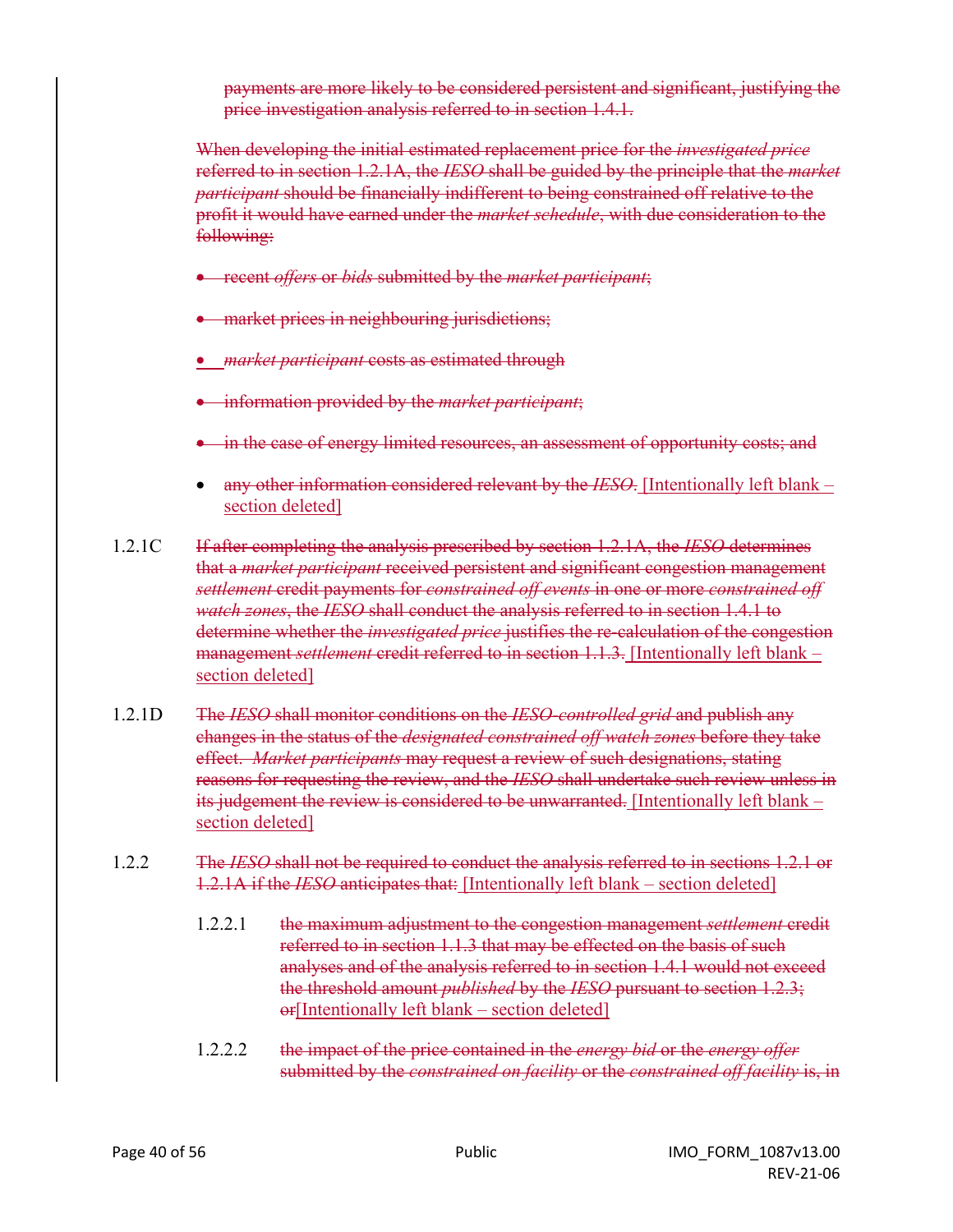the *IESO's* opinion, not material. [Intentionally left blank – section deleted]

- 1.2.3 The *IESO* shall determine and *publish* the threshold amount referred to in section 1.2.2.1, which shall be the minimum amount of an adjustment to a congestion management *settlement* credit referred to in section 1.1.3 that will, subject to sections 1.2.2.2 and 1.2.6, trigger an obligation on the *IESO* to conduct the analyses referred to in sections 1.2.1 or 1.2.1A. [Intentionally left blank – section deleted]
- 1.2.4 [Intentionally left blank section deleted]
- 1.2.5 [Intentionally left blank section deleted]
- 1.2.6 Where the *IESO* cannot, for any reason, conduct the analyses referred to in section 1.3 in the manner described in that section, it may conduct such other analyses as it determines appropriate either prior to conducting the analysis described in section 1.4.1, if any, or as part of such analysis. [Intentionally left blank – section deleted]
- 1.2.7 Where section 1.2.6 applies: [Intentionally left blank section deleted]
	- 1.2.7.1 the *IESO* shall cease investigation of the *investigated price* where the *IESO* determines that the results of the analyses do not justify the recalculation of the congestion management *settlement* credit referred to in section 1.1.3; or [Intentionally left blank – section deleted]
	- 1.2.7.2 the *IESO* shall conduct the analysis referred to in section 1.4.1 where the *IESO* determines that the results of the analyses referred to in section 1.2.6 reveal that the *investigated price* may justify the re-calculation of the congestion management *settlement* credit referred to in section 1.1.3. [Intentionally left blank – section deleted]

# **1.3 Local Market Power Screens[Intentionally left blank – section deleted]**

- 1.3.1 The *IESO* shall review the inputs and outputs of the *dispatch algorithm* for the *dispatch intervals* to which the *investigated price* relates, and such other information as the *IESO* determines appropriate, for the purpose of determining whether a transmission flow constraint on the *IESO-controlled grid* or a *security limit* resulted in a *constrained on event* or a *constrained off event.* [Intentionally left blank – section deleted]
- 1.3.2 The *IESO* shall determine whether the *investigated price* falls within the range determined in accordance with section 1.3.8 using the *reference prices* referred to in section 1.3.3 and the factors derived from the methodology approved by the *IESO Board* pursuant to section 1.3.5. [Intentionally left blank – section deleted]
- 1.3.3 For the purposes of section 1.3.2, the *reference prices* shall be: [Intentionally left blank – section deleted]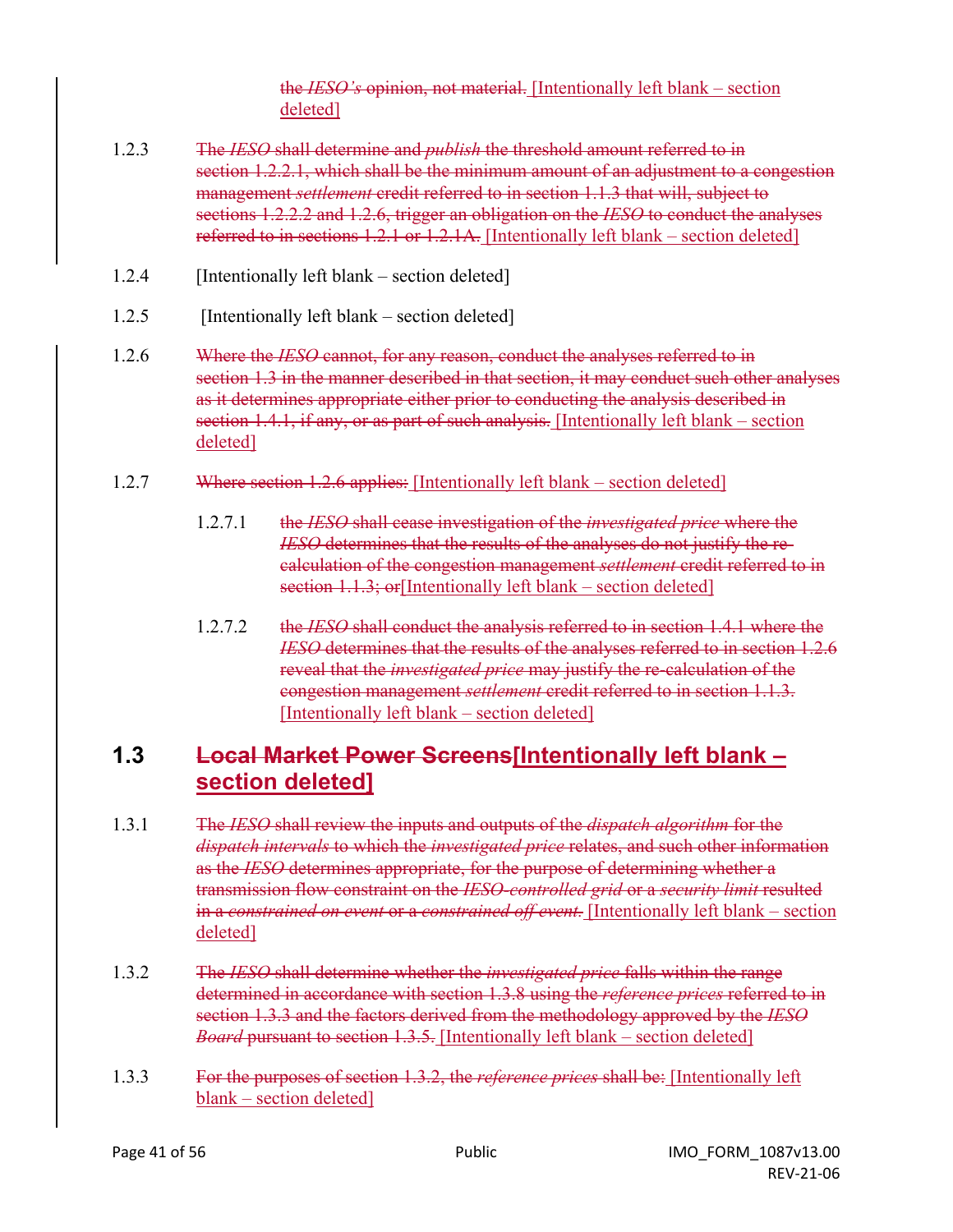- 1.3.3.1 the *historical reference price* representing *business days* between the hours of 07:00 and 23:00 EST for the *investigated facility*; or[Intentionally left blank – section deleted]
- 1.3.3.1A the *historical reference price* representing all time periods other than those specified in section 1.3.3.1 for the *investigated facility*,

as the case may be depending on whether the *investigated price* was submitted for the time period indicated in section 1.3.3.1 or section 1.3.3.1A, referred to as *Ph*, or[Intentionally left blank – section deleted]

- 1.3.3.1B where permitted by section 1.3.4, such alternative *reference price*, if any, as may be established by the *IESO Board* and published pursuant to section 1.3.4, referred to as  $P_{\alpha}$ ; and [Intentionally left blank – section deleted]
- 1.3.3.2 the *market price* for *energy* determined for the *dispatch interval* to which the *investigated price* relates, referred to as *Pm*,

#### provided that, [Intentionally left blank – section deleted]

- 1.3.3.3 if *dispatch data* that has been accepted by the *IESO*, as reflected in the *market schedules* for that *investigated facility,* is not available in respect of the *investigated facility* which is; i) a hydroelectric *generation facility* for at least ten of the thirty days; or ii) or for all other *facilities* at least fifteen of the ninety days, comprising the period over which the relevant *historical reference price* referred to in sections 1.3.3.1 and 1.3.3.1A is calculated, or[Intentionally left blank – section deleted]
- 1.3.3.4 if the *investigated facility* is a *boundary entity* withdrawing *energy* from the *IESO-administered markets* at an *intertie* that has been designated by the *IESO* as an uncontested export *intertie*, being an *intertie*:
	- a. where at least ninety percent of the withdrawals over that *intertie* in the ninety days prior to such designation have been accounted for by one *market participant*, or
	- b. which is uncontested in accordance with criteria stipulated by the *IESO Board* (which criteria shall also specify the factors allowing revocation of the designation).

sections 1.3.3.1 and 1.3.3.1A shall not apply and only the *reference price* referred to in section 1.3.3.2 shall be used for the purposes of section 1.3.2. [Intentionally left blank – section deleted]

1.3.4 The *IESO Board* may establish the alternative *reference price* referred to in section 1.3.3.1B based on an average of the price contained in all *energy offers* or *energy bids* submitted by the *registered market participant* for an *investigated facility* and accepted by the *IESO*, as reflected in the most recent *market schedules* for that *investigated facility*, during the time periods specified in section 1.3.3.1 or the time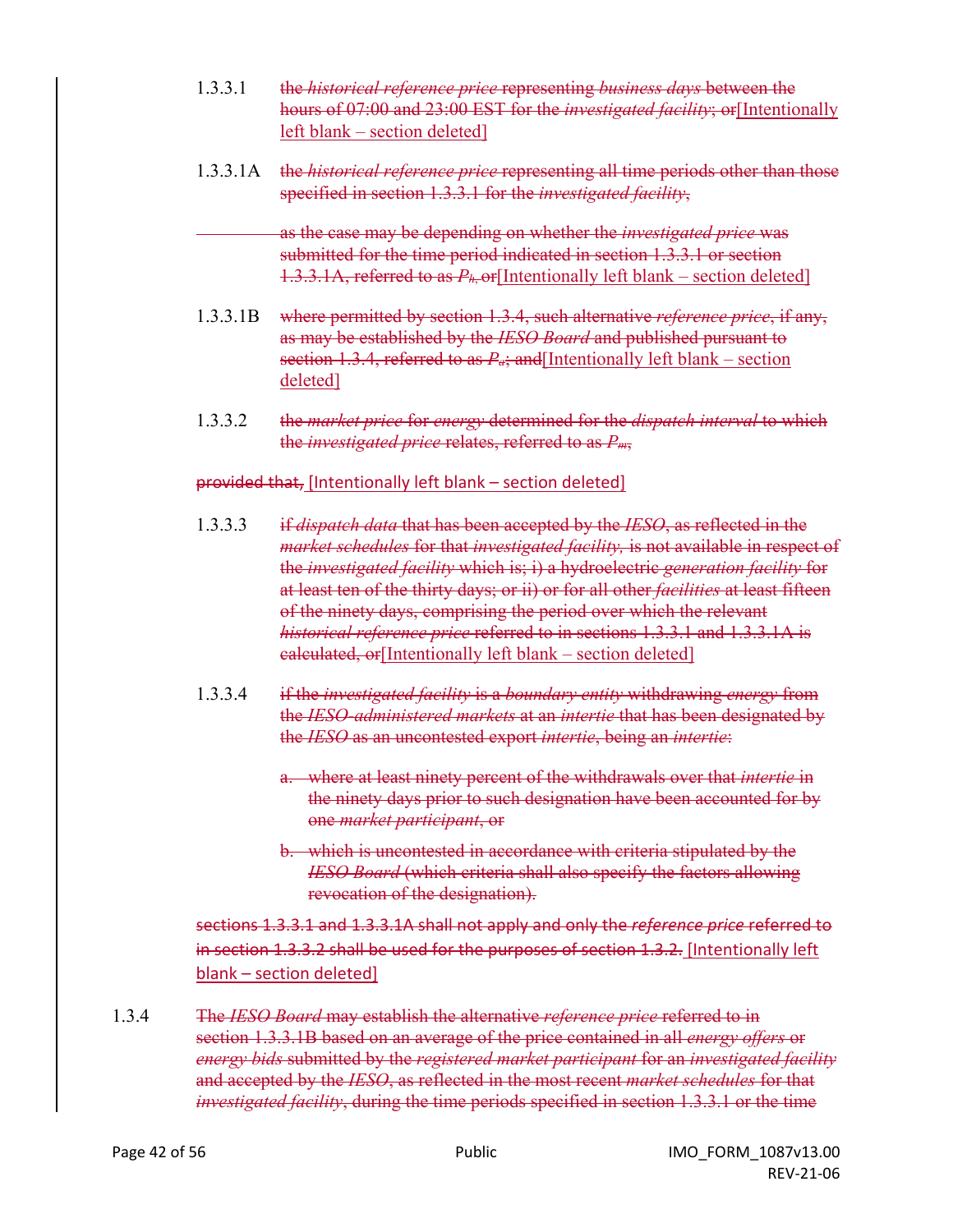periods specified in section 1.3.3.1A as the case may be, in respect of a given increment or increments of supply or consumption. No such alternative *reference price* shall be used by the *IESO* for the purposes of section 1.3.3.1B until the manner of determination of such *reference price* and the conditions in which it may be applied have been *published* by the *IESO.* [Intentionally left blank – section deleted]

1.3.5 The *IESO* shall publish the methodology, as determined by the *market surveillance panel* and approved by the *IESO Board*, for determining a pair of high end factors and a pair of low end factors for each type of *reference price* referred to in section 1.3.3, including the alternative *reference price* referred to in section 1.3.3.1B, if any. [Intentionally left blank – section deleted]

- 1.3.5.1 [Intentionally left blank section deleted]
- 1.3.5.2 [Intentionally left blank section deleted]

1.3.6 The methodology referred to in section 1.3.5 for determining the pair of high end factors and the pair of low end factors for each type of *reference price* shall be established based on the concept that it is acceptable for the congestion management *settlement* credit referred to in section 1.1.3 to be larger as the number of consecutive or the number of cumulative hours that a *registered facility* may be *dispatched* as a *constrained on facility* or as a *constrained off facility* decrease. Accordingly: [Intentionally left blank – section deleted]

- 1.3.6.1 one of each such pair of high end factors and one of each such pair of low end factors shall vary according to the number of consecutive hours that a *registered facility* was *dispatched* as a *constrained on facility* or a *constrained off facility* during the *constrained on event* or *constrained off event* being investigated; and [Intentionally left blank – section deleted]
- 1.3.6.2 the other of each such pair shall vary according to the cumulative number of hours that a *registered facility* was *dispatched* as a *constrained on facility* or a *constrained off facility* in the ninety-day period preceding the *constrained on event* or *constrained off event* being investigated and during such *constrained on event* or *constrained off event*. [Intentionally left blank – section deleted]
- 1.3.7 The methodology referred to in section 1.3.5 for determining the pair of high end factors and the pair of low end factors may differ for, and the resulting pairs of factors may also differ for, each of the *reference prices* referred to in section 1.3.3, including the alternative *reference price*, if any, referred to in section 1.3.3.1B. For each such *reference price*: [Intentionally left blank – section deleted]
	- 1.3.7.1 the high end factors shall decrease as either the number of consecutive hours or the number of cumulative hours referred to in sections 1.3.6.1 and 1.3.6.2, respectively, increase, provided that neither of such factors shall be less than the value 1.0; and [Intentionally left blank – section deleted]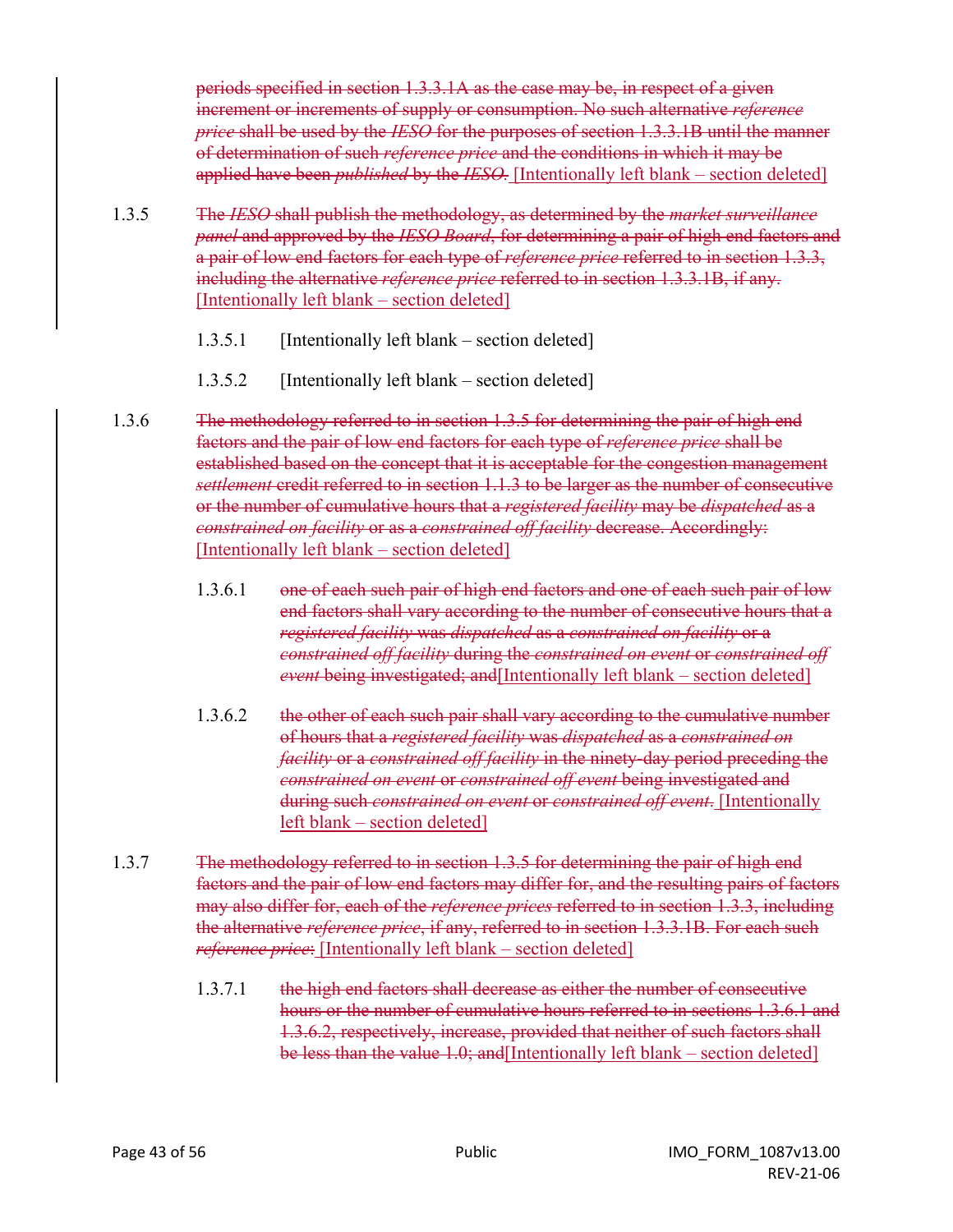- 1.3.7.2 the low end factors shall increase as either the number of consecutive hours or the number of cumulative hours referred to in sections 1.3.6.1 and 1.3.6.2, respectively, increase, provided that such neither of such factors shall be greater than the value 1.0. [Intentionally left blank – section deleted]
- 1.3.8 The *IESO* shall establish the range referred to in section 1.3.2 in respect of an *investigated price* as follows: [Intentionally left blank – section deleted]
	- 1.3.8.1 for the high end of the range the *IESO* shall:
		- a. calculate, for each applicable *reference price* referred to in section 1.3.3, high end values for each of the number of consecutive hours and the number of cumulative hours referred in sections 1.3.6.1 and 1.3.6.2, respectively, using the following equation:

*reference price* + absolute value (*reference price*) x (factor – 1)

where the factor used in the above equation is the high end factor determined for that type of *reference price* in accordance with sections 1.3.5 to 1.3.7 that corresponds to the appropriate number of consecutive hours or number of cumulative hours referred to in sections 1.3.6.1 and 1.3.6.2, respectively;

- b. select, in respect of each applicable *reference price*, the lesser of the high end values calculated pursuant to section 1.3.8.1(a); and
- c. select the larger of the high end values based on *Pm* or *Ph* or, where the alternative *reference price* referred to in section 1.3.3.1B is used, based on *Pm* or *Pa*; and[Intentionally left blank – section deleted]
- 1.3.8.2 for the low end of the range the *IESO* shall:
	- a. calculate, for each applicable *reference price* referred to in section 1.3.3, low end values for each of the number of consecutive hours and the number of cumulative hours referred to in sections 1.3.6.1 and 1.3.6.2, respectively, using the following equation:

*reference price* + absolute value (*reference price*) x (factor – 1)

where the factor used in the above equation is the low end factor determined for that type of *reference price* in accordance with sections 1.3.5 to 1.3.7 that corresponds to the appropriate number of consecutive hours or number of cumulative hours referred to in sections 1.3.6.1 and 1.3.6.2, respectively;

- b. select, in respect of each applicable *reference price*, the larger of the low end values calculated pursuant to section 1.3.8.2(a); and
- c. select the lesser of the low end values based on *Pm* or *Ph* or, where the alternative *reference price* referred to in section 1.3.3.1B is used, based on *Pm* or *Pa.* [Intentionally left blank – section deleted]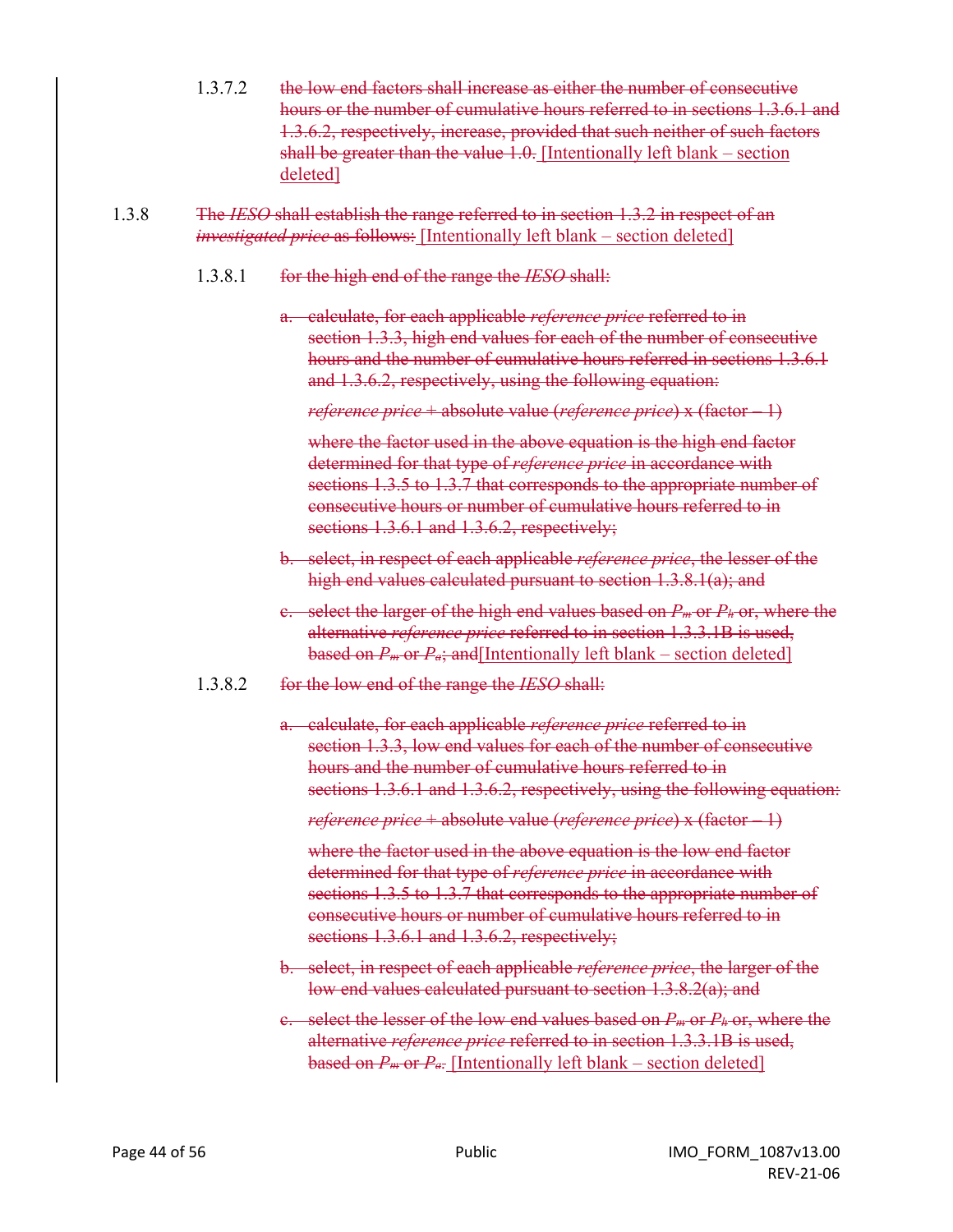- 1.3.9 The *IESO* shall determine whether, in the *IESO's* opinion, there existed sufficient competition for the provision of the *physical services* that the *investigated facility* was to provide in being *dispatched* as a *constrained on facility* or a *constrained off facility*. The *IESO* shall determine whether sufficient competition existed based on the number of *market participants* and the MW quantity associated with, as applicable: [Intentionally left blank – section deleted]
	- 1.3.9.1 *energy offers,* not included in the *market schedule*, for a *generation facility*  or an import that could have been constrained on; and[Intentionally left blank – section deleted]
	- 1.3.9.2 *energy bids,* included in the *market schedule,* for a *dispatchable load* or an export that could have been constrained off;

#### $\overline{or}$ , [Intentionally left blank – section deleted]

- 1.3.9.3 *energy offers,* included in *the market schedule,* for a *generation facility* or an import that could have been constrained off; and[Intentionally left blank – section deleted]
- 1.3.9.4 *energy bids,* not included in the *market schedule,* for a *dispatchable load* or an export that could have been constrained on;

for those *market participants* that could have effectively responded to *dispatch instructions* comparable to those issued for the *investigated facility*. [Intentionally left blank – section deleted]

- 1.3.10 Where the *IESO* determines: [Intentionally left blank section deleted]
	- 1.3.10.1 pursuant to section 1.3.1, that a transmission flow constraint on the *IESOcontrolled grid* or a *security limit* did not result in a constrained *on event*  or a *constrained off event*; [Intentionally left blank – section deleted]
	- 1.3.10.2 pursuant to section 1.3.2, that the investigated price falls within the range referred to in that section; or [Intentionally left blank – section deleted]
	- 1.3.10.3 pursuant to section 1.3.9, that sufficient competition existed for the provision of the physical services that the *investigated facility* was dispatched as a *constrained on facility* or a *constrained off facility* to provide,

the *IESO* shall, subject to section 1.8, cease investigation of the *investigated price.* [Intentionally left blank – section deleted]

- 1.3.11 [Intentionally left blank section deleted]
	- 1.3.11.1 [Intentionally left blank section deleted]
	- 1.3.11.2 [Intentionally left blank section deleted]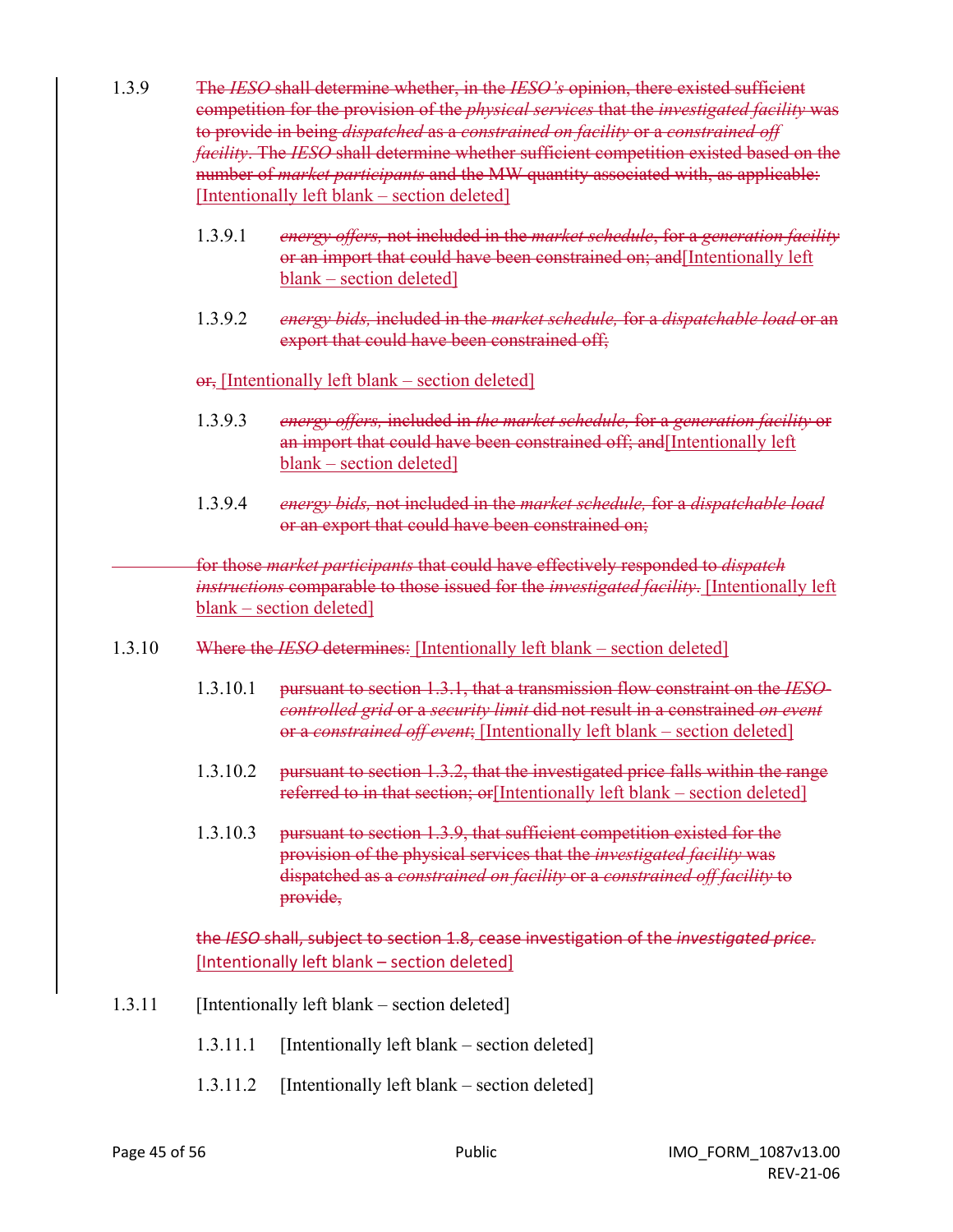- 1.3.12 For the purpose of Appendix 7.6, local market power is established where the *IESO* determines: [Intentionally left blank – section deleted]
	- 1.3.12.1 pursuant to section 1.3.1, that a transmission flow constraint on the *IESOcontrolled grid* or a *security limit* resulted in *constrained on event* or a *constrained off event*; [Intentionally left blank – section deleted]
	- 1.3.12.2 pursuant to section 1.3.2, that the *investigated price* falls outside of the range referred to in that section; and[Intentionally left blank – section deleted]
	- 1.3.12.3 pursuant to section 1.3.9, that sufficient competition did not exist for the provision of the *physical services* that the *investigated facility* was *dispatched* as a *constrained on facility* or a *constrained off facility* to provide.

If the *IESO* establishes that local market power exists, the *IESO* shall conduct the analysis referred to in 1.4.1 to determine whether the *investigated price* justifies the re-calculation of the congestion management *settlement* credit referred to in section 1.1.3. [Intentionally left blank – section deleted]

- 1.3.12.4 [Intentionally left blank section deleted]
- 1.3.12.5 [Intentionally left blank section deleted]
- 1.3.13 [Intentionally left blank section deleted]
	- 1.3.13.1 [Intentionally left blank section deleted]
	- 1.3.13.2 [Intentionally left blank section deleted]
	- 1.3.13.3 [Intentionally left blank section deleted]
	- 1.3.13.4 [Intentionally left blank section deleted]

### **1.4 Price Investigation[Intentionally left blank – section deleted]**

- 1.4.1 Subject to section 1.4.2, the *IESO* shall conduct an analysis of such factors that the *IESO* considers relevant to a determination of whether the *investigated price* justifies the re-calculation of the congestion management *settlement* credit referred to in section 1.1.3, which factors may include: [Intentionally left blank – section deleted]
	- 1.4.1.1 the price, and variations in the price, of the fuel used by the *investigated facility;* [Intentionally left blank – section deleted]
	- 1.4.1.2 the degree to which the prices contained in the *energy offers* or *energy bids* submitted by the *registered market* participant for the *investigated facility* and accepted by the *IESO*, as reflected in the *market schedules* for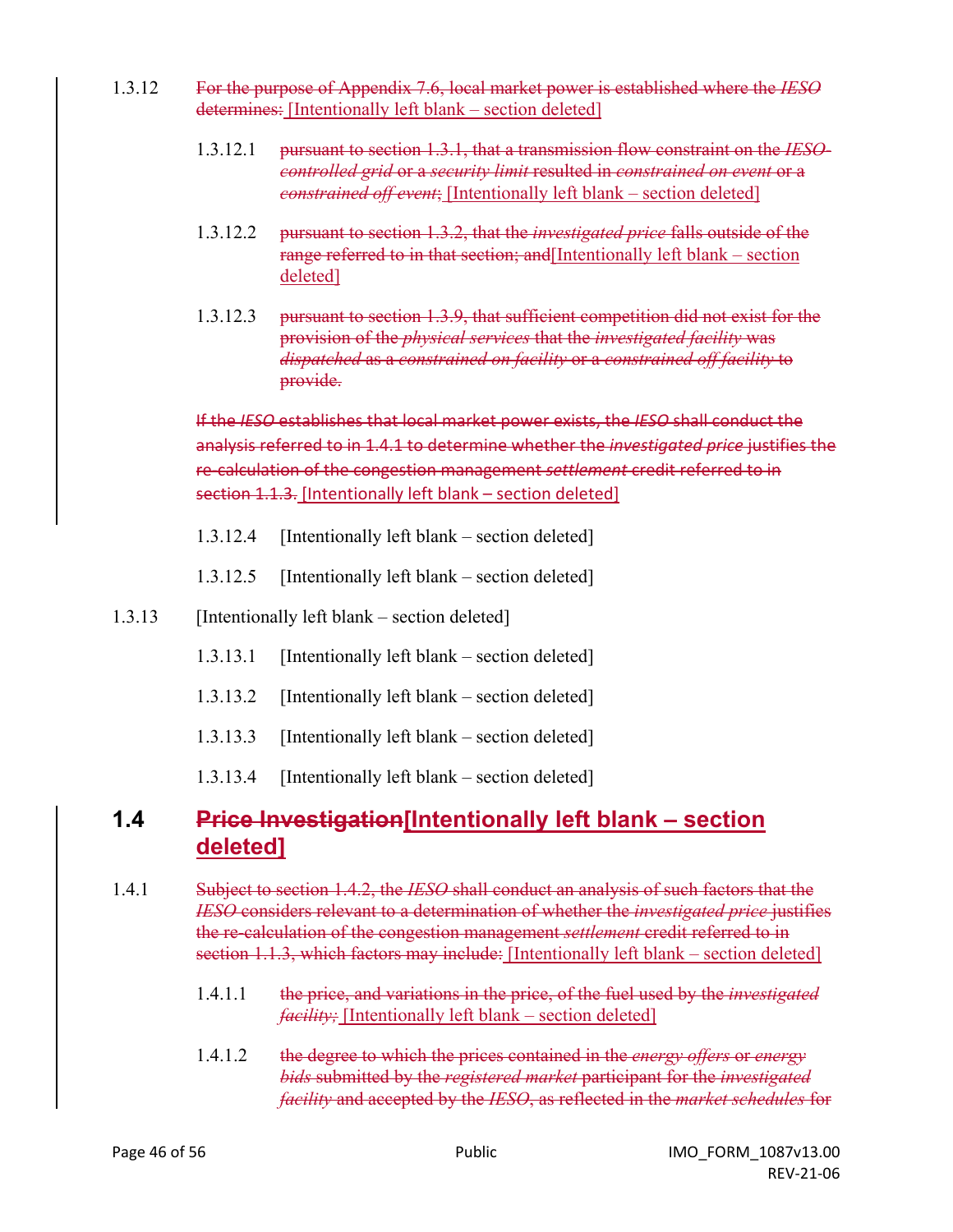that *investigated facility*, have varied over time; [Intentionally left blank – section deleted]

- 1.4.1.3 [Intentionally left blank section deleted]
- 1.4.1.4 market prices and variations in market prices in neighbouring jurisdictions; [Intentionally left blank – section deleted]
- 1.4.1.5 opportunity costs for *energy* limited resources; and[Intentionally left blank – section deleted]
- 1.4.1.6 for investigations of *constrained off events* in *designated constrained off watch zones* prescribed in section 1.2.1A, such other considerations as set out in the applicable *market manual*. [Intentionally left blank – section deleted]

#### 1.4.2 The *IESO* shall not be required to conduct the analysis referred to in section 1.4.1 and shall cease investigation of the *investigated price* if, in the *IESO*'s opinion: [Intentionally left blank – section deleted]

- 1.4.2.1 the *IESO* does not have sufficient reliable information upon which to base the determination referred to in section  $1.4.1$ ; [Intentionally left blank – section deleted]
- 1.4.2.2 the level of effort that would be required to conduct the analysis is large relative to the materiality of the anticipated impact of the *investigated price*; or [Intentionally left blank – section deleted]
- 1.4.2.3 the conduct of the analysis would constitute an inefficient utilization of the *IESO's* resources, having regard to the *IESO*'s other activities and to the desire to allocate resources to the investigation of *energy offers* and *energy bids* that are most likely to require remedial action pursuant to this Appendix. [Intentionally left blank – section deleted]
- 1.4.3 Where, based on the analysis conducted in section 1.4.1 and on the criteria specified in section 1.4A, the *IESO* determines that: [Intentionally left blank – section deleted]
	- 1.4.3.1 the *investigated price* does not justify the re-calculation of the congestion management *settlement* credit referred to in section 1.1.3, the *IESO* shall, subject to section 1.8, cease investigation of the *investigated price*; or[Intentionally left blank – section deleted]
	- 1.4.3.2 the *investigated price* may justify the re-calculation of the congestion management *settlement* credit referred to in section 1.1.3, the *IESO* shall provide the *registered market participant* for the *investigated facility* with a reasonable opportunity to make representations as to why the *investigated price* does not justify the re-calculation of the congestion management *settlement* credit referred to in section 1.1.3. As part of its representations, the *registered market participant* may request that the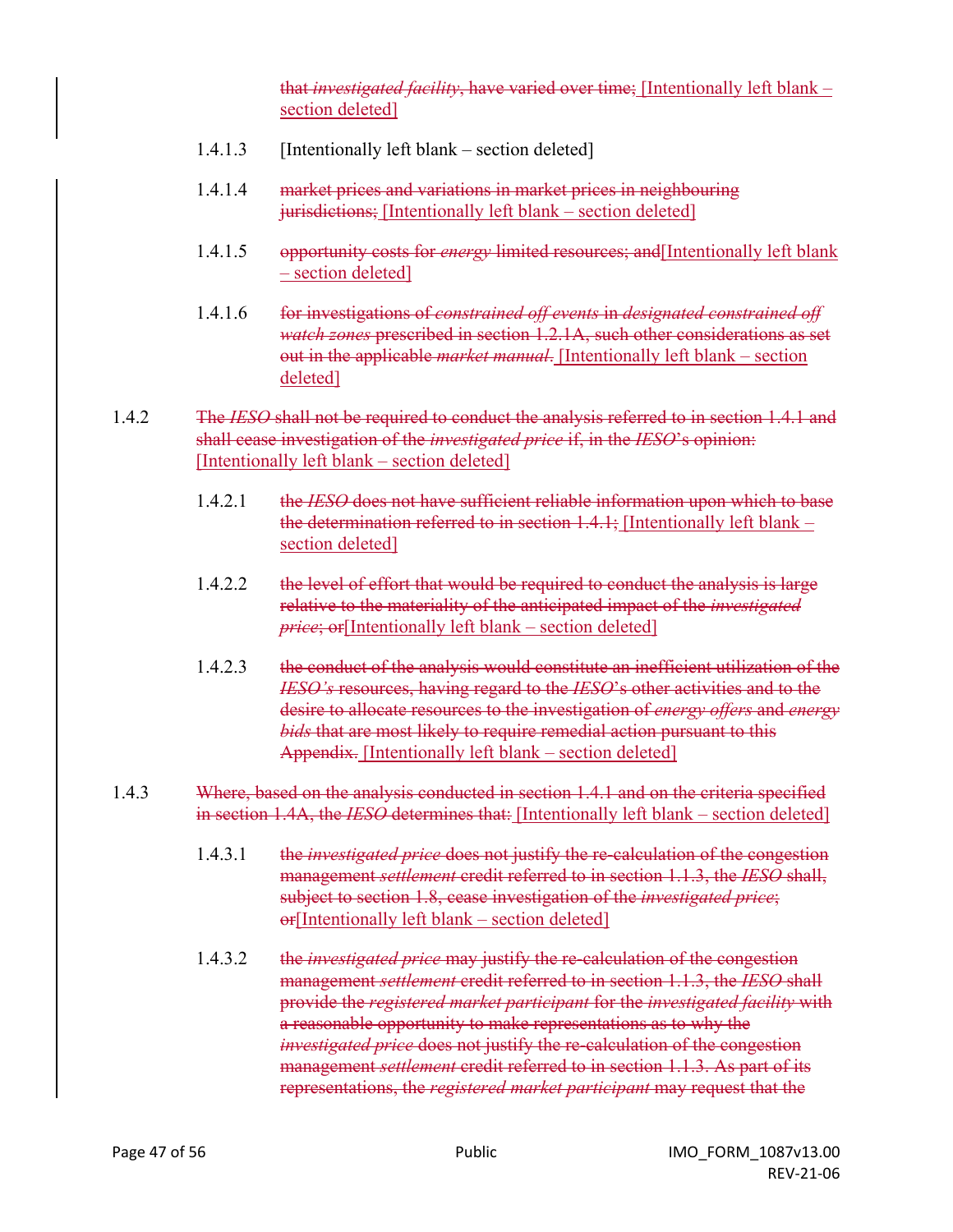*IESO* apply for the purpose of replacing the *investigated price* pursuant to section  $1.4.5.1$ :

- a. alternate high end or low end values in place of those prescribed by section 1.3.8, or
- b. an alternate replacement price to the initial estimated replacement price referred to in section 1.2.1A. [Intentionally left blank – section deleted]
- 1.4.4 Where, following a consideration of any representations made by the *registered market participant* for the *investigated facility* pursuant to section 1.4.3.2, the *IESO* determines that the *investigated price* does not justify the re-calculation of the congestion management *settlement* credit referred to in section 1.1.3, the *IESO* shall, subject to section 1.8, cease investigation of the *investigated price.* [Intentionally left blank – section deleted]
- 1.4.5 Where, following a consideration of any representations made by the *registered market participant* for the *investigated facility* pursuant to section 1.4.3.2 and based on the criteria specified in section 1.4A, the *IESO* determines that the *investigated price* justifies the re-calculation of the congestion management *settlement* credit referred to in section 1.1.3: [Intentionally left blank – section deleted]
	- 1.4.5.1 the *IESO* shall replace the *investigated price* with the following as applicable, or such other value as may be agreed to by the *IESO* and the *market participant*:
		- a. in the case of a *constrained on generation unit* or a *constrained off dispatchable load*, the high end of the range determined in accordance with section 1.3.8.1;
		- b. in the case of a *constrained off generation unit* or a *constrained on dispatchable load*, the low end of the range determined in accordance with section 1.3.8.2:
		- c. [Intentionally left blank section deleted]
		- d. in the case of persistent and significant *constrained off events* within *designated constrained off watch zones*, the initial estimated replacement price referred to in section 1.2.1A, or [Intentionally left] blank – section deleted]
	- 1.4.5.2 the *IESO* may commence an inquiry pursuant to section 1.6.1. [Intentionally left blank – section deleted]
- 1.4.5A Where section 1.4.5.1 applies, the *IESO* shall: [Intentionally left blank section deleted]
	- 1.4.5A.1 re-calculate the congestion management *settlement* credit referred to in section 1.1.3 on the basis of the price referred to in section 1.4.5.1; and[Intentionally left blank – section deleted]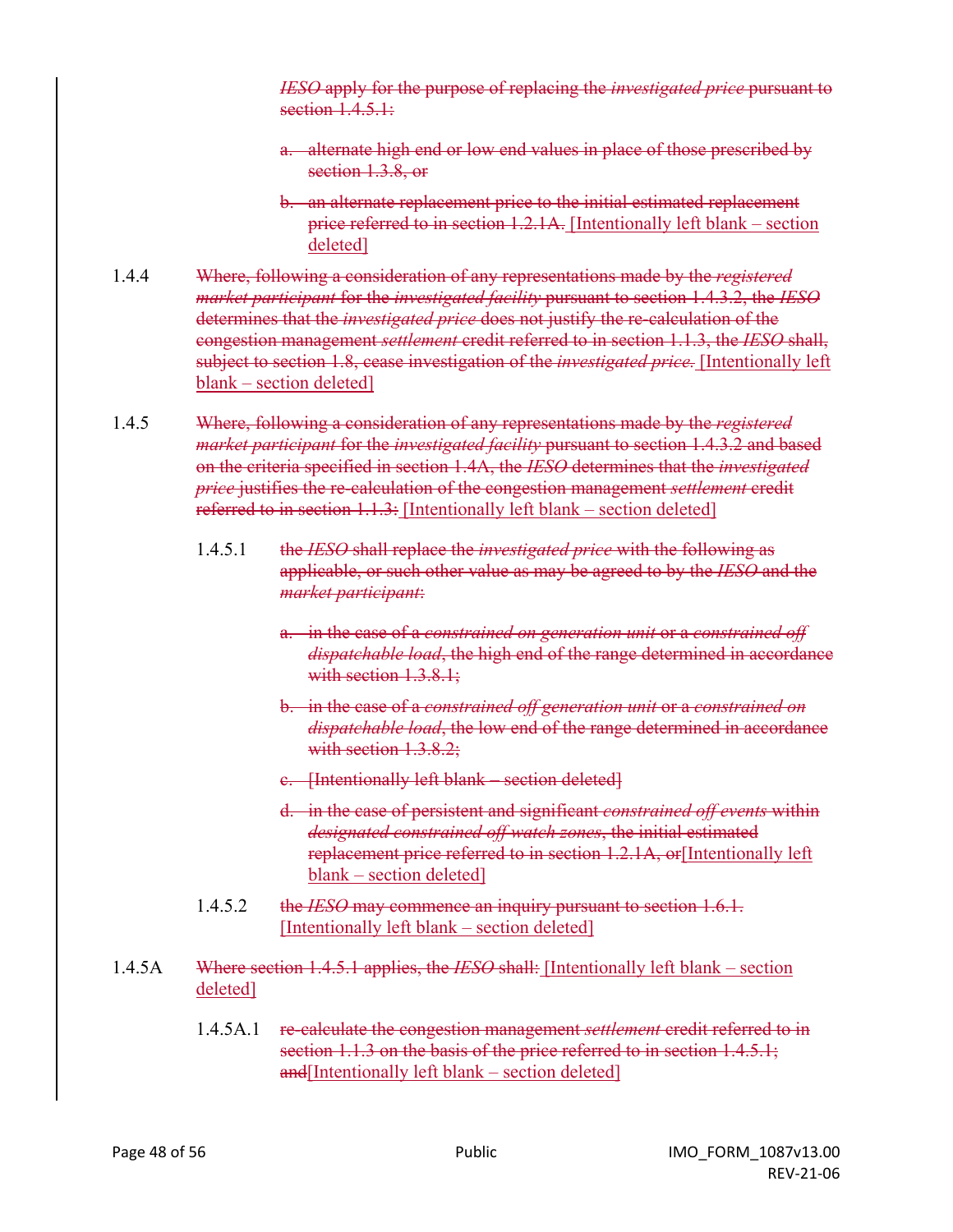- 1.4.5A.2 provide notice to the *registered market participant* for the *investigated facility* specifying:
	- a. the grounds and associated information upon which the *IESO* is relying in support of its intention to use, for *settlement* purposes, the re-calculated congestion management *settlement* credit referred to in section 1.4.5A.1;
	- b. an estimate of the replacement price for the *investigated price* referred to in section 1.4.5.1; and
	- c. the right of the *registered market participant* to request, within five *business days* of the date of receipt of the notice, an inquiry pursuant to section 1.6.1. [Intentionally left blank – section deleted]
- 1.4.6 Where, following a consideration of any representations made by the *registered market participant* for the *investigated facility* pursuant to section 1.4.3.2 and the criteria specified in section 1.4A, the *IESO* determines that the *investigated price* may justify the re-calculation of the congestion management *settlement* credit referred to in section 1.1.3, the *IESO* may commence an inquiry pursuant to section 1.6.1. [Intentionally left blank – section deleted]
- 1.4.7 [Intentionally left blank section deleted]
	- 1.4.7.1 [Intentionally left blank section deleted]
	- 1.4.7.2 [Intentionally left blank section deleted]
	- 1.4.7.3 [Intentionally left blank section deleted]
- 1.4.8 Where a *registered market participant* requests an inquiry pursuant to section 1.4.5A.2c within the time referred to in that section, the *IESO* shall not take any action pursuant to section 1.4.5.1 and shall conduct an inquiry pursuant to section 1.6.1. [Intentionally left blank – section deleted]
- 1.4.9 Where a *registered market participant* does not request an inquiry pursuant to section 1.4.5A.2c within the time referred to in that section, the *IESO* shall use, for *settlement* purposes, the re-calculated congestion management *settlement* credit referred to in section 1.4.5A.1. [Intentionally left blank – section deleted]

# **1.4A Criteria for Re-calculating Congestion Management Settlement Credits[Intentionally left blank – section deleted]**

1.4A.1 Having established in section 1.3 that local market power existed or that persistent and significant *constrained off events* occurred within *designated constrained off watch zones* pursuant to section 1.2.1A, the re-calculation of the congestion management *settlement* credit referred to in section 1.1.3 shall be justified if the *IESO* establishes that the *investigated price* is not consistent with: [Intentionally left blank – section deleted]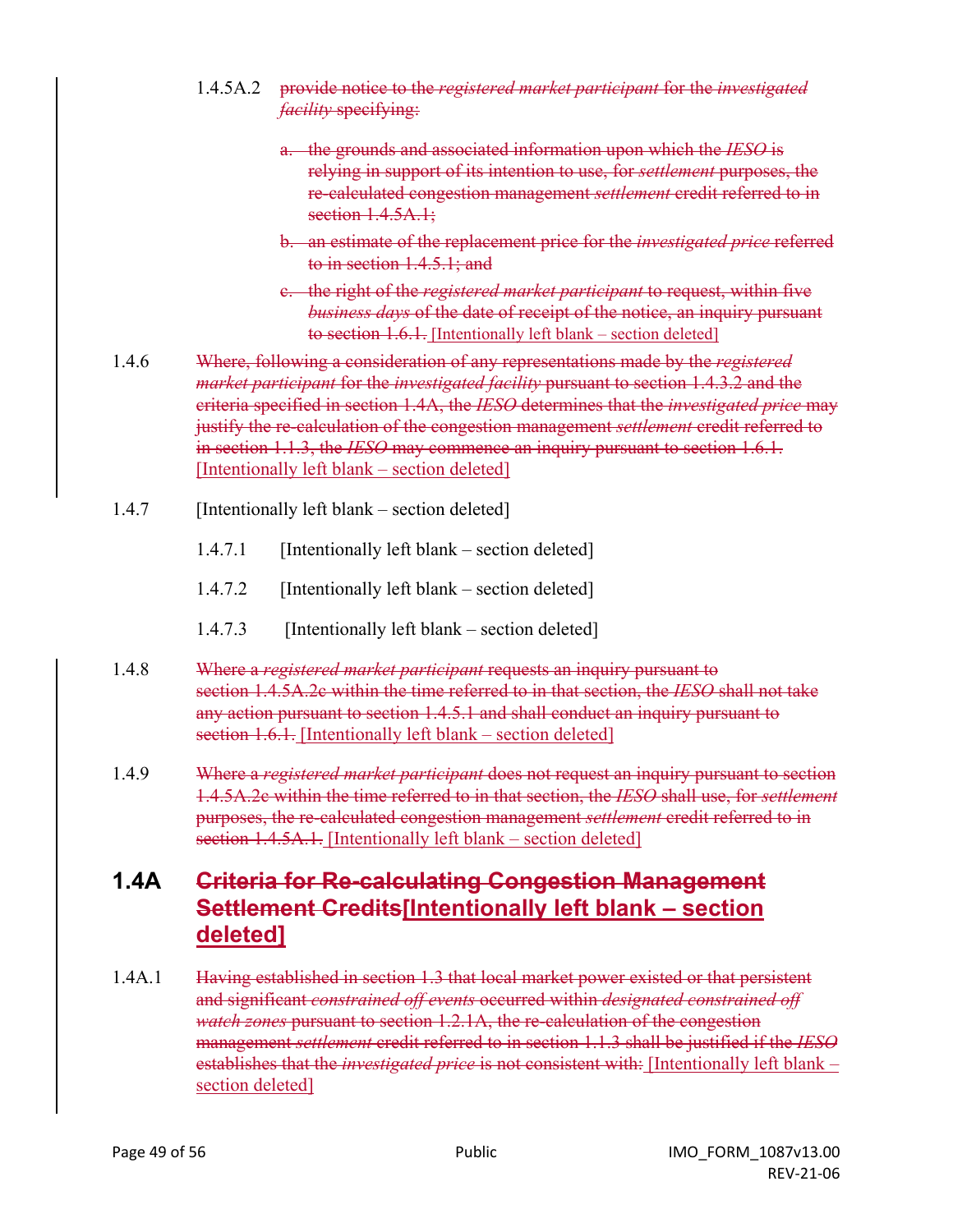- 1.4A.1.1 the marginal costs of the *generation facility* that received the congestion management *settlement* credit; [Intentionally left blank – section deleted]
- 1.4A.1.2 opportunity costs or replacement energy costs of a *generation facility*, *dispatchable load facility* or *boundary entity*; or[Intentionally left blank – section deleted]
- 1.4A.1.3 value or benefits of consumption for a *dispatchable load facility or* an exporting *boundary entity,*

and such other additional values, benefits or costs as the *IESO* may determine relevant. [Intentionally left blank – section deleted]

- 1.4A.2 Such values, benefits, and costs referred to in section 1.4A.1 will be based on information available to the *IESO* at the time of its decision under section 1.4, which may be: [Intentionally left blank – section deleted]
	- 1.4A.2.1 estimated information available to the *IESO*; or[Intentionally left blank section deleted]
	- 1.4A.2.2 information provided by the *registered market participant* as part of its representations under section 1.4.3.2 or otherwise. [Intentionally left blank – section deleted]

# **1.5 [Intentionally left blank – section deleted]**

1.5.1 [Intentionally left blank – section deleted]

- 1.5.1.1 [Intentionally left blank section deleted]
- 1.5.1.2 [Intentionally left blank section deleted]
- 1.5.2 [Intentionally left blank section deleted]

# **1.6 Inquiry[Intentionally left blank – section deleted]**

1.6.1 Where the *IESO* determines that an inquiry is required under section 1.4.5.2 or section 1.4.6 or an inquiry is requested by the *registered market participant* for the *investigated facility* under section 1.4.5A.2c, the *IESO* shall conduct an inquiry to determine whether the *investigated price* falls within the range determined in accordance with section 1.6.3 or 1.6.6, as the case may be, and shall notify the *registered market participant* for the *investigated facility* of the commencement of the inquiry. During such inquiry, the *IESO* shall provide the *registered market participant* for the *investigated facility* with a reasonable opportunity to make representations as to why the *investigated price* does not justify the re-calculation of the congestion management *settlement* credit referred to in section 1.1.3 including, but not limited to, representations: [Intentionally left blank – section deleted]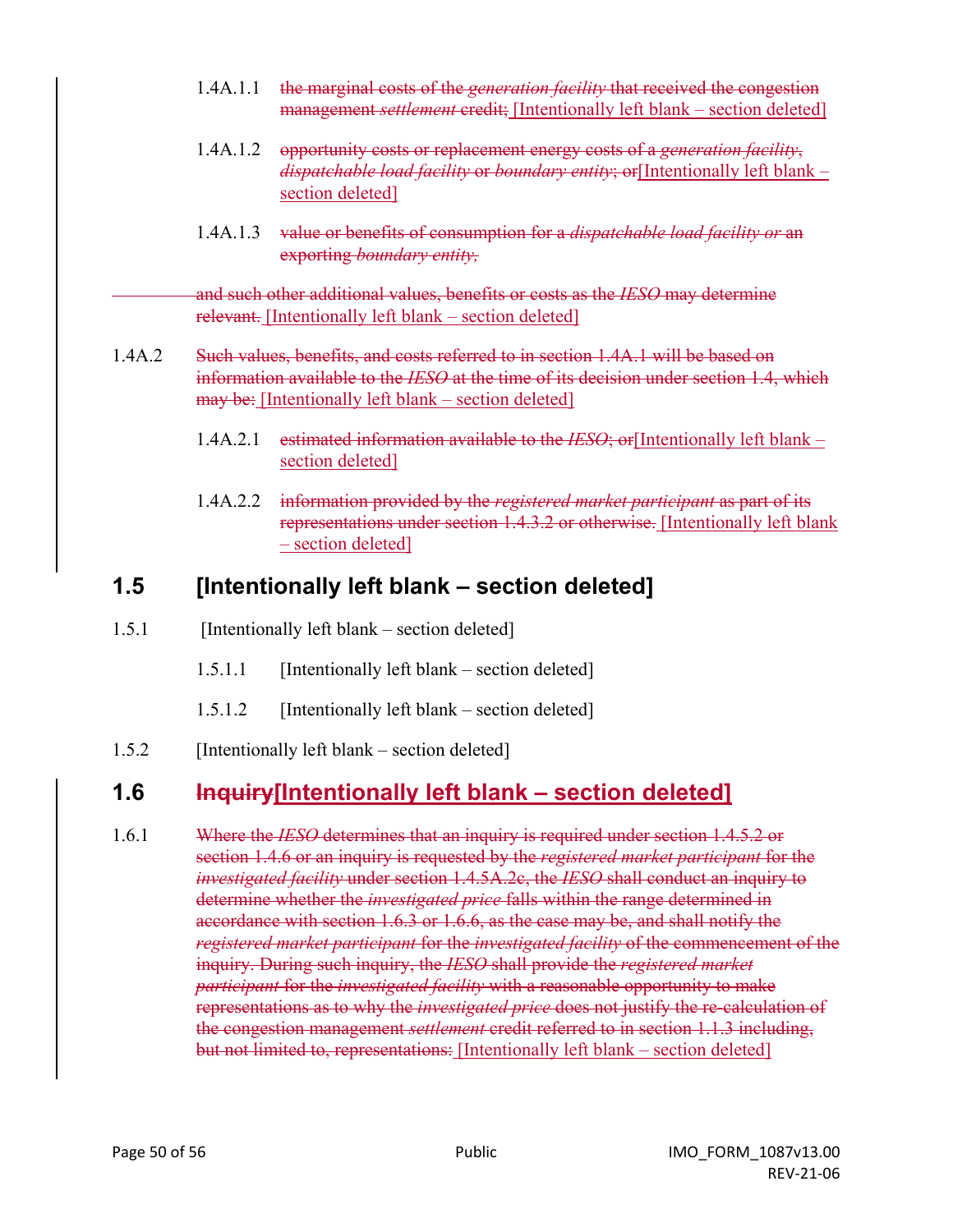- 1.6.1.1 as to the costs that should be considered for purposes of the determination referred to in section 1.6.3; [Intentionally left blank – section deleted]
- 1.6.1.2 where section 1.6.6 applies, as to the costs or other information that should be considered for purposes of the determination referred to in that section;  $and[Intentionally left blank – section deleted]$
- 1.6.1.3 where applicable, as to the costs that should be considered for purposes of the adjustment referred to in section 1.6.4 and the revenues, operating income and forecasts or estimates referred to in section 1.6.5. [Intentionally left blank – section deleted]
- 1.6.2 The *IESO* shall, for the purposes of determining the range referred to in section 1.6.1, notify the *registered market participant* for the *investigated facility* of the information required to be submitted by it for that purpose and shall use such information to the extent that the *IESO* determines that such information is complete and accurate. The *registered market participant* shall supply this information to the *IESO* by the date specified in the notification. Where the *IESO* determines that such information is incomplete or inaccurate, or where the *IESO* considers that the information received from the *registered market participant* is insufficient for the purpose of determining the range referred to in section 1.6.1, the *IESO* may refer the matter to the *dispute resolution panel* pursuant to section 2 of Chapter 3 and request, in the *notice of dispute*, that the *dispute resolution panel* complete the inquiry. [Intentionally left blank – section deleted]
- 1.6.3 The *IESO* shall determine the range referred to in section 1.6.1 with respect to a *constrained on generation unit* or a *constrained off generation unit* in accordance with the following: [Intentionally left blank – section deleted]
	- 1.6.3.1 the low end of the range shall be the short-run marginal cost associated with that portion of the *generation unit's* output that was *dispatched* as a *constrained on generation unit* or a *constrained off generation unit*  determined on the basis of:

a. fuel costs;

b. variable operating and maintenance costs;

- c. opportunity costs; and
- d. any other appropriate costs,
- adjusted, where applicable and as the *IESO* may determine appropriate, by deducting an amount equal to the cycle costs incurred in circumstances where a *constrained off generation unit* was required to cease operation solely as a result of being *dispatched* as a *constrained off generation unit*. For the purposes of calculating the short-run marginal cost, the *IESO* may exclude any of the foregoing cost factors, or estimate any of these cost factors, in the event the *market participant* does not supply the necessary information as requested by the *IESO* pursuant to section 1.6.2; and[Intentionally left blank – section deleted]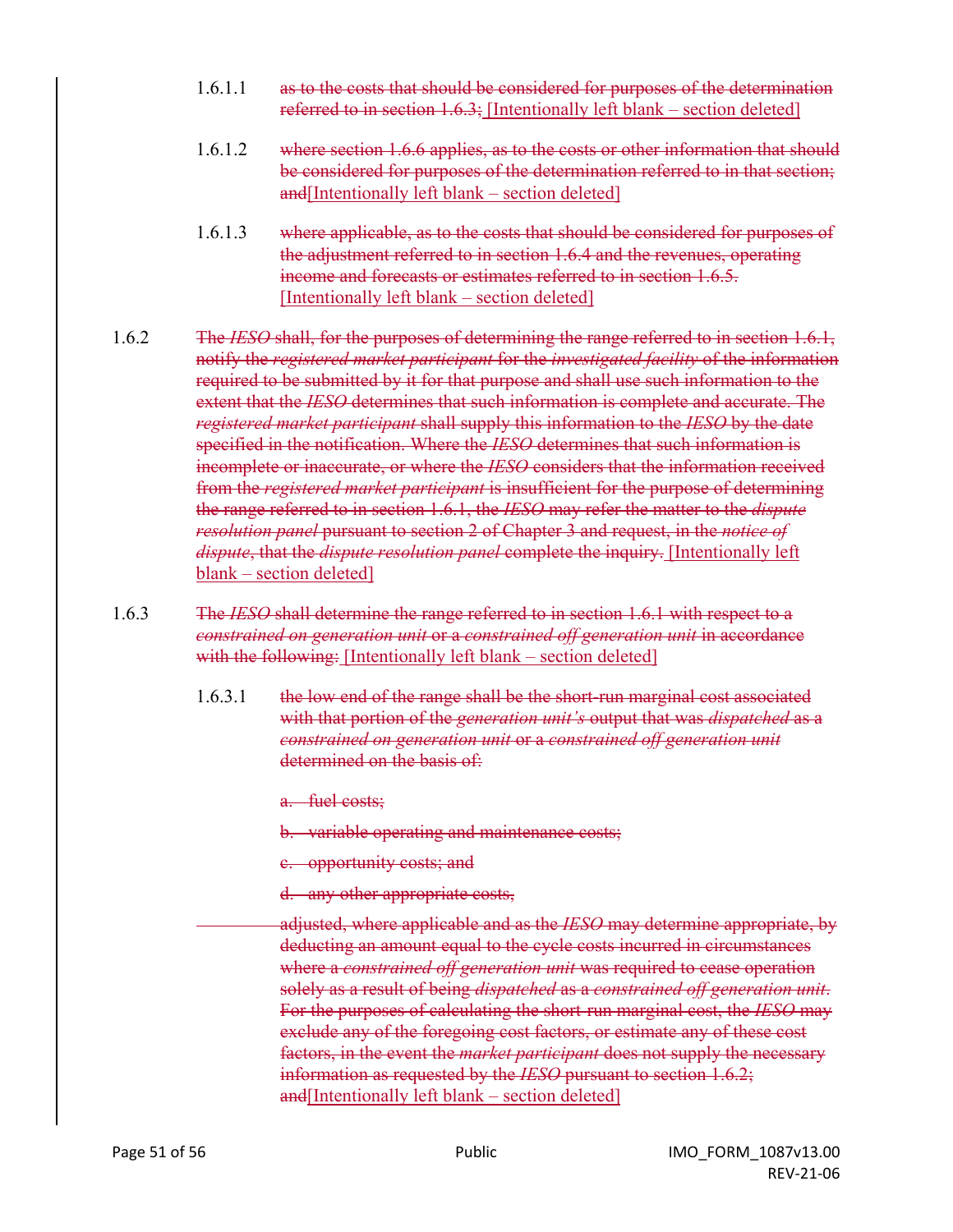| 1.6.3.2            | the high end of the range shall be 110 percent of the amount calculated in<br>accordance with section 1.6.3.1, adjusted in accordance with one or both<br>of the following as may be applicable and as the IESO may determine<br>appropriate:                       |
|--------------------|---------------------------------------------------------------------------------------------------------------------------------------------------------------------------------------------------------------------------------------------------------------------|
|                    | a. by adding an amount equal to the cycle costs incurred in circumstances<br>where a constrained on generation unit was required to operate solely<br>as a result of being dispatched as a constrained on generation unit; and                                      |
|                    | b. where section 1.6.4 applies, adding an amount equal to the<br>investigated facility's fixed and embedded costs or such portion<br>thereof as determined appropriate by the IESO in accordance with that<br>section. [Intentionally left blank - section deleted] |
| - section deleted] | Where an investigated facility is a constrained on generation unit that, in the IESO's<br>opinion based on the investigated facility's operating history: [Intentionally left blank                                                                                 |
| 1.6.4.1            | has not recovered, during the twelve-month period prior to the constrained<br>on event to which the investigated price relates:                                                                                                                                     |
|                    | a. the whole of the operating costs; and                                                                                                                                                                                                                            |
|                    | b. such portion of the fixed and embedded costs as determined<br>appropriate by the IESO,                                                                                                                                                                           |
|                    | associated with having been dispatched as a constrained on generation<br>unit as a result of that constrained on event; or [Intentionally left blank -<br>section deleted]                                                                                          |
| 1.6.4.2            | in the case of a generation unit:                                                                                                                                                                                                                                   |
|                    | a. that commenced operations less than twelve months prior to the<br>constrained on event in respect of which the investigated price was<br>submitted; or                                                                                                           |
|                    | b. with respect to which the <i>constrained on event</i> to which the<br><i>investigated price relates occurred less than twelve months following</i><br>the market commencement date,                                                                              |
|                    | might not recover, during the twelve-month period beginning on the date<br>of commencement of operations referred to in section 1.6.4.2(a) or the<br>market commencement date, as the case may be,                                                                  |
|                    | the IESO may make the adjustment referred to in section 1.6.3.2(b) in such amount<br>as determined appropriate by the IESO, based on the considerations referred to in<br>section 1.6.5. [Intentionally left blank - section deleted]                               |
|                    | In determining whether to make the adjustment referred to in section 1.6.4 and in                                                                                                                                                                                   |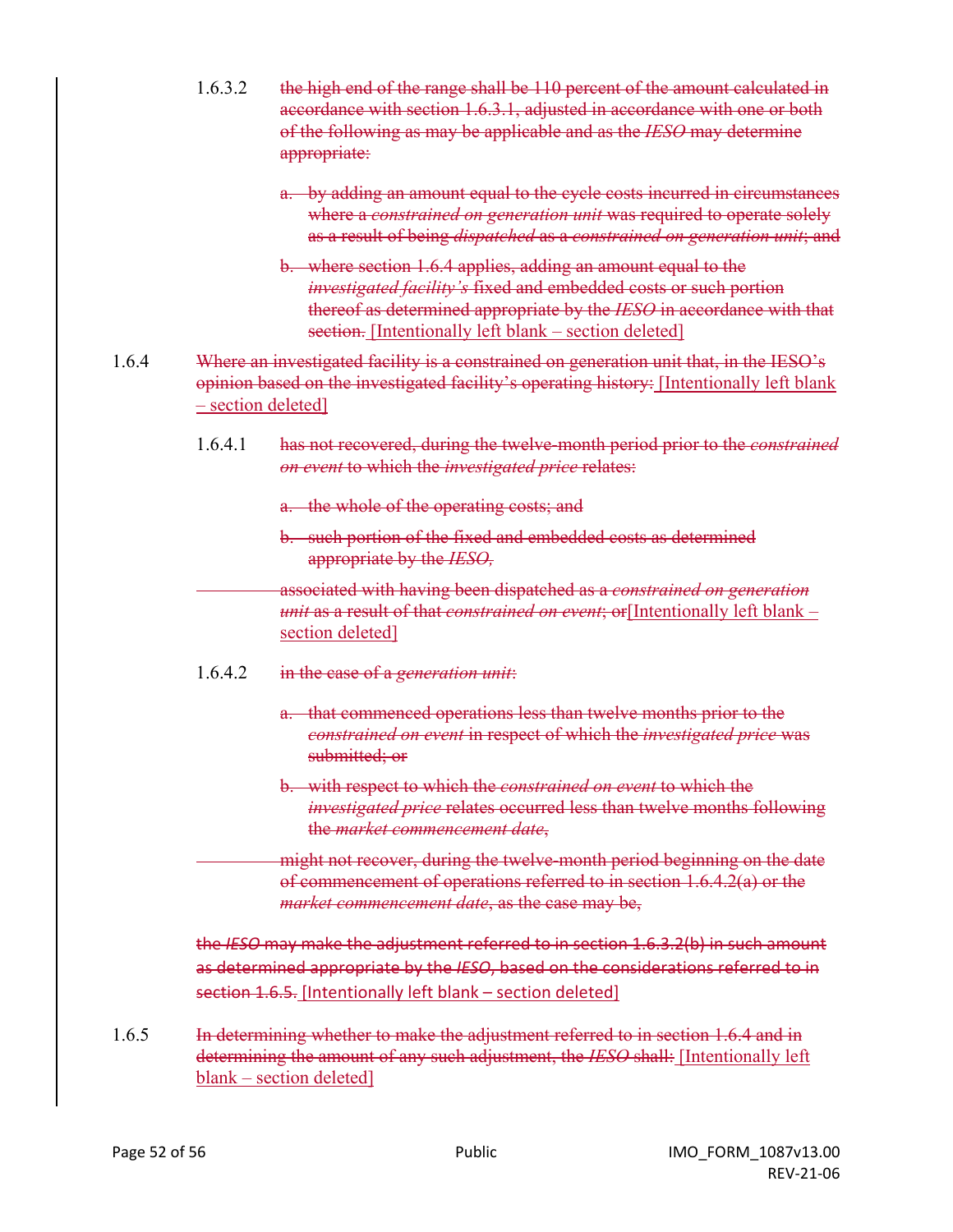- 1.6.5.1 consider the *investigated facility's* revenues and operating income associated with dispatch of the *investigated facility* prior to the *constrained on event* to which the *investigated price* relates; and[Intentionally left blank – section deleted]
- 1.6.5.2 where section 1.6.4.2 applies consider:
	- a. the *investigated facility's* revenues and operating income associated with dispatch of the *investigated facility* prior to the *constrained on event* to which the *investigated price* relates; and
	- b. based on such forecasts or estimates as the *IESO* considers appropriate including, but not limited to, prorating the revenues and operating income referred to in section 1.6.5.2(a) over the period equal to the difference between (i) and (ii) referred to below in this section 1.6.5.2(b), the revenues and operating income that may be projected or estimated to be associated with *dispatch* of the *investigated facility* for a period equal to the difference between: (i) twelve months; and (ii) the period of time between the date of commencement of operations referred to in section 1.6.4.2(a) or the *market commencement date*, as the case may be, and the *constrained on event* to which the *investigated price* relates. [Intentionally left blank – section deleted]
- 1.6.6 The *IESO* shall determine the range referred to in section 1.6.1 with respect to an *investigated facility* that is a *constrained on dispatchable load* or a *constrained off dispatchable load* in accordance with the following: [Intentionally left blank – section deleted]
	- 1.6.6.1 the low end of the range shall be 90 percent of the value or opportunity costs associated with that portion of the *facility's* consumption that was *dispatched* as a *constrained on dispatchable load* which may be determined on the basis of:
		- a. net profit or value associated with consumption, excluding the costs of purchasing *energy*;
		- b. opportunity costs, which may be the alternate cost for obtaining *energy* for consumption; and
		- c. any other appropriate value or benefits of consumption to the *market participant*,
		- adjusted, where applicable and as the *IESO* may determine appropriate, by adding an amount equal to the cycle costs incurred in circumstances where a *constrained on dispatchable load* was required to operate solely as a result of being *dispatched* as a *constrained on facility.* For the purposes of calculating the value or opportunity cost, the *IESO* may exclude any of the foregoing cost factors, or estimate any of these cost factors, in the event the *market participant* does not supply the necessary information as requested by the *IESO* pursuant to section 1.6.2. [Intentionally left blank – section deleted]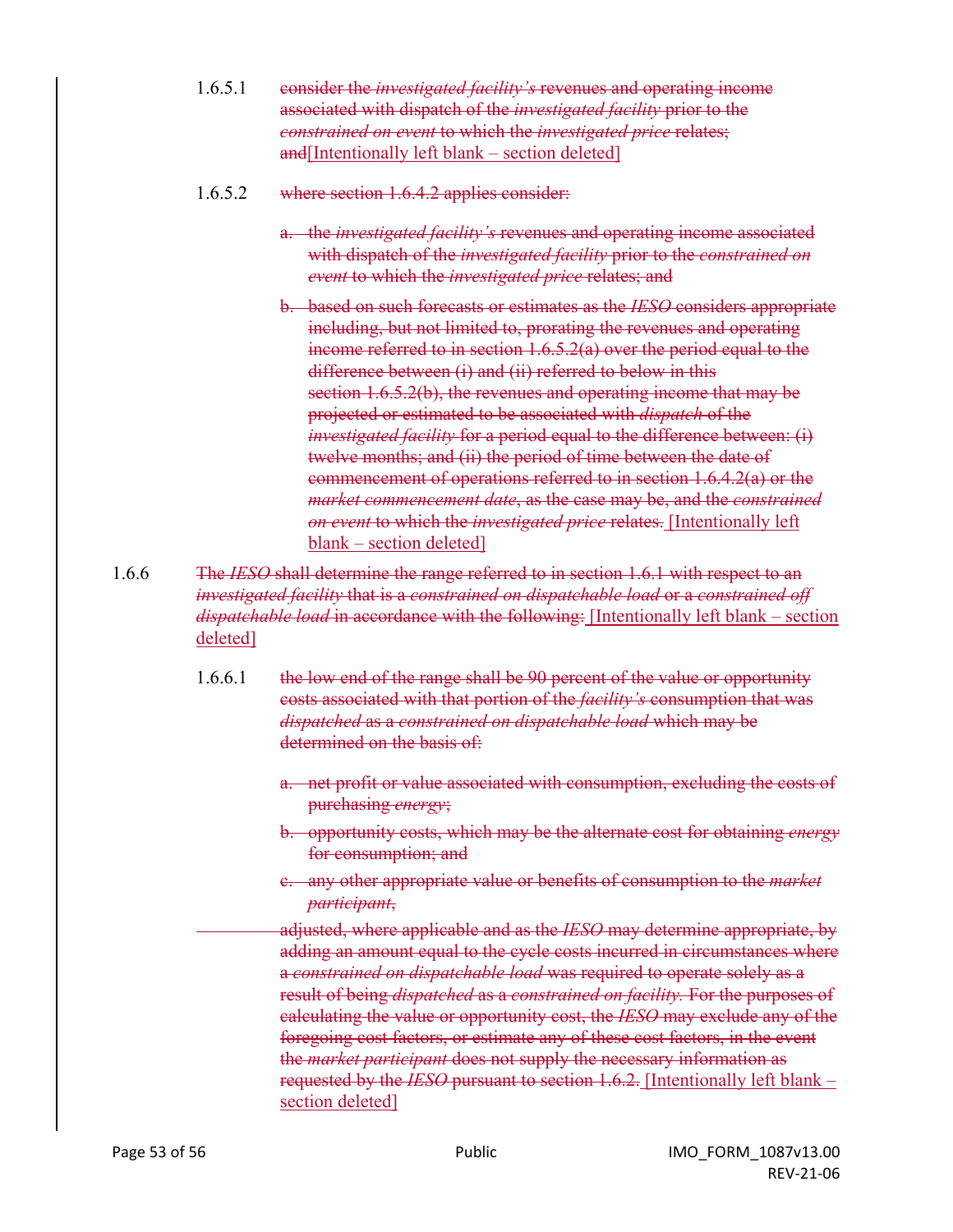- 1.6.6.2 the high end of the range shall be 110 percent of the amount calculated in accordance with section 1.6.6.1 and adjusted, as may be applicable and as the *IESO* may determine appropriate, by adding an amount equal to the cycle costs incurred in circumstances where the *facility* was *dispatched* as a *constrained off dispatchable load*. [Intentionally left blank – section deleted]
- 1.6.7 Where the *investigated price* falls outside the range determined in accordance with section 1.6.3 or 1.6.6, as the case may be, the *IESO*: [Intentionally left blank – section deleted]
	- 1.6.7.1 shall replace the *investigated price* with a price determined in accordance with section 1.6.8 and revise, for *settlement* purposes, the congestion management *settlement* credit referred to in section 1.1.3 on the basis of such price; [Intentionally left blank – section deleted]
	- 1.6.7.2 [Intentionally left blank section deleted]
	- 1.6.7.3 shall provide the *registered market participant* for the *investigated facility* with written reasons describing the manner in which the range referred to in section 1.6.7 and the revision referred to in section 1.6.7.1 have been calculated. [Intentionally left blank – section deleted]
- 1.6.8 The price at which the *IESO* shall, pursuant to section 1.6.7.1, replace the *investigated price* shall be determined as follows: [Intentionally left blank – section deleted]
	- 1.6.8.1 where the *investigated facility* is a *constrained on generation unit*, the amount determined pursuant to section 1.6.3.2; [Intentionally left blank – section deleted]
	- 1.6.8.2 where the *investigated facility* is a *constrained off generation unit*, the amount determined pursuant to section 1.6.3.1; [Intentionally left blank – section deleted]
	- 1.6.8.3 where the *investigated facility* is a *constrained off dispatchable load*, the amount that represents the high end of the range referred to in section 1.6.1, determined in accordance with the methodology developed pursuant to section 1.6.6; and[Intentionally left blank – section deleted]
	- 1.6.8.4 where the *investigated facility* is a *constrained on dispatchable load*, the amount that represents the low end of the range referred to in section 1.6.1, determined in accordance with the methodology developed pursuant to section 1.6.6. [Intentionally left blank – section deleted]
- 1.6.9 [Intentionally left blank section deleted]
- 1.6.10 Where the *investigated price* falls within the range calculated in accordance with section 1.6.3 or 1.6.6, as the case may be, the *IESO* shall not take the action referred to in section 1.6.7 and shall notify the *registered market participant* for the *investigated facility* accordingly. [Intentionally left blank – section deleted]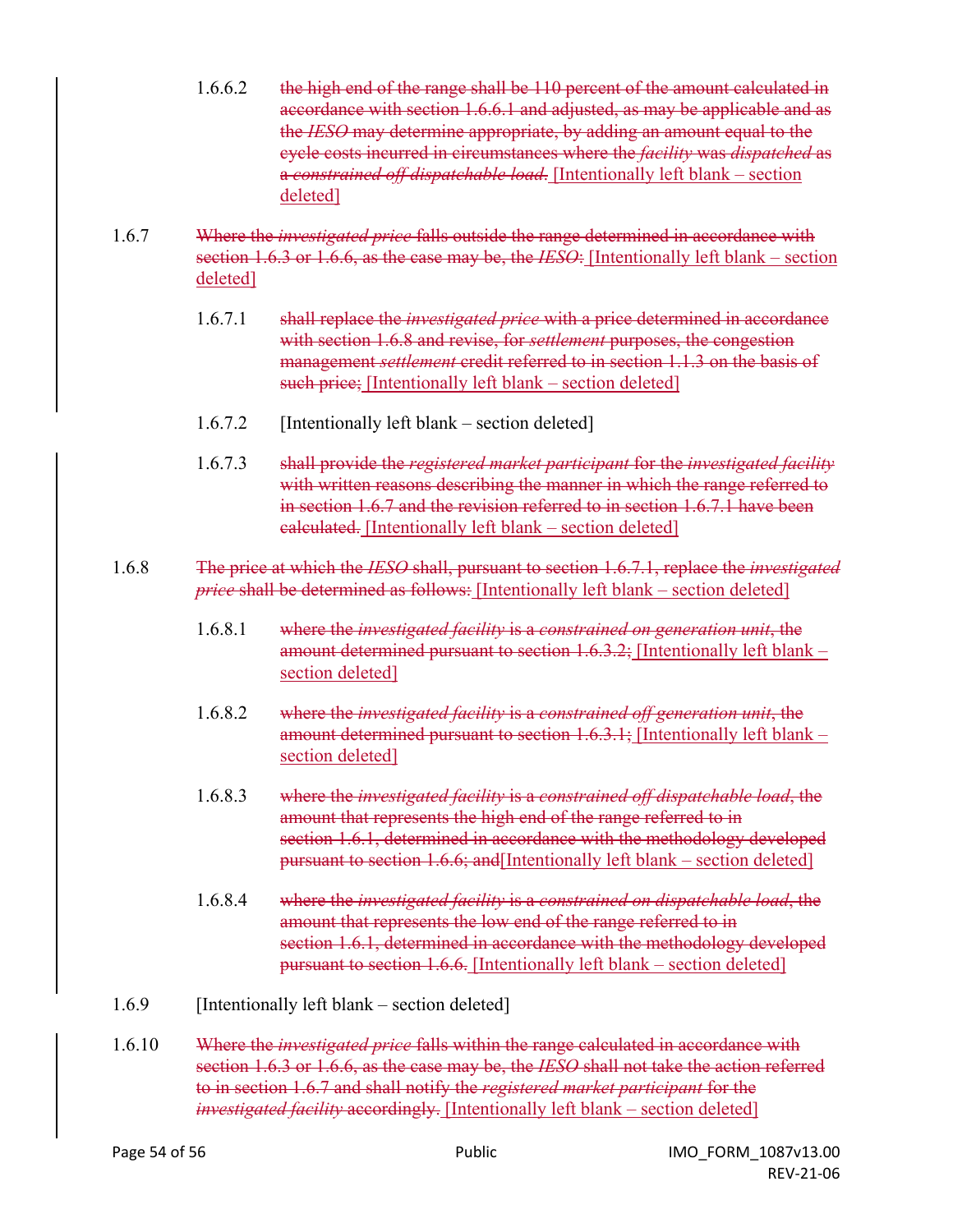### **1.7 Settlement[Intentionally left blank – section deleted]**

- 1.7.1 Where the *IESO* revises a *settlement credit* in accordance with section 1.4.5.1 or 1.6.7.1: [Intentionally left blank – section deleted]
	- 1.7.1.1 the revision shall be applied, in accordance with section 1.7.2, to the last *preliminary settlement statement* issued to:
		- a. the *metered market participant* for the *investigated facility* that is a *generation unit* or *dispatchable load*, or
		- b. the *registered market participant* for the *investigated facility* that is a *boundary entity*
		- for the current *billing period* for which such revised *settlement credit* is calculated; and[Intentionally left blank – section deleted]
	- 1.7.1.2 a consequential revision effected in accordance with section 1.7.2 shall, where applicable, be applied in accordance with section 4.8.2 of Chapter 9. [Intentionally left blank – section deleted]
- 1.7.2 Where the *IESO* determines that a revision referred to in section 1.7.1.1 and a consequential revision referred to in section 1.7.1.2 are required to reflect alterations to payments due on a previous *invoice*, the *IESO* shall: [Intentionally left blank – section deleted]
	- 1.7.2.1 for the *market participant* for the *investigated facility* referred to in section 1.7.1.1, reflect the revision in the *market participant's* last preliminary *settlement statement* issued for the current *billing period* for which the revised *settlement* credit is calculated; [Intentionally left blank – section deleted]
	- 1.7.2.2 for the *market participant* for the *investigated facility* referred to in section 1.7.1.1, include in the *preliminary settlement statement* a debit adjustment reflecting *default interest* on the difference between:
		- a. the amount of the *settlement* credit as revised in accordance with section 1.4.5.1 or 1.6.7.1, and
		- b. the amount of the *settlement* credit that would otherwise have been applicable,

#### accrued:

- c. from the *date* on which overpayment was made to the *market participant* for the *investigated facility* for the *constrained on event* or the *constrained off event* to which the *investigated price* relates,
- d. to the *market participant payment date* to which the *preliminary settlement statement* relates; and[Intentionally left blank – section deleted]